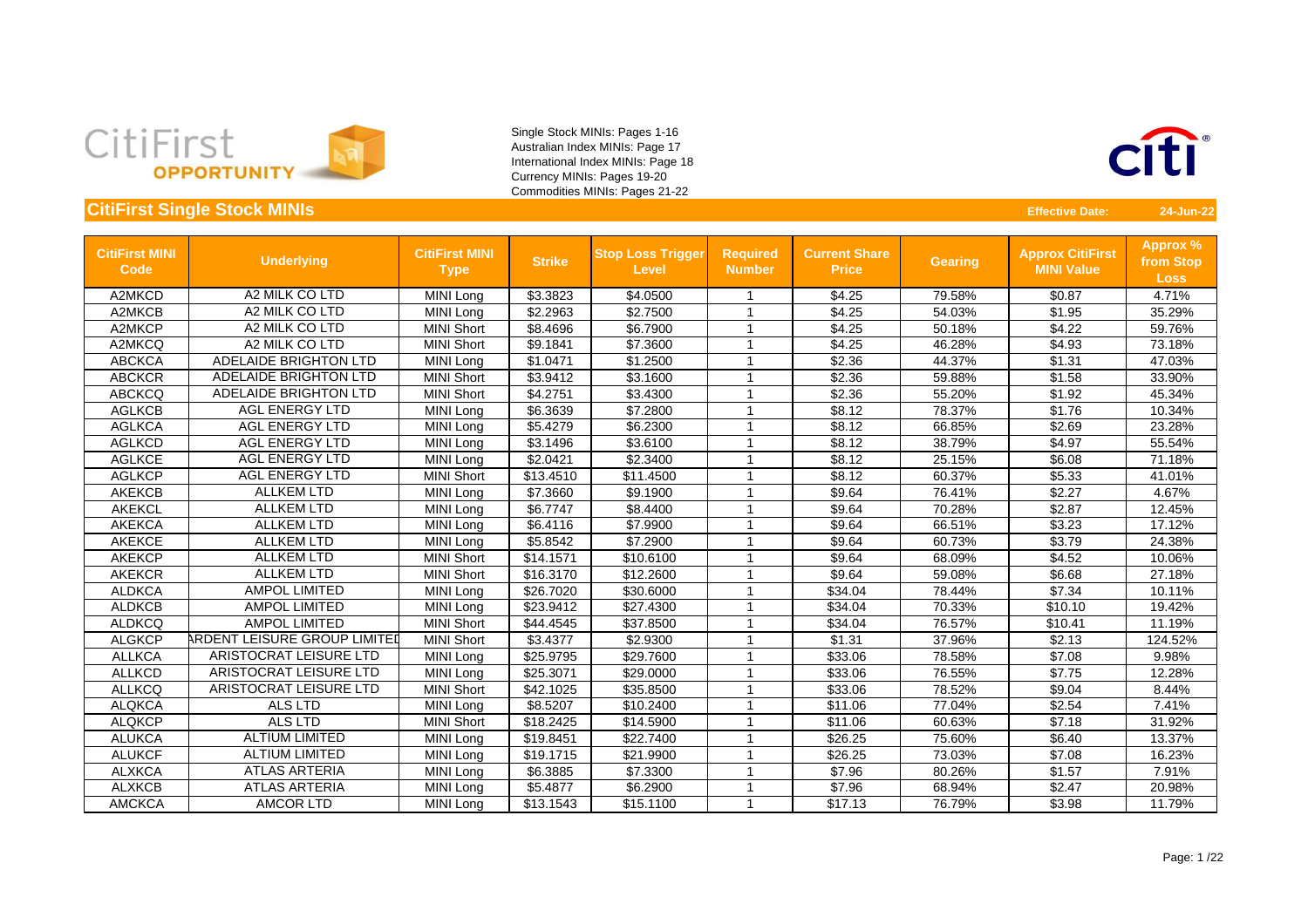



| <b>CitiFirst MINI</b><br><b>Code</b> | <b>Underlying</b>                | <b>CitiFirst MINI</b><br><b>Type</b> | <b>Strike</b> | <b>Stop Loss Trigger</b><br><b>Level</b> | <b>Required</b><br><b>Number</b> | <b>Current Share</b><br><b>Price</b> | <b>Gearing</b> | <b>Approx CitiFirst</b><br><b>MINI Value</b> | <b>Approx %</b><br>from Stop<br><b>Loss</b> |
|--------------------------------------|----------------------------------|--------------------------------------|---------------|------------------------------------------|----------------------------------|--------------------------------------|----------------|----------------------------------------------|---------------------------------------------|
| <b>AMCKCQ</b>                        | <b>AMCOR LTD</b>                 | <b>MINI Short</b>                    | \$25.2603     | \$21.5100                                |                                  | \$17.13                              | 67.81%         | \$8.13                                       | 25.57%                                      |
| <b>AMPLCA</b>                        | <b>AMP LTD</b>                   | <b>GSL MINI Long</b>                 | \$0.5782      | \$0.5782                                 |                                  | \$0.99                               | 58.70%         | \$0.56                                       | 41.30%                                      |
| <b>AMPKCA</b>                        | <b>AMP LTD</b>                   | <b>MINI Long</b>                     | \$0.4178      | \$0.4800                                 | -1                               | \$0.99                               | 42.42%         | \$0.57                                       | 51.27%                                      |
| <b>AMPKCR</b>                        | <b>AMP LTD</b>                   | <b>MINI Short</b>                    | \$3.1491      | \$2.6800                                 | $\overline{ }$                   | \$0.99                               | 31.28%         | \$2.16                                       | 172.08%                                     |
| <b>ANNKCA</b>                        | <b>ANSELL LTD</b>                | MINI Long                            | \$17.2506     | \$19.7800                                |                                  | \$21.48                              | 80.31%         | \$4.23                                       | 7.91%                                       |
| <b>ANNKCD</b>                        | <b>ANSELL LTD</b>                | MINI Long                            | \$15.9079     | \$18.2600                                |                                  | \$21.48                              | 74.06%         | \$5.57                                       | 14.99%                                      |
| <b>ANNKCP</b>                        | <b>ANSELL LTD</b>                | <b>MINI Short</b>                    | \$28.5840     | \$24.3100                                | -4                               | \$21.48                              | 75.15%         | \$7.10                                       | 13.18%                                      |
| <b>ANNKCQ</b>                        | <b>ANSELL LTD</b>                | <b>MINI Short</b>                    | \$33.8752     | \$28.8100                                | -1                               | \$21.48                              | 63.41%         | \$12.40                                      | 34.12%                                      |
| <b>ANZKCC</b>                        | AUST AND NZ BANKING GROUP        | MINI Long                            | \$10.5814     | \$11.2700                                |                                  | \$22.07                              | 47.94%         | \$11.49                                      | 48.94%                                      |
| <b>ANZKCQ</b>                        | AUST AND NZ BANKING GROUP        | <b>MINI Short</b>                    | \$25.9428     | \$22.8400                                |                                  | \$22.07                              | 85.07%         | \$3.87                                       | 3.49%                                       |
| <b>ANZKCR</b>                        | AUST AND NZ BANKING GROUP        | <b>MINI Short</b>                    | \$26.8581     | \$23.6400                                |                                  | \$22.07                              | 82.17%         | \$4.79                                       | 7.11%                                       |
| <b>ANZKCZ</b>                        | AUST AND NZ BANKING GROUP        | <b>MINI Short</b>                    | \$28.2142     | \$24.8400                                | -4                               | \$22.07                              | 78.22%         | \$6.14                                       | 12.55%                                      |
| <b>ANZKCP</b>                        | AUST AND NZ BANKING GROUP        | <b>MINI Short</b>                    | \$36.6687     | \$32.3300                                | -1                               | \$22.07                              | 60.19%         | \$14.60                                      | 46.49%                                      |
| <b>APAKCC</b>                        | <b>APA GROUP</b>                 | <b>MINI Long</b>                     | \$7.8344      | \$9.3600                                 | -4                               | \$11.43                              | 68.54%         | \$3.60                                       | 18.11%                                      |
| <b>APAKCA</b>                        | <b>APA GROUP</b>                 | MINI Long                            | \$7.0352      | \$8.4100                                 | -1                               | \$11.43                              | 61.55%         | \$4.39                                       | 26.42%                                      |
| <b>APEKCB</b>                        | <b>EAGERS AUTOMOTIVE LTD</b>     | MINI Long                            | \$6.8491      | \$7.8700                                 | $\overline{ }$                   | \$9.27                               | 73.88%         | \$2.42                                       | 15.10%                                      |
| <b>APEKCC</b>                        | <b>EAGERS AUTOMOTIVE LTD</b>     | MINI Long                            | \$5.1883      | \$5.9500                                 | $\overline{ }$                   | \$9.27                               | 55.97%         | \$4.08                                       | 35.81%                                      |
| <b>APEKCD</b>                        | <b>EAGERS AUTOMOTIVE LTD</b>     | MINI Long                            | \$4.2193      | \$4.8700                                 |                                  | \$9.27                               | 45.52%         | \$5.05                                       | 47.46%                                      |
| <b>APXKCB</b>                        | <b>APPEN LTD</b>                 | MINI Long                            | \$3.7391      | \$4.2900                                 |                                  | \$5.80                               | 64.47%         | \$2.06                                       | 26.03%                                      |
| <b>APXKCD</b>                        | <b>APPEN LTD</b>                 | MINI Long                            | \$2.9872      | \$3.4400                                 |                                  | \$5.80                               | 51.50%         | \$2.81                                       | 40.69%                                      |
| <b>APXKCE</b>                        | <b>APPEN LTD</b>                 | MINI Long                            | \$2.2455      | \$2.5800                                 | -1                               | \$5.80                               | 38.72%         | \$3.55                                       | 55.52%                                      |
| <b>ASXKCB</b>                        | <b>ASX LTD</b>                   | MINI Long                            | \$58.9443     | \$67.5400                                | $\overline{\phantom{a}}$         | \$81.55                              | 72.28%         | \$22.61                                      | 17.18%                                      |
| <b>ASXKCR</b>                        | <b>ASX LTD</b>                   | <b>MINI Short</b>                    | \$112.8941    | \$96.1300                                | $\overline{\phantom{a}}$         | \$81.55                              | 72.24%         | \$31.34                                      | 17.88%                                      |
| <b>AZJKCA</b>                        | <b>AURIZON HOLDINGS LTD</b>      | MINI Long                            | \$2.9001      | \$3.3400                                 |                                  | \$3.81                               | 76.12%         | \$0.91                                       | 12.34%                                      |
| <b>BAPKCA</b>                        | <b>BAPCOR LTD</b>                | MINI Long                            | \$2.7027      | \$3.1100                                 |                                  | \$5.74                               | 47.09%         | \$3.04                                       | 45.82%                                      |
| <b>BAPKCQ</b>                        | <b>BAPCOR LTD</b>                | <b>MINI Short</b>                    | \$8.1009      | \$6.9000                                 |                                  | \$5.74                               | 70.86%         | \$2.36                                       | 20.21%                                      |
| <b>BAPKCP</b>                        | <b>BAPCOR LTD</b>                | <b>MINI Short</b>                    | \$8.6700      | \$7.3800                                 | $\overline{ }$                   | \$5.74                               | 66.21%         | \$2.93                                       | 28.57%                                      |
| <b>BENKCE</b>                        | <b>BENDIGO AND ADELAIDE BANK</b> | MINI Long                            | \$5.8177      | \$6.6700                                 |                                  | \$9.22                               | 63.10%         | \$3.40                                       | 27.66%                                      |
| <b>BENKCA</b>                        | <b>BENDIGO AND ADELAIDE BANK</b> | MINI Long                            | \$5.2574      | \$6.0300                                 |                                  | \$9.22                               | 57.02%         | \$3.96                                       | 34.60%                                      |
| <b>BENKCR</b>                        | <b>BENDIGO AND ADELAIDE BANK</b> | <b>MINI Short</b>                    | \$12.6028     | \$10.7300                                |                                  | \$9.22                               | 73.16%         | \$3.38                                       | 16.38%                                      |
| <b>BENKCU</b>                        | <b>BENDIGO AND ADELAIDE BANK</b> | <b>MINI Short</b>                    | \$14.8723     | \$12.6600                                | -1                               | \$9.22                               | 61.99%         | \$5.65                                       | 37.31%                                      |
| <b>BENKCP</b>                        | <b>BENDIGO AND ADELAIDE BANK</b> | <b>MINI Short</b>                    | \$16.7750     | \$14.2800                                | -4                               | \$9.22                               | 54.96%         | \$7.56                                       | 54.88%                                      |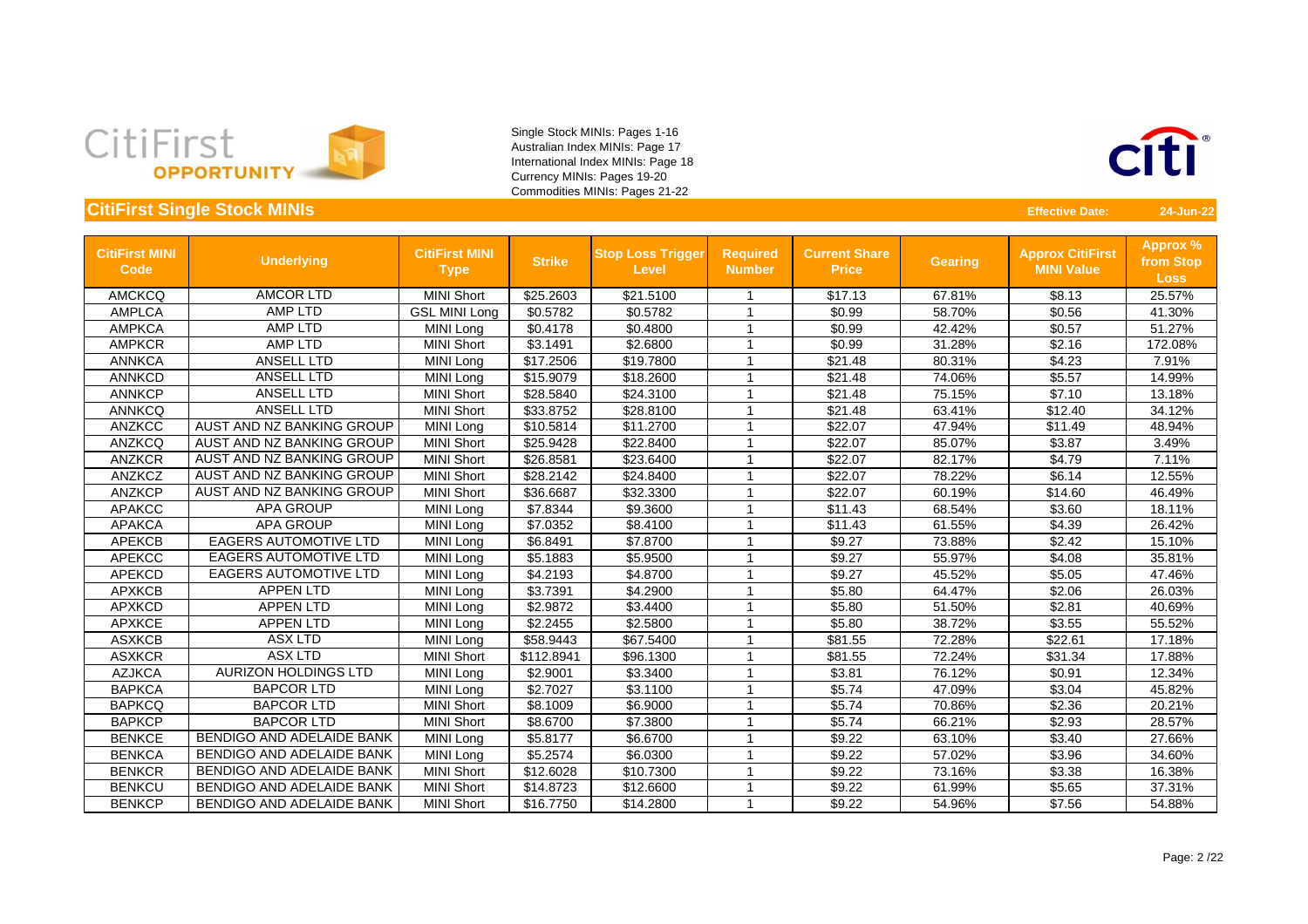



| <b>CitiFirst MINI</b><br><b>Code</b> | <b>Underlying</b>             | <b>CitiFirst MINI</b><br><b>Type</b> | <b>Strike</b> | <b>Stop Loss Trigger</b><br><b>Level</b> | <b>Required</b><br><b>Number</b> | <b>Current Share</b><br><b>Price</b> | <b>Gearing</b> | <b>Approx CitiFirst</b><br><b>MINI Value</b> | <b>Approx %</b><br>from Stop<br><b>Loss</b> |
|--------------------------------------|-------------------------------|--------------------------------------|---------------|------------------------------------------|----------------------------------|--------------------------------------|----------------|----------------------------------------------|---------------------------------------------|
| <b>BHPKCF</b>                        | <b>BHP GROUP LTD</b>          | MINI Long                            | \$32.8705     | \$37.3300                                |                                  | \$40.50                              | 81.16%         | \$7.63                                       | 7.83%                                       |
| <b>BHPKCE</b>                        | <b>BHP GROUP LTD</b>          | MINI Long                            | \$25.9856     | \$29.5300                                |                                  | \$40.50                              | 64.16%         | \$14.51                                      | 27.09%                                      |
| <b>BHPKCS</b>                        | <b>BHP GROUP LTD</b>          | <b>MINI Short</b>                    | \$48.2171     | \$41.4700                                | -1                               | \$40.50                              | 84.00%         | \$7.72                                       | 2.40%                                       |
| <b>BHPKCU</b>                        | <b>BHP GROUP LTD</b>          | <b>MINI Short</b>                    | \$58.5840     | \$50.4600                                | -1                               | \$40.50                              | 69.13%         | \$18.08                                      | 24.59%                                      |
| <b>BKLKCA</b>                        | <b>BLACKMORES LTD</b>         | MINI Long                            | \$31.8543     | \$36.5100                                | -1                               | \$68.84                              | 46.27%         | \$36.99                                      | 46.96%                                      |
| <b>BKWKCA</b>                        | <b>BRICKWORKS LTD</b>         | MINI Long                            | \$10.5807     | \$12.1600                                |                                  | \$18.21                              | 58.10%         | \$7.63                                       | 33.22%                                      |
| <b>BLDKCA</b>                        | <b>BORAL LTD</b>              | MINI Long                            | \$1.7530      | \$2.0200                                 | -1                               | \$2.78                               | 63.06%         | \$1.03                                       | 27.34%                                      |
| <b>BLDKCP</b>                        | <b>BORAL LTD</b>              | <b>MINI Short</b>                    | \$3.4343      | \$2.9200                                 |                                  | \$2.78                               | 80.95%         | \$0.65                                       | 5.04%                                       |
| <b>BLDKCQ</b>                        | <b>BORAL LTD</b>              | <b>MINI Short</b>                    | \$4.1882      | \$3.5600                                 | -1                               | \$2.78                               | 66.38%         | \$1.41                                       | 28.06%                                      |
| <b>BOQKCC</b>                        | <b>BANK OF QUEENSLAND LTD</b> | <b>MINI Long</b>                     | \$5.4040      | \$6.2300                                 | -1                               | \$6.73                               | 80.30%         | \$1.33                                       | 7.43%                                       |
| <b>BOQKCB</b>                        | <b>BANK OF QUEENSLAND LTD</b> | MINI Long                            | \$4.2663      | \$4.9000                                 | -1                               | \$6.73                               | 63.39%         | \$2.46                                       | 27.19%                                      |
| <b>BOQKCP</b>                        | <b>BANK OF QUEENSLAND LTD</b> | <b>MINI Short</b>                    | \$8.2755      | \$7.0400                                 |                                  | \$6.73                               | 81.32%         | \$1.55                                       | 4.61%                                       |
| <b>BOQKCQ</b>                        | <b>BANK OF QUEENSLAND LTD</b> | <b>MINI Short</b>                    | \$9.2630      | \$7.8900                                 | -1                               | \$6.73                               | 72.65%         | \$2.53                                       | 17.24%                                      |
| <b>BOQKCR</b>                        | <b>BANK OF QUEENSLAND LTD</b> | <b>MINI Short</b>                    | \$10.8714     | \$9.2600                                 | -1                               | \$6.73                               | 61.91%         | \$4.14                                       | 37.59%                                      |
| <b>BOQKCS</b>                        | <b>BANK OF QUEENSLAND LTD</b> | <b>MINI Short</b>                    | \$11.4611     | \$9.7600                                 |                                  | \$6.73                               | 58.72%         | \$4.73                                       | 45.02%                                      |
| <b>BPTKCB</b>                        | <b>BEACH ENERGY LTD</b>       | MINI Long                            | \$1.1628      | \$1.4600                                 | -1                               | \$1.63                               | 71.56%         | \$0.46                                       | 10.15%                                      |
| <b>BPTKCA</b>                        | <b>BEACH ENERGY LTD</b>       | MINI Long                            | \$1.0583      | \$1.3200                                 | -1                               | \$1.63                               | 65.13%         | \$0.57                                       | 18.77%                                      |
| <b>BPTKCC</b>                        | <b>BEACH ENERGY LTD</b>       | MINI Long                            | \$0.8631      | \$1.1000                                 | 1                                | \$1.63                               | 53.11%         | \$0.76                                       | 32.31%                                      |
| <b>BRGKCB</b>                        | <b>BREVILLE GROUP LTD</b>     | MINI Long                            | \$9.4011      | \$10.8000                                |                                  | \$17.45                              | 53.87%         | \$8.05                                       | 38.11%                                      |
| <b>BSLKCA</b>                        | <b>BLUESCOPE STEEL LTD</b>    | <b>MINI Long</b>                     | \$11.3853     | \$13.6200                                |                                  | \$15.47                              | 73.60%         | \$4.08                                       | 11.96%                                      |
| <b>BSLKCB</b>                        | <b>BLUESCOPE STEEL LTD</b>    | MINI Long                            | \$6.6819      | \$7.9900                                 |                                  | \$15.47                              | 43.19%         | \$8.79                                       | 48.35%                                      |
| <b>BSLKCE</b>                        | <b>BLUESCOPE STEEL LTD</b>    | <b>MINI Long</b>                     | \$6.5220      | \$7.4600                                 | -1                               | \$15.47                              | 42.16%         | \$8.95                                       | 51.78%                                      |
| <b>BSLKCZ</b>                        | <b>BLUESCOPE STEEL LTD</b>    | <b>MINI Short</b>                    | \$21.5440     | \$17.2400                                | -1                               | \$15.47                              | 71.81%         | \$6.07                                       | 11.44%                                      |
| <b>BXBKCA</b>                        | <b>BRAMBLES LTD</b>           | MINI Long                            | \$8.8973      | \$10.1900                                | -1                               | \$10.65                              | 83.54%         | \$1.75                                       | 4.32%                                       |
| <b>BXBKCD</b>                        | <b>BRAMBLES LTD</b>           | MINI Long                            | \$8.4956      | \$9.7700                                 |                                  | \$10.65                              | 79.77%         | \$2.15                                       | 8.26%                                       |
| <b>BXBKCB</b>                        | <b>BRAMBLES LTD</b>           | MINI Long                            | \$7.5635      | \$8.6600                                 |                                  | \$10.65                              | 71.02%         | \$3.09                                       | 18.69%                                      |
| <b>BXBKCR</b>                        | <b>BRAMBLES LTD</b>           | <b>MINI Short</b>                    | \$14.3210     | \$12.1900                                | 1                                | \$10.65                              | 74.37%         | \$3.67                                       | 14.46%                                      |
| <b>BXBKCP</b>                        | <b>BRAMBLES LTD</b>           | <b>MINI Short</b>                    | \$15.4271     | \$13.1400                                | -1                               | \$10.65                              | 69.03%         | \$4.78                                       | 23.38%                                      |
| <b>CARKCC</b>                        | <b>CARSALES.COM LTD</b>       | MINI Long                            | \$13.9920     | \$16.0300                                | -1                               | \$20.04                              | 69.82%         | \$6.05                                       | 20.01%                                      |
| <b>CARKCA</b>                        | <b>CARSALES.COM LTD</b>       | MINI Long                            | \$12.9809     | \$14.8700                                | -1                               | \$20.04                              | 64.77%         | \$7.06                                       | 25.80%                                      |
| <b>CARKCP</b>                        | <b>CARSALES.COM LTD</b>       | <b>MINI Short</b>                    | \$27.1018     | \$23.0800                                |                                  | \$20.04                              | 73.94%         | \$7.06                                       | 15.17%                                      |
| <b>CARKCR</b>                        | <b>CARSALES.COM LTD</b>       | <b>MINI Short</b>                    | \$28.1472     | \$23.9700                                |                                  | \$20.04                              | 71.20%         | \$8.11                                       | 19.61%                                      |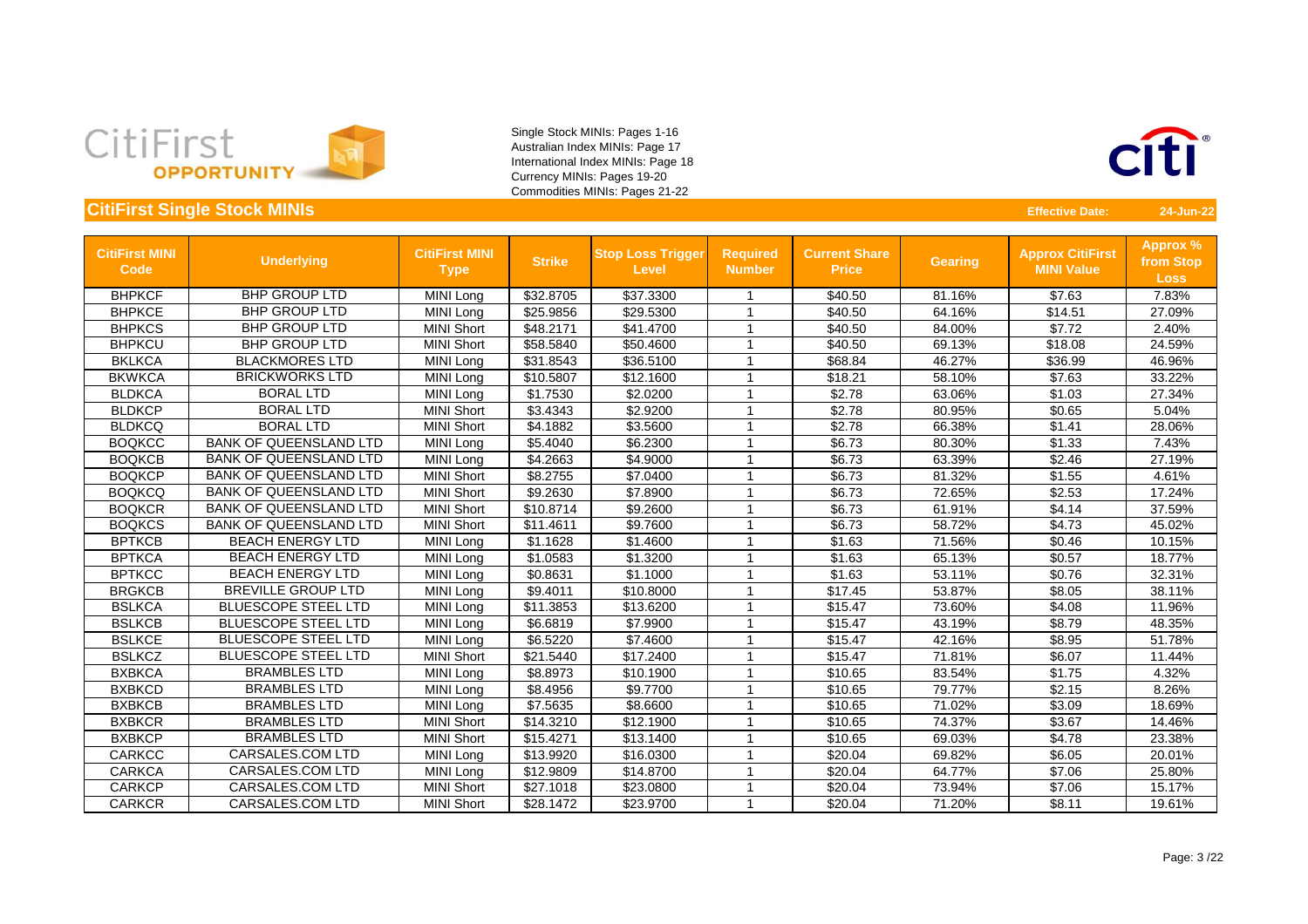



| <b>CitiFirst MINI</b><br>Code | <b>Underlying</b>               | <b>CitiFirst MINI</b><br><b>Type</b> | <b>Strike</b> | <b>Stop Loss Trigger</b><br><b>Level</b> | <b>Required</b><br><b>Number</b> | <b>Current Share</b><br><b>Price</b> | <b>Gearing</b> | <b>Approx CitiFirst</b><br><b>MINI Value</b> | <b>Approx %</b><br>from Stop<br><b>Loss</b> |
|-------------------------------|---------------------------------|--------------------------------------|---------------|------------------------------------------|----------------------------------|--------------------------------------|----------------|----------------------------------------------|---------------------------------------------|
| <b>CARKCQ</b>                 | <b>CARSALES.COM LTD</b>         | <b>MINI Short</b>                    | \$33.5340     | \$28.5500                                |                                  | \$20.04                              | 59.76%         | \$13.49                                      | 42.47%                                      |
| <b>CBAKCD</b>                 | MMONWEALTH BANK OF AUSTRA       | <b>MINI Long</b>                     | \$78.4593     | \$87.8700                                | -1                               | \$89.75                              | 87.42%         | \$11.29                                      | 2.09%                                       |
| <b>CBAKCT</b>                 | MMONWEALTH BANK OF AUSTRA       | <b>MINI Short</b>                    | \$122.1079    | \$107.4700                               | $\overline{1}$                   | \$89.75                              | 73.50%         | \$32.36                                      | 19.74%                                      |
| <b>CGCKCA</b>                 | <b>COSTA GROUP HOLDINGS LTD</b> | MINI Long                            | \$2.1801      | \$2.5000                                 | 1                                | \$2.94                               | 74.15%         | \$0.76                                       | 14.97%                                      |
| <b>CGCKCB</b>                 | <b>COSTA GROUP HOLDINGS LTD</b> | MINI Long                            | \$1.3428      | \$1.5400                                 | 1                                | \$2.94                               | 45.67%         | \$1.60                                       | 47.62%                                      |
| <b>CGCKCC</b>                 | <b>COSTA GROUP HOLDINGS LTD</b> | MINI Long                            | \$1.0985      | \$1.2600                                 | 1                                | \$2.94                               | 37.36%         | \$1.84                                       | 57.14%                                      |
| <b>CGCKCD</b>                 | <b>COSTA GROUP HOLDINGS LTD</b> | MINI Long                            | \$1.0872      | \$1.2500                                 | 1                                | \$2.94                               | 36.98%         | \$1.85                                       | 57.48%                                      |
| <b>CGFKCB</b>                 | <b>CHALLENGER LTD</b>           | MINI Long                            | \$5.0443      | \$5.8000                                 | -1                               | \$6.64                               | 75.97%         | \$1.60                                       | 12.65%                                      |
| <b>CGFKCA</b>                 | <b>CHALLENGER LTD</b>           | MINI Long                            | \$3.5147      | \$4.0300                                 |                                  | \$6.64                               | 52.93%         | \$3.13                                       | 39.31%                                      |
| <b>CGFKCP</b>                 | <b>CHALLENGER LTD</b>           | <b>MINI Short</b>                    | \$8.4908      | \$7.2200                                 | -1                               | \$6.64                               | 78.20%         | \$1.85                                       | 8.73%                                       |
| <b>CHCKCC</b>                 | <b>CHARTER HALL GROUP</b>       | MINI Long                            | \$8.3756      | \$9.6100                                 | -1                               | \$11.05                              | 75.80%         | \$2.67                                       | 13.03%                                      |
| <b>CHNKCD</b>                 | <b>CHALICE MINING LTD</b>       | MINI Long                            | \$1.8375      | \$2.2100                                 | $\overline{1}$                   | \$3.49                               | 52.65%         | \$1.65                                       | 36.68%                                      |
| <b>CHNKCP</b>                 | <b>CHALICE MINING LTD</b>       | <b>MINI Short</b>                    | \$6.7354      | \$5.3900                                 | $\overline{1}$                   | \$3.49                               | 51.82%         | \$3.25                                       | 54.44%                                      |
| <b>CHNKCQ</b>                 | <b>CHALICE MINING LTD</b>       | <b>MINI Short</b>                    | \$8.8900      | \$7.1300                                 | 1                                | \$3.49                               | 39.26%         | \$5.40                                       | 104.30%                                     |
| <b>CIAKCA</b>                 | <b>CHAMPION IRON LTD</b>        | MINI Long                            | \$2.1533      | \$2.6000                                 | 1                                | \$5.04                               | 42.72%         | \$2.89                                       | 48.41%                                      |
| <b>CKFKCA</b>                 | <b>COLLINS FOODS LTD</b>        | <b>MINI Long</b>                     | \$6.2927      | \$7.2100                                 | 1                                | \$8.38                               | 75.09%         | \$2.09                                       | 13.96%                                      |
| <b>CKFKCB</b>                 | <b>COLLINS FOODS LTD</b>        | MINI Long                            | \$4.4706      | \$5.1300                                 | 1                                | \$8.38                               | 53.35%         | \$3.91                                       | 38.78%                                      |
| <b>COHKCD</b>                 | <b>COCHLEAR LTD</b>             | MINI Long                            | \$142.0859    | \$162.8200                               | -1                               | \$195.63                             | 72.63%         | \$53.54                                      | 16.77%                                      |
| <b>COHKCB</b>                 | <b>COCHLEAR LTD</b>             | MINI Long                            | \$129.1537    | \$148.0100                               | -1                               | \$195.63                             | 66.02%         | \$66.48                                      | 24.34%                                      |
| <b>COHKCF</b>                 | <b>COCHLEAR LTD</b>             | MINI Long                            | \$92.7113     | \$106.2300                               | -1                               | \$195.63                             | 47.39%         | \$102.92                                     | 45.70%                                      |
| <b>COHKCP</b>                 | <b>COCHLEAR LTD</b>             | <b>MINI Short</b>                    | \$266.4932    | \$226.9100                               |                                  | \$195.63                             | 73.41%         | \$70.86                                      | 15.99%                                      |
| <b>COHKCQ</b>                 | <b>COCHLEAR LTD</b>             | <b>MINI Short</b>                    | \$315.7690    | \$268.8700                               | 1                                | \$195.63                             | 61.95%         | \$120.14                                     | 37.44%                                      |
| <b>COLKCQ</b>                 | <b>COLES GROUP LTD</b>          | <b>MINI Short</b>                    | \$21.5047     | \$18.2900                                | 1                                | \$17.62                              | 81.94%         | \$3.88                                       | 3.80%                                       |
| <b>COLKCT</b>                 | <b>COLES GROUP LTD</b>          | <b>MINI Short</b>                    | \$22.9048     | \$19.5000                                | -1                               | \$17.62                              | 76.93%         | \$5.28                                       | 10.67%                                      |
| <b>COLKCS</b>                 | <b>COLES GROUP LTD</b>          | <b>MINI Short</b>                    | \$24.4538     | \$20.8200                                | 1                                | \$17.62                              | 72.05%         | \$6.83                                       | 18.16%                                      |
| <b>CPUKCD</b>                 | <b>COMPUTERSHARE LTD</b>        | <b>MINI Long</b>                     | \$17.4445     | \$19.9900                                |                                  | \$23.14                              | 75.39%         | \$5.70                                       | 13.61%                                      |
| <b>CPUKCE</b>                 | <b>COMPUTERSHARE LTD</b>        | <b>MINI Long</b>                     | \$16.3516     | \$18.7400                                |                                  | \$23.14                              | 70.66%         | \$6.79                                       | 19.01%                                      |
| <b>CSLKCA</b>                 | <b>CSL LTD</b>                  | MINI Long                            | \$219.9127    | \$251.9900                               |                                  | \$267.50                             | 82.21%         | \$47.59                                      | 5.80%                                       |
| <b>CSLKCE</b>                 | <b>CSL LTD</b>                  | MINI Long                            | \$194.3255    | \$222.6700                               | -1                               | \$267.50                             | 72.65%         | \$73.17                                      | 16.76%                                      |
| <b>CSLKCF</b>                 | <b>CSL LTD</b>                  | MINI Long                            | \$183.3664    | \$210.1100                               | $\overline{1}$                   | \$267.50                             | 68.55%         | \$84.13                                      | 21.45%                                      |
| <b>CSLKCD</b>                 | <b>CSL LTD</b>                  | MINI Long                            | \$147.1920    | \$169.0600                               | 1                                | \$267.50                             | 55.03%         | \$120.31                                     | 36.80%                                      |
| <b>CSLKCG</b>                 | <b>CSL LTD</b>                  | MINI Long                            | \$135.0873    | \$154.8200                               |                                  | \$267.50                             | 50.50%         | \$132.41                                     | 42.12%                                      |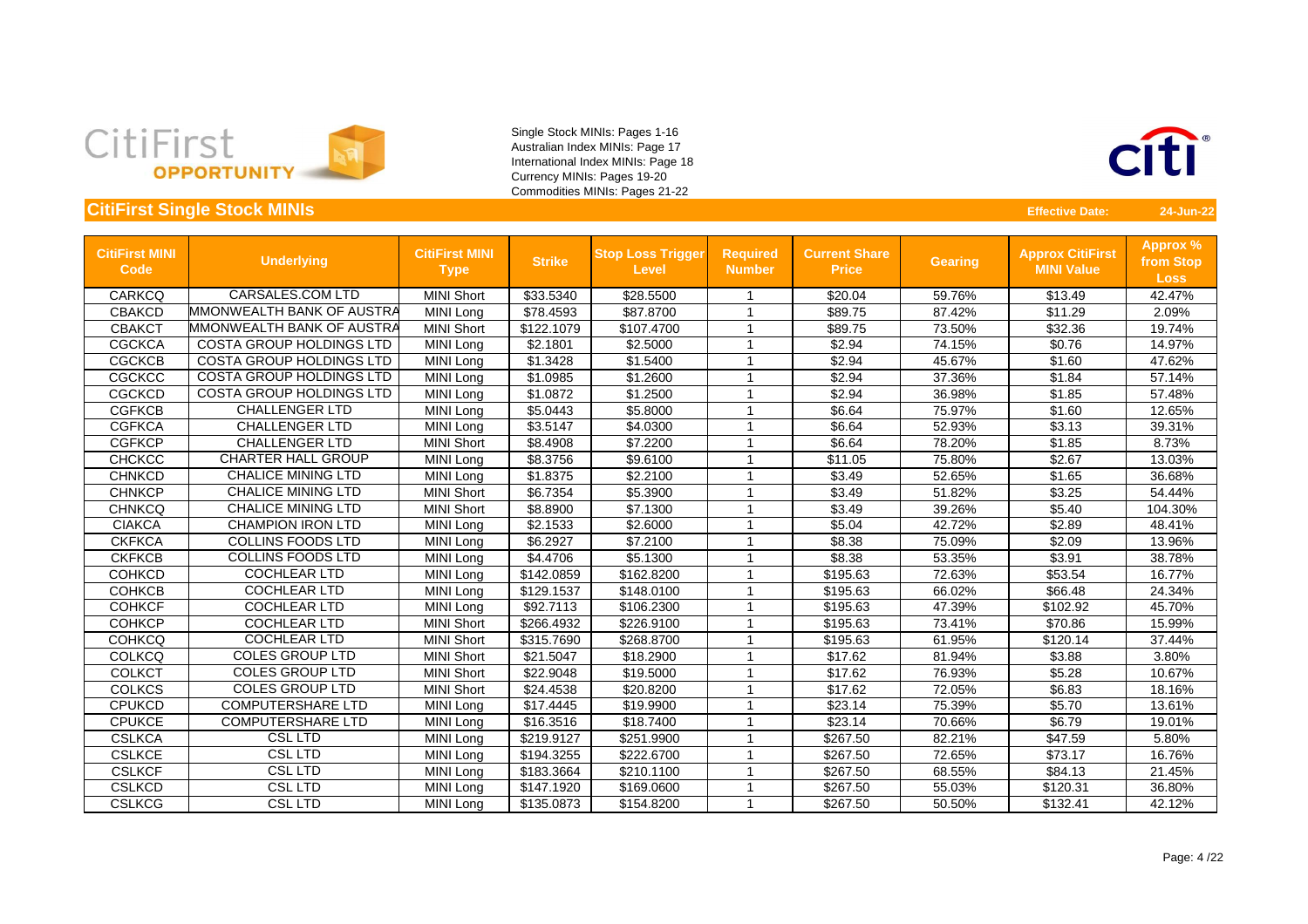



| <b>CitiFirst MINI</b><br><b>Code</b> | <b>Underlying</b>                | <b>CitiFirst MINI</b><br><b>Type</b> | <b>Strike</b> | <b>Stop Loss Trigger</b><br><b>Level</b> | <b>Required</b><br><b>Number</b> | <b>Current Share</b><br><b>Price</b> | <b>Gearing</b> | <b>Approx CitiFirst</b><br><b>MINI Value</b> | Approx %<br>from Stop<br><b>Loss</b> |
|--------------------------------------|----------------------------------|--------------------------------------|---------------|------------------------------------------|----------------------------------|--------------------------------------|----------------|----------------------------------------------|--------------------------------------|
| <b>CSLKCR</b>                        | <b>CSL LTD</b>                   | <b>MINI Short</b>                    | \$352.7867    | \$300.3900                               | -1                               | \$267.50                             | 75.82%         | \$85.29                                      | 12.30%                               |
| <b>CSRKCD</b>                        | <b>CSR LTD</b>                   | MINI Long                            | \$2.9828      | \$3.4300                                 | $\overline{1}$                   | \$4.10                               | 72.75%         | \$1.12                                       | 16.34%                               |
| <b>CSRKCP</b>                        | <b>CSRLTD</b>                    | <b>MINI Short</b>                    | \$5.2912      | \$4.5000                                 | 1                                | \$4.10                               | 77.49%         | \$1.19                                       | 9.76%                                |
| <b>CSRKCQ</b>                        | <b>CSRLTD</b>                    | <b>MINI Short</b>                    | \$5.3154      | \$4.5200                                 | -1                               | \$4.10                               | 77.13%         | \$1.22                                       | 10.24%                               |
| <b>CTDKCA</b>                        | <b>ORPORATE TRAVEL MANAGEMEN</b> | <b>MINI Long</b>                     | \$9.8877      | \$12.3200                                | 1                                | \$18.35                              | 53.88%         | \$8.46                                       | 32.86%                               |
| <b>CTDKCP</b>                        | <b>ORPORATE TRAVEL MANAGEMEN</b> | <b>MINI Short</b>                    | \$28.8106     | \$21.6200                                | 1                                | \$18.35                              | 63.69%         | \$10.46                                      | 17.82%                               |
| <b>CTDKCT</b>                        | <b>ORPORATE TRAVEL MANAGEMEN</b> | <b>MINI Short</b>                    | \$32.8287     | \$24.6800                                | -1                               | \$18.35                              | 55.90%         | \$14.48                                      | 34.50%                               |
| <b>CTDKCU</b>                        | <b>ORPORATE TRAVEL MANAGEMEN</b> | <b>MINI Short</b>                    | \$36.7980     | \$27.6200                                |                                  | \$18.35                              | 49.87%         | \$18.45                                      | 50.52%                               |
| <b>CWYKCA</b>                        | LEANAWAY WASTE MANAGEMEN         | MINI Long                            | \$1.6423      | \$1.9600                                 |                                  | \$2.56                               | 64.15%         | \$0.92                                       | 23.44%                               |
| <b>DHGKCC</b>                        | OMAIN HOLDINGS AUSTRALIA LT      | <b>MINI Long</b>                     | \$2.0361      | \$2.3400                                 | 1                                | \$2.78                               | 73.24%         | \$0.74                                       | 15.83%                               |
| <b>DHGKCP</b>                        | OMAIN HOLDINGS AUSTRALIA LT      | <b>MINI Short</b>                    | \$3.4804      | \$2.9600                                 | -1                               | \$2.78                               | 79.88%         | \$0.70                                       | 6.47%                                |
| <b>DHGKCR</b>                        | OMAIN HOLDINGS AUSTRALIA LT      | <b>MINI Short</b>                    | \$3.5163      | \$2.9900                                 | -1                               | \$2.78                               | 79.06%         | \$0.74                                       | 7.55%                                |
| <b>DHGKCQ</b>                        | OMAIN HOLDINGS AUSTRALIA LT      | <b>MINI Short</b>                    | \$4.0498      | \$3.4500                                 | 1                                | \$2.78                               | 68.65%         | \$1.27                                       | 24.10%                               |
| <b>DHGKCS</b>                        | OMAIN HOLDINGS AUSTRALIA LT      | <b>MINI Short</b>                    | \$4.5412      | \$3.8600                                 | 1                                | \$2.78                               | 61.22%         | \$1.76                                       | 38.85%                               |
| <b>DMPKCP</b>                        | OMINO's PIZZA ENTERPRISES LT     | <b>MINI Short</b>                    | \$87.5030     | \$70.0700                                |                                  | \$63.59                              | 72.67%         | \$23.91                                      | 10.19%                               |
| <b>DMPKCU</b>                        | OMINO's PIZZA ENTERPRISES LT     | <b>MINI Short</b>                    | \$94.7619     | \$75.9400                                | 1                                | \$63.59                              | 67.11%         | \$31.17                                      | 19.42%                               |
| <b>DMPKCV</b>                        | OMINO's PIZZA ENTERPRISES LT     | <b>MINI Short</b>                    | \$109.7774    | \$87.8700                                | -1                               | \$63.59                              | 57.93%         | \$46.19                                      | 38.18%                               |
| <b>DOWKCB</b>                        | <b>DOWNER EDILTD</b>             | MINI Long                            | \$3.5277      | \$4.0400                                 | -1                               | \$5.08                               | 69.44%         | \$1.55                                       | 20.47%                               |
| <b>DOWKCP</b>                        | <b>DOWNER EDILTD</b>             | <b>MINI Short</b>                    | \$7.0786      | \$6.0300                                 | -1                               | \$5.08                               | 71.77%         | \$2.00                                       | 18.70%                               |
| <b>DRRKCC</b>                        | DETERRA ROYALTIES LTD            | <b>MINI Long</b>                     | \$2.7384      | \$3.1400                                 | 1                                | \$4.24                               | 64.58%         | \$1.50                                       | 25.94%                               |
| <b>DRRKCB</b>                        | DETERRA ROYALTIES LTD            | MINI Long                            | \$1.7375      | \$2.0000                                 | -1                               | \$4.24                               | 40.98%         | \$2.50                                       | 52.83%                               |
| <b>DXSKCQ</b>                        | <b>DEXUS PROPERTY GROUP</b>      | <b>MINI Short</b>                    | \$13.4278     | \$11.4200                                | 1                                | \$9.10                               | 67.77%         | \$4.33                                       | 25.49%                               |
| <b>EDVKCD</b>                        | <b>ENDEAVOUR GROUP LTD</b>       | MINI Long                            | \$5.6992      | \$6.5600                                 | 1                                | \$7.25                               | 78.61%         | \$1.55                                       | 9.52%                                |
| <b>EDVKCB</b>                        | <b>ENDEAVOUR GROUP LTD</b>       | MINI Long                            | \$4.3844      | \$5.0200                                 | 1                                | \$7.25                               | 60.47%         | \$2.87                                       | 30.76%                               |
| <b>EDVKCC</b>                        | <b>ENDEAVOUR GROUP LTD</b>       | <b>MINI Long</b>                     | \$3.4675      | \$3.9700                                 | $\overline{1}$                   | \$7.25                               | 47.83%         | \$3.78                                       | 45.24%                               |
| <b>EHEKCB</b>                        | <b>ESTIA HEALTH LTD</b>          | MINI Long                            | \$1.2528      | \$1.4400                                 | 1                                | \$1.91                               | 65.59%         | \$0.66                                       | 24.61%                               |
| <b>EHEKCQ</b>                        | <b>ESTIA HEALTH LTD</b>          | <b>MINI Short</b>                    | \$2.7286      | \$2.3200                                 | -1                               | \$1.91                               | 70.00%         | \$0.82                                       | 21.47%                               |
| <b>EHEKCP</b>                        | <b>ESTIA HEALTH LTD</b>          | <b>MINI Short</b>                    | \$3.3893      | \$2.8900                                 |                                  | \$1.91                               | 56.35%         | \$1.48                                       | 51.31%                               |
| <b>EHEKCR</b>                        | <b>ESTIA HEALTH LTD</b>          | <b>MINI Short</b>                    | \$3.7245      | \$3.1700                                 | -1                               | \$1.91                               | 51.28%         | \$1.81                                       | 65.97%                               |
| <b>EMLKCC</b>                        | <b>EML PAYMENTS LTD</b>          | MINI Long                            | \$0.7925      | \$0.9500                                 |                                  | \$1.34                               | 59.36%         | \$0.54                                       | 28.84%                               |
| <b>EVNKCA</b>                        | <b>EVOLUTION MINING LTD</b>      | MINI Long                            | \$1.6774      | \$2.0000                                 | 1                                | \$3.39                               | 49.48%         | \$1.71                                       | 41.00%                               |
| <b>EVNKCD</b>                        | <b>EVOLUTION MINING LTD</b>      | MINI Long                            | \$1.6460      | \$1.9800                                 | $\overline{1}$                   | \$3.39                               | 48.55%         | \$1.74                                       | 41.59%                               |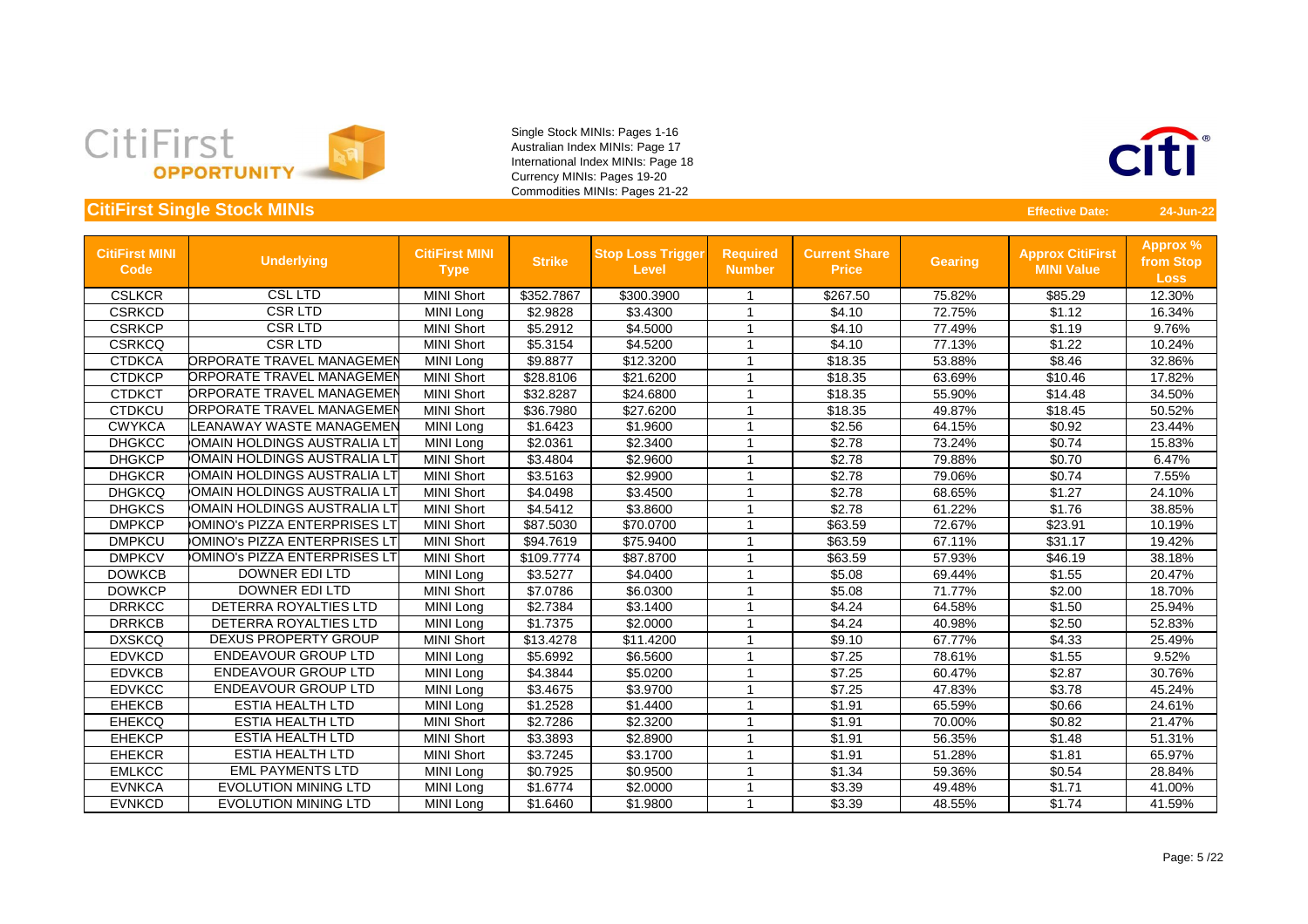



| <b>CitiFirst MINI</b><br><b>Code</b> | <b>Underlying</b>                      | <b>CitiFirst MINI</b><br><b>Type</b> | <b>Strike</b> | <b>Stop Loss Trigger</b><br><b>Level</b> | <b>Required</b><br><b>Number</b> | <b>Current Share</b><br><b>Price</b> | <b>Gearing</b> | <b>Approx CitiFirst</b><br><b>MINI Value</b> | <b>Approx %</b><br>from Stop<br><b>Loss</b> |
|--------------------------------------|----------------------------------------|--------------------------------------|---------------|------------------------------------------|----------------------------------|--------------------------------------|----------------|----------------------------------------------|---------------------------------------------|
| <b>EVNKCQ</b>                        | <b>EVOLUTION MINING LTD</b>            | <b>MINI Short</b>                    | \$5.2687      | \$4.2200                                 |                                  | \$3.39                               | 64.34%         | \$1.88                                       | 24.48%                                      |
| <b>EVNKCT</b>                        | <b>EVOLUTION MINING LTD</b>            | <b>MINI Short</b>                    | \$6.6269      | \$5.3100                                 | -1                               | \$3.39                               | 51.16%         | \$3.24                                       | 56.64%                                      |
| <b>EVNKCR</b>                        | <b>EVOLUTION MINING LTD</b>            | <b>MINI Short</b>                    | \$7.0951      | \$5.6900                                 | -1                               | \$3.39                               | 47.78%         | \$3.71                                       | 67.85%                                      |
| <b>FBUKCB</b>                        | FLETCHER BUILDING LTD                  | MINI Long                            | \$3.5496      | \$4.0800                                 | 1                                | \$4.58                               | 77.50%         | \$1.03                                       | 10.92%                                      |
| <b>FBUKCA</b>                        | FLETCHER BUILDING LTD                  | MINI Long                            | \$2.7092      | \$3.1000                                 |                                  | \$4.58                               | 59.15%         | \$1.87                                       | 32.31%                                      |
| <b>FLTKCA</b>                        | <b>FLIGHT CENTRE TRAVEL GROUP</b>      | MINI Long                            | \$10.5071     | \$12.0400                                |                                  | \$17.44                              | 60.25%         | \$6.93                                       | 30.96%                                      |
| <b>FLTKCR</b>                        | <b>FLIGHT CENTRE TRAVEL GROUP</b>      | <b>MINI Short</b>                    | \$27.0323     | \$23.0200                                |                                  | \$17.44                              | 64.52%         | \$9.59                                       | 32.00%                                      |
| <b>FLTKCW</b>                        | <b>FLIGHT CENTRE TRAVEL GROUP</b>      | <b>MINI Short</b>                    | \$28.8415     | \$24.5600                                |                                  | \$17.44                              | 60.47%         | \$11.40                                      | 40.83%                                      |
| <b>FLTKCV</b>                        | <b>FLIGHT CENTRE TRAVEL GROUP</b>      | <b>MINI Short</b>                    | \$32.9365     | \$28.0400                                |                                  | \$17.44                              | 52.95%         | \$15.50                                      | 60.78%                                      |
| <b>FMGKCB</b>                        | FORTESCUE METALS GROUP LTD             | MINI Long                            | \$14.0288     | \$16.1000                                |                                  | \$17.25                              | 81.33%         | \$3.22                                       | 6.67%                                       |
| <b>FMGKCD</b>                        | FORTESCUE METALS GROUP LTD             | MINI Long                            | \$13.3865     | \$15.3300                                |                                  | \$17.25                              | 77.60%         | \$3.86                                       | 11.13%                                      |
| <b>FMGKCT</b>                        | FORTESCUE METALS GROUP LTD             | <b>MINI Short</b>                    | \$20.7956     | \$17.6800                                | - 1                              | \$17.25                              | 82.95%         | \$3.55                                       | 2.49%                                       |
| <b>FMGKCW</b>                        | FORTESCUE METALS GROUP LTD             | <b>MINI Short</b>                    | \$22.5603     | \$19.1800                                | -1                               | \$17.25                              | 76.46%         | \$5.31                                       | 11.19%                                      |
| <b>FMGKCP</b>                        | <b>FORTESCUE METALS GROUP LTD</b>      | <b>MINI Short</b>                    | \$26.0930     | \$22.2200                                |                                  | \$17.25                              | 66.11%         | \$8.84                                       | 28.81%                                      |
| <b>FPHKCB</b>                        | <b>SHER &amp; PAYKEL HEALTHCARE LT</b> | MINI Long                            | \$10.1795     | \$11.7000                                |                                  | \$17.76                              | 57.32%         | \$7.58                                       | 34.12%                                      |
| <b>FPHKCA</b>                        | <b>SHER &amp; PAYKEL HEALTHCARE LT</b> | MINI Long                            | \$6.0320      | \$6.9500                                 | 1                                | \$17.76                              | 33.96%         | \$11.73                                      | 60.87%                                      |
| <b>GEMKCA</b>                        | <b>G8 EDUCATION LTD</b>                | MINI Long                            | \$0.4227      | \$0.4900                                 | -1                               | \$1.02                               | 41.65%         | \$0.59                                       | 51.72%                                      |
| <b>GEMKCS</b>                        | <b>G8 EDUCATION LTD</b>                | <b>MINI Short</b>                    | \$1.6028      | \$1.3600                                 |                                  | \$1.02                               | 63.33%         | \$0.59                                       | 33.99%                                      |
| <b>GEMKCR</b>                        | <b>G8 EDUCATION LTD</b>                | <b>MINI Short</b>                    | \$1.7745      | \$1.5100                                 |                                  | \$1.02                               | 57.20%         | \$0.76                                       | 48.77%                                      |
| <b>GEMKCQ</b>                        | <b>G8 EDUCATION LTD</b>                | <b>MINI Short</b>                    | \$2.1009      | \$1.7900                                 |                                  | \$1.02                               | 48.31%         | \$1.09                                       | 76.35%                                      |
| <b>GMAKCB</b>                        | ENWORTH MORTGAGE INSURANO              | <b>MINI Long</b>                     | \$1.7518      | \$2.0100                                 |                                  | \$2.30                               | 76.17%         | \$0.55                                       | 12.61%                                      |
| <b>GMAKCR</b>                        | ENWORTH MORTGAGE INSURANO              | <b>MINI Short</b>                    | \$3.1907      | \$2.7200                                 | -1                               | \$2.30                               | 72.08%         | \$0.89                                       | 18.26%                                      |
| <b>GMAKCQ</b>                        | <b>ENWORTH MORTGAGE INSURANG</b>       | <b>MINI Short</b>                    | \$3.6193      | \$3.0800                                 |                                  | \$2.30                               | 63.55%         | \$1.32                                       | 33.91%                                      |
| <b>GMAKCT</b>                        | ENWORTH MORTGAGE INSURANO              | <b>MINI Short</b>                    | \$3.9297      | \$3.3500                                 | -1                               | \$2.30                               | 58.53%         | \$1.63                                       | 45.65%                                      |
| <b>GMAKCS</b>                        | ENWORTH MORTGAGE INSURANO              | <b>MINI Short</b>                    | \$4.2005      | \$3.5800                                 | 1                                | \$2.30                               | 54.76%         | \$1.90                                       | 55.65%                                      |
| <b>GMGKCB</b>                        | <b>GOODMAN GROUP</b>                   | MINI Long                            | \$8.0905      | \$9.2700                                 | -1                               | \$18.09                              | 44.72%         | \$10.00                                      | 48.76%                                      |
| <b>GMGKCP</b>                        | <b>GOODMAN GROUP</b>                   | <b>MINI Short</b>                    | \$21.7643     | \$18.5100                                |                                  | \$18.09                              | 83.12%         | \$3.67                                       | 2.32%                                       |
| <b>GMGKCQ</b>                        | <b>GOODMAN GROUP</b>                   | <b>MINI Short</b>                    | \$22.3514     | \$19.0100                                |                                  | \$18.09                              | 80.93%         | \$4.26                                       | 5.09%                                       |
| <b>GPTKCB</b>                        | <b>GPT GROUP</b>                       | MINI Long                            | \$3.2480      | \$3.7200                                 |                                  | \$4.29                               | 75.71%         | \$1.04                                       | 13.29%                                      |
| <b>GPTKCA</b>                        | <b>GPT GROUP</b>                       | MINI Long                            | \$2.8763      | \$3.3200                                 |                                  | \$4.29                               | 67.05%         | \$1.41                                       | 22.61%                                      |
| <b>GPTKCP</b>                        | <b>GPT GROUP</b>                       | <b>MINI Short</b>                    | \$5.7543      | \$4.8900                                 | -1                               | \$4.29                               | 74.55%         | \$1.46                                       | 13.99%                                      |
| <b>GWAKCA</b>                        | <b>GWA GROUP LTD</b>                   | MINI Long                            | \$1.2356      | \$1.5400                                 | -1                               | \$1.77                               | 69.81%         | \$0.53                                       | 12.99%                                      |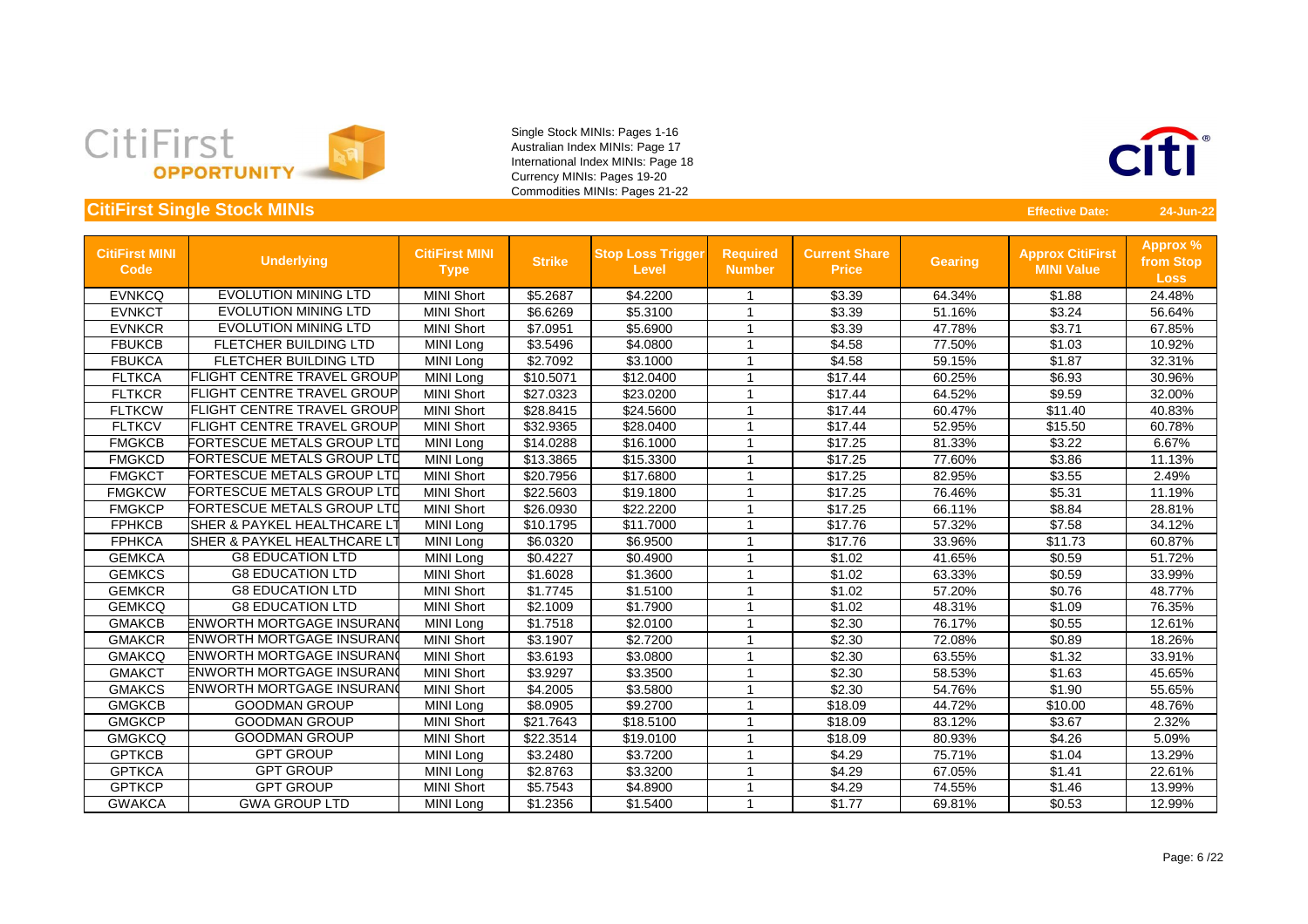



| <b>CitiFirst MINI</b><br><b>Code</b> | <b>Underlying</b>                 | <b>CitiFirst MINI</b><br><b>Type</b> | <b>Strike</b> | <b>Stop Loss Trigger</b><br><b>Level</b> | <b>Required</b><br><b>Number</b> | <b>Current Share</b><br><b>Price</b> | <b>Gearing</b> | <b>Approx CitiFirst</b><br><b>MINI Value</b> | <b>Approx %</b><br>from Stop<br><b>Loss</b> |
|--------------------------------------|-----------------------------------|--------------------------------------|---------------|------------------------------------------|----------------------------------|--------------------------------------|----------------|----------------------------------------------|---------------------------------------------|
| <b>GWAKCB</b>                        | <b>GWA GROUP LTD</b>              | MINI Long                            | \$0.8468      | \$1.0500                                 |                                  | \$1.77                               | 47.84%         | \$0.92                                       | 40.68%                                      |
| <b>GWAKCP</b>                        | <b>GWA GROUP LTD</b>              | <b>MINI Short</b>                    | \$2.6263      | \$1.9700                                 |                                  | \$1.77                               | 67.40%         | \$0.86                                       | 11.30%                                      |
| <b>HLSKCA</b>                        | <b>HEALIUS LTD</b>                | <b>MINI Long</b>                     | \$2.9816      | \$3.4200                                 |                                  | \$3.66                               | 81.46%         | \$0.68                                       | 6.56%                                       |
| <b>HLSKCP</b>                        | <b>HEALIUS LTD</b>                | <b>MINI Short</b>                    | \$5.1349      | \$4.3700                                 | -1                               | \$3.66                               | 71.28%         | \$1.47                                       | 19.40%                                      |
| <b>HUBKCE</b>                        | HUB24 LTD                         | MINI Long                            | \$13.4510     | \$15.4300                                |                                  | \$18.82                              | 71.47%         | \$5.37                                       | 18.01%                                      |
| <b>HVNKCA</b>                        | <b>HARVEY NORMAN HOLDINGS LTD</b> | <b>MINI Long</b>                     | \$2.6970      | \$3.0900                                 |                                  | \$3.71                               | 72.70%         | \$1.01                                       | 16.71%                                      |
| <b>HVNKCC</b>                        | <b>HARVEY NORMAN HOLDINGS LTD</b> | MINI Long                            | \$1.7661      | \$2.0300                                 | -1                               | \$3.71                               | 47.60%         | \$1.94                                       | 45.28%                                      |
| <b>HVNKCB</b>                        | <b>HARVEY NORMAN HOLDINGS LTD</b> | MINI Long                            | \$1.3139      | \$1.5100                                 | -1                               | \$3.71                               | 35.42%         | \$2.40                                       | 59.30%                                      |
| <b>HVNKCQ</b>                        | HARVEY NORMAN HOLDINGS LTD        | <b>MINI Short</b>                    | \$5.8344      | \$4.9700                                 | -1                               | \$3.71                               | 63.59%         | \$2.12                                       | 33.96%                                      |
| <b>HVNKCP</b>                        | HARVEY NORMAN HOLDINGS LTD        | <b>MINI Short</b>                    | \$6.7584      | \$5.7600                                 |                                  | \$3.71                               | 54.89%         | \$3.05                                       | 55.26%                                      |
| <b>IAGKCA</b>                        | <b>INSURANCE AUSTRALIA GROUP</b>  | MINI Long                            | \$3.1176      | \$3.5800                                 |                                  | \$4.40                               | 70.85%         | \$1.28                                       | 18.64%                                      |
| <b>IAGKCC</b>                        | <b>INSURANCE AUSTRALIA GROUP</b>  | <b>MINI Long</b>                     | \$2.5889      | \$2.9600                                 |                                  | \$4.40                               | 58.84%         | \$1.81                                       | 32.73%                                      |
| <b>IAGKCB</b>                        | <b>INSURANCE AUSTRALIA GROUP</b>  | MINI Long                            | \$1.8695      | \$2.1600                                 | -1                               | \$4.40                               | 42.49%         | \$2.53                                       | 50.91%                                      |
| <b>IELKCC</b>                        | <b>IDP EDUCATION LTD</b>          | MINI Long                            | \$15.2732     | \$18.2700                                | -1                               | \$22.34                              | 68.37%         | \$7.07                                       | 18.22%                                      |
| <b>IFLKCB</b>                        | <b>IOOF HOLDINGS LTD</b>          | MINI Long                            | \$1.4449      | \$1.6600                                 | -1                               | \$2.93                               | 49.31%         | \$1.49                                       | 43.34%                                      |
| <b>IFLKCC</b>                        | <b>IOOF HOLDINGS LTD</b>          | MINI Long                            | \$1.0486      | \$1.2100                                 | -1                               | \$2.93                               | 35.79%         | \$1.88                                       | 58.70%                                      |
| <b>IFLKCA</b>                        | <b>IOOF HOLDINGS LTD</b>          | MINI Long                            | \$0.6874      | \$0.7900                                 | -1                               | \$2.93                               | 23.46%         | \$2.24                                       | 73.04%                                      |
| <b>IFLKCP</b>                        | <b>IOOF HOLDINGS LTD</b>          | <b>MINI Short</b>                    | \$4.1342      | \$3.5300                                 | -1                               | \$2.93                               | 70.87%         | \$1.20                                       | 20.48%                                      |
| <b>IGOKCA</b>                        | <b>INDEPENDENCE GROUP NL</b>      | MINI Long                            | \$7.7751      | \$9.6800                                 |                                  | \$9.88                               | 78.70%         | \$2.10                                       | 2.02%                                       |
| <b>IGOKCR</b>                        | <b>INDEPENDENCE GROUP NL</b>      | <b>MINI Short</b>                    | \$15.8367     | \$11.8800                                | -1                               | \$9.88                               | 62.39%         | \$5.96                                       | 20.24%                                      |
| <b>IGOKCQ</b>                        | <b>INDEPENDENCE GROUP NL</b>      | <b>MINI Short</b>                    | \$16.6912     | \$12.5400                                | -1                               | \$9.88                               | 59.19%         | \$6.81                                       | 26.92%                                      |
| <b>INGKCA</b>                        | <b>INGHAMS GROUP LTD</b>          | MINI Long                            | \$2.0339      | \$2.3400                                 | -1                               | \$2.53                               | 80.39%         | \$0.50                                       | 7.51%                                       |
| <b>IPHKCC</b>                        | <b>IPH LTD</b>                    | MINI Long                            | \$5.6117      | \$6.7100                                 | -1                               | \$7.72                               | 72.69%         | \$2.11                                       | 13.08%                                      |
| <b>IPHKCB</b>                        | <b>IPH LTD</b>                    | MINI Long                            | \$3.8165      | \$4.5600                                 |                                  | \$7.72                               | 49.44%         | \$3.90                                       | 40.93%                                      |
| <b>IPLKCA</b>                        | <b>INCITEC PIVOT LTD</b>          | MINI Long                            | \$2.6731      | \$3.0900                                 | -1                               | \$3.32                               | 80.52%         | \$0.65                                       | 6.93%                                       |
| <b>IPLKCB</b>                        | <b>INCITEC PIVOT LTD</b>          | MINI Long                            | \$2.2732      | \$2.6300                                 |                                  | \$3.32                               | 68.47%         | \$1.05                                       | 20.78%                                      |
| <b>IREKCB</b>                        | <b>IRESS LTD</b>                  | MINI Long                            | \$8.7000      | \$10.0000                                | -1                               | \$11.12                              | 78.24%         | \$2.42                                       | 10.07%                                      |
| <b>IREKCA</b>                        | <b>IRESS LTD</b>                  | MINI Long                            | \$7.9034      | \$9.0600                                 |                                  | \$11.12                              | 71.07%         | \$3.22                                       | 18.53%                                      |
| <b>IREKCQ</b>                        | <b>IRESS LTD</b>                  | <b>MINI Short</b>                    | \$14.0057     | \$11.9300                                | -1                               | \$11.12                              | 79.40%         | \$2.89                                       | 7.28%                                       |
| <b>IVCKCA</b>                        | <b>INVOCARE LTD</b>               | MINI Long                            | \$5.2631      | \$6.5600                                 |                                  | \$10.29                              | 51.15%         | \$5.03                                       | 36.25%                                      |
| <b>JBHKCA</b>                        | <b>JB HI-FILTD</b>                | MINI Long                            | \$30.7625     | \$35.2800                                | -1                               | \$38.77                              | 79.35%         | \$8.01                                       | 9.00%                                       |
| <b>JBHKCR</b>                        | <b>JB HI-FILTD</b>                | <b>MINI Short</b>                    | \$52.1124     | \$44.3300                                | -1                               | \$38.77                              | 74.40%         | \$13.34                                      | 14.34%                                      |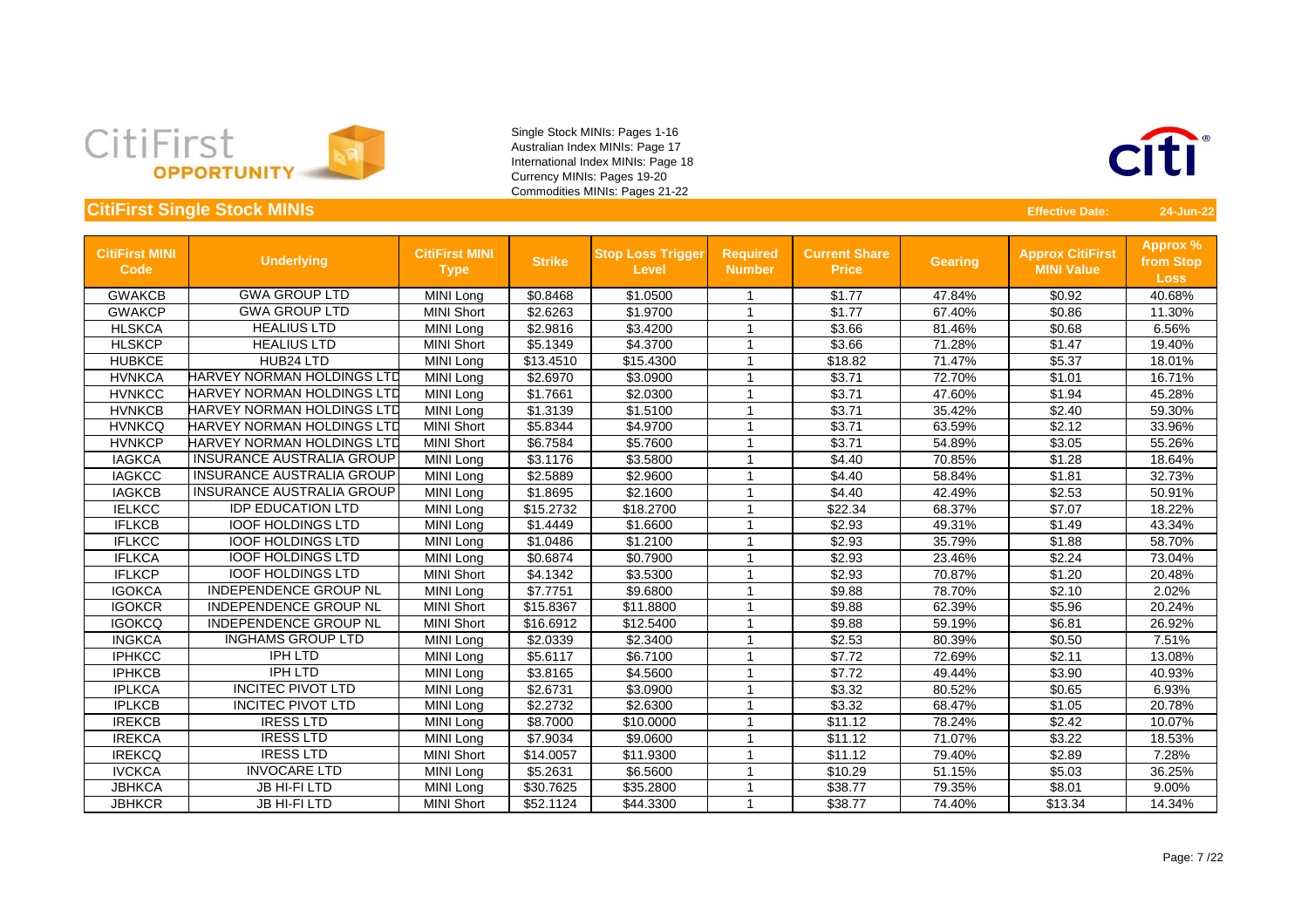



| <b>CitiFirst MINI</b><br>Code | <b>Underlying</b>                   | <b>CitiFirst MINI</b><br><b>Type</b> | <b>Strike</b> | <b>Stop Loss Trigger</b><br><b>Level</b> | <b>Required</b><br><b>Number</b> | <b>Current Share</b><br><b>Price</b> | <b>Gearing</b> | <b>Approx CitiFirst</b><br><b>MINI Value</b> | Approx %<br>from Stop<br><b>Loss</b> |
|-------------------------------|-------------------------------------|--------------------------------------|---------------|------------------------------------------|----------------------------------|--------------------------------------|----------------|----------------------------------------------|--------------------------------------|
| <b>JHGKCD</b>                 | <b>JANUS HENDERSON GROUP-CDI</b>    | MINI Long                            | \$27.4524     | \$31.4600                                | -1                               | \$34.64                              | 79.25%         | \$7.19                                       | 9.18%                                |
| <b>JHGKCA</b>                 | <b>JANUS HENDERSON GROUP-CDI</b>    | MINI Long                            | \$20.6881     | \$23.7800                                | -1                               | \$34.64                              | 59.72%         | \$13.95                                      | 31.35%                               |
| <b>JHGKCQ</b>                 | <b>JANUS HENDERSON GROUP-CDI</b>    | <b>MINI Short</b>                    | \$42.8116     | \$36.4000                                | 1                                | \$34.64                              | 80.91%         | \$8.17                                       | 5.08%                                |
| <b>JHGKCP</b>                 | <b>JANUS HENDERSON GROUP-CDI</b>    | <b>MINI Short</b>                    | \$50.4637     | \$42.9700                                | 1                                | \$34.64                              | 68.64%         | \$15.82                                      | 24.05%                               |
| <b>JHXKCC</b>                 | <b>JAMES HARDIE INDUSTRIES-CDI</b>  | MINI Long                            | \$22.4372     | \$25.7700                                | 1                                | \$30.90                              | 72.61%         | \$8.46                                       | 16.60%                               |
| <b>JHXKCP</b>                 | <b>JAMES HARDIE INDUSTRIES-CDI</b>  | <b>MINI Short</b>                    | \$39.1894     | \$33.3300                                | 1                                | \$30.90                              | 78.85%         | \$8.29                                       | 7.86%                                |
| <b>JHXKCQ</b>                 | <b>JAMES HARDIE INDUSTRIES-CDI</b>  | <b>MINI Short</b>                    | \$40.9546     | \$34.8300                                | 1                                | \$30.90                              | 75.45%         | \$10.05                                      | 12.72%                               |
| <b>JINKCF</b>                 | <b>JUMBO INTERACTIVE LTD</b>        | MINI Long                            | \$10.2116     | \$12.2100                                | 1                                | \$14.00                              | 72.94%         | \$3.79                                       | 12.79%                               |
| <b>JINKCA</b>                 | <b>JUMBO INTERACTIVE LTD</b>        | MINI Long                            | \$7.0873      | \$8.4900                                 |                                  | \$14.00                              | 50.62%         | \$6.91                                       | 39.36%                               |
| <b>KARKCF</b>                 | KAROON GAS AUSTRALIA LTD            | MINI Long                            | \$1.0883      | \$1.3000                                 | -1                               | \$1.66                               | 65.76%         | \$0.57                                       | 21.45%                               |
| <b>KARKCG</b>                 | <b>KAROON GAS AUSTRALIA LTD</b>     | <b>MINI Long</b>                     | \$0.8235      | \$0.9300                                 | -1                               | \$1.66                               | 49.76%         | \$0.83                                       | 43.81%                               |
| <b>KARKCC</b>                 | <b>KAROON GAS AUSTRALIA LTD</b>     | MINI Long                            | \$0.6851      | \$0.7900                                 | -1                               | \$1.66                               | 41.40%         | \$0.97                                       | 52.27%                               |
| <b>KARKCA</b>                 | <b>KAROON GAS AUSTRALIA LTD</b>     | MINI Long                            | \$0.5376      | \$0.6400                                 | 1                                | \$1.66                               | 32.48%         | \$1.12                                       | 61.33%                               |
| <b>LLCKCB</b>                 | <b>LENDLEASE GROUP</b>              | MINI Long                            | \$5.8139      | \$6.6700                                 | -1                               | \$9.09                               | 63.96%         | \$3.28                                       | 26.62%                               |
| <b>LLCKCA</b>                 | <b>LENDLEASE GROUP</b>              | <b>MINI Long</b>                     | \$4.8656      | \$5.5800                                 | 1                                | \$9.09                               | 53.53%         | \$4.22                                       | 38.61%                               |
| <b>LLCKCP</b>                 | LENDLEASE GROUP                     | <b>MINI Short</b>                    | \$14.6626     | \$12.4800                                |                                  | \$9.09                               | 61.99%         | \$5.57                                       | 37.29%                               |
| <b>LNKKCE</b>                 | <b>INK ADMINISTRATION HOLDINGS</b>  | <b>MINI Long</b>                     | \$2.1031      | \$2.4100                                 | 1                                | \$3.62                               | 58.10%         | \$1.52                                       | 33.43%                               |
| <b>LNKKCP</b>                 | <b>INK ADMINISTRATION HOLDINGS</b>  | <b>MINI Short</b>                    | \$4.8444      | \$4.1200                                 | 1                                | \$3.62                               | 74.73%         | \$1.22                                       | 13.81%                               |
| <b>LNKKCQ</b>                 | INK ADMINISTRATION HOLDINGS         | <b>MINI Short</b>                    | \$5.1383      | \$4.3700                                 | -1                               | \$3.62                               | 70.45%         | \$1.52                                       | 20.72%                               |
| <b>LOVKCF</b>                 | <b>LOVISA HOLDINGS LTD</b>          | MINI Long                            | \$10.6204     | \$12.1700                                | -1                               | \$13.17                              | 80.64%         | \$2.55                                       | 7.59%                                |
| <b>LOVKCC</b>                 | <b>LOVISA HOLDINGS LTD</b>          | MINI Long                            | \$9.3421      | \$10.7100                                | -1                               | \$13.17                              | 70.93%         | \$3.83                                       | 18.68%                               |
| <b>LYCKCB</b>                 | <b>LYNAS CORP LTD</b>               | MINI Long                            | \$4.2877      | \$5.3600                                 | -1                               | \$8.45                               | 50.74%         | \$4.16                                       | 36.57%                               |
| <b>LYCKCA</b>                 | <b>LYNAS CORP LTD</b>               | MINI Long                            | \$3.2227      | \$4.0100                                 | 1                                | \$8.45                               | 38.14%         | \$5.23                                       | 52.54%                               |
| <b>MFGKCA</b>                 | <b>IAGELLAN FINANCIAL GROUP LTI</b> | <b>MINI Long</b>                     | \$7.2662      | \$8.7000                                 | 1                                | \$12.88                              | 56.41%         | \$5.61                                       | 32.45%                               |
| <b>MFGKCQ</b>                 | <b>IAGELLAN FINANCIAL GROUP LTI</b> | <b>MINI Short</b>                    | \$23.0095     | \$18.4400                                | 1                                | \$12.88                              | 55.98%         | \$10.13                                      | 43.17%                               |
| <b>MFGKCR</b>                 | <b>IAGELLAN FINANCIAL GROUP LTI</b> | <b>MINI Short</b>                    | \$30.4577     | \$24.3900                                |                                  | \$12.88                              | 42.29%         | \$17.58                                      | 89.36%                               |
| <b>MGRKCB</b>                 | <b>MIRVAC GROUP</b>                 | MINI Long                            | \$1.0414      | \$1.2000                                 | 1                                | \$2.09                               | 49.83%         | \$1.05                                       | 42.58%                               |
| <b>MGRKCP</b>                 | MIRVAC GROUP                        | <b>MINI Short</b>                    | \$3.1943      | \$2.7200                                 | -1                               | \$2.09                               | 65.43%         | \$1.10                                       | 30.14%                               |
| <b>MGRKCR</b>                 | MIRVAC GROUP                        | <b>MINI Short</b>                    | \$3.8818      | \$3.3100                                 | -1                               | \$2.09                               | 53.84%         | \$1.79                                       | 58.37%                               |
| <b>MGRKCS</b>                 | MIRVAC GROUP                        | <b>MINI Short</b>                    | \$4.8205      | \$4.1000                                 | -1                               | \$2.09                               | 43.36%         | \$2.73                                       | 96.17%                               |
| <b>MINKCE</b>                 | <b>MINERAL RESOURCES LTD</b>        | MINI Long                            | \$36.7073     | \$44.0200                                | 1                                | \$47.22                              | 77.74%         | \$10.51                                      | 6.78%                                |
| <b>MINKCA</b>                 | MINERAL RESOURCES LTD               | MINI Long                            | \$33.0246     | \$39.5000                                |                                  | \$47.22                              | 69.94%         | \$14.20                                      | 16.35%                               |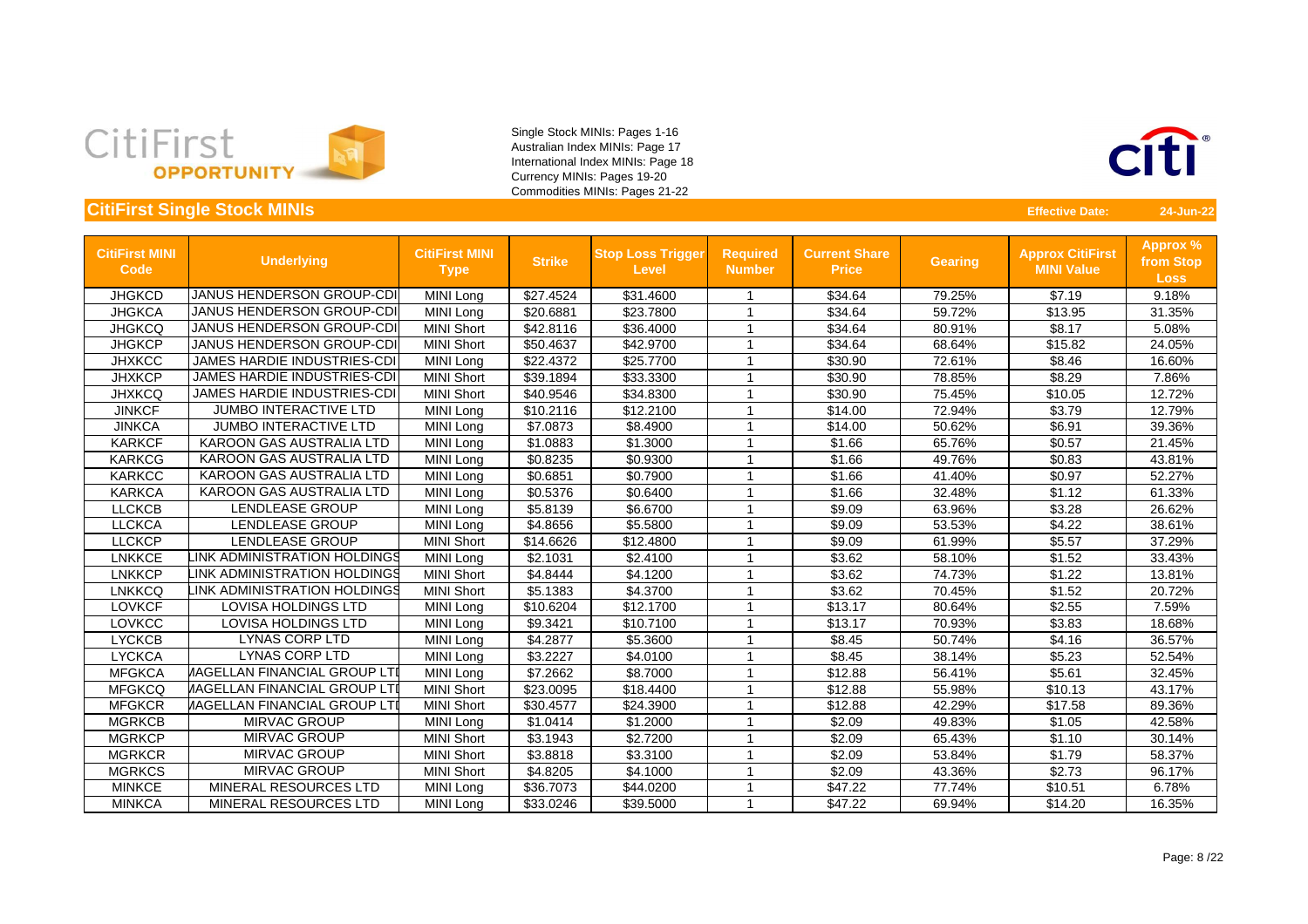



| <b>CitiFirst MINI</b><br><b>Code</b> | <b>Underlying</b>                 | <b>CitiFirst MINI</b><br><b>Type</b> | <b>Strike</b> | <b>Stop Loss Trigger</b><br><b>Level</b> | <b>Required</b><br><b>Number</b> | <b>Current Share</b><br><b>Price</b> | <b>Gearing</b> | <b>Approx CitiFirst</b><br><b>MINI Value</b> | Approx %<br>from Stop<br><b>Loss</b> |
|--------------------------------------|-----------------------------------|--------------------------------------|---------------|------------------------------------------|----------------------------------|--------------------------------------|----------------|----------------------------------------------|--------------------------------------|
| <b>MINKCB</b>                        | MINERAL RESOURCES LTD             | <b>MINI Long</b>                     | \$32.2055     | \$38.5100                                |                                  | \$47.22                              | 68.20%         | \$15.01                                      | 18.45%                               |
| <b>MINKCP</b>                        | MINERAL RESOURCES LTD             | <b>MINI Short</b>                    | \$81.5710     | \$65.3500                                | -1                               | \$47.22                              | 57.89%         | \$34.35                                      | 38.39%                               |
| <b>MNDKCD</b>                        | MONADELPHOUS GROUP LTD            | MINI Long                            | \$8.1317      | \$9.3200                                 | $\overline{\mathbf{1}}$          | \$10.00                              | 81.32%         | \$1.87                                       | 6.80%                                |
| <b>MNDKCB</b>                        | MONADELPHOUS GROUP LTD            | MINI Long                            | \$7.0524      | \$8.0800                                 | -1                               | \$10.00                              | 70.52%         | \$2.95                                       | 19.20%                               |
| <b>MNDKCA</b>                        | <b>MONADELPHOUS GROUP LTD</b>     | MINI Long                            | \$5.4918      | \$6.3000                                 |                                  | \$10.00                              | 54.92%         | \$4.51                                       | 37.00%                               |
| <b>MPLKCA</b>                        | MEDIBANK PRIVATE LIMITED          | MINI Long                            | \$2.2755      | \$2.6100                                 | -1                               | \$3.25                               | 70.02%         | \$0.97                                       | 19.69%                               |
| <b>MPLKCC</b>                        | <b>MEDIBANK PRIVATE LIMITED</b>   | MINI Long                            | \$2.1305      | \$2.4600                                 | -1                               | \$3.25                               | 65.55%         | \$1.12                                       | 24.31%                               |
| <b>MPLKCP</b>                        | <b>MEDIBANK PRIVATE LIMITED</b>   | <b>MINI Short</b>                    | \$3.9934      | \$3.4000                                 |                                  | \$3.25                               | 81.38%         | \$0.74                                       | 4.62%                                |
| <b>MPLKCR</b>                        | MEDIBANK PRIVATE LIMITED          | <b>MINI Short</b>                    | \$4.9359      | \$4.2000                                 |                                  | \$3.25                               | 65.84%         | \$1.69                                       | 29.23%                               |
| <b>MQGKCR</b>                        | <b>MACQUARIE GROUP LTD</b>        | <b>MINI Short</b>                    | \$227.7776    | \$193.9500                               |                                  | \$163.60                             | 71.82%         | \$64.18                                      | 18.55%                               |
| <b>MSBKCC</b>                        | <b>MESOBLAST LTD</b>              | MINI Long                            | \$0.3334      | \$0.4000                                 | -1                               | \$0.66                               | 50.52%         | \$0.33                                       | 39.39%                               |
| <b>MTSKCA</b>                        | <b>METCASH LTD</b>                | MINI Long                            | \$1.6241      | \$1.8600                                 | 1                                | \$4.13                               | 39.32%         | \$2.51                                       | 54.96%                               |
| <b>MTSKCP</b>                        | <b>METCASH LTD</b>                | <b>MINI Short</b>                    | \$5.7071      | \$4.8500                                 | $\overline{1}$                   | \$4.13                               | 72.37%         | \$1.58                                       | 17.43%                               |
| <b>NABKCC</b>                        | NATIONAL AUSTRALIA BANK LTD       | MINI Long                            | \$21.6158     | \$24.2000                                | 1                                | \$27.13                              | 79.67%         | \$5.51                                       | 10.80%                               |
| <b>NABKCH</b>                        | NATIONAL AUSTRALIA BANK LTD       | MINI Long                            | \$15.1880     | \$16.9400                                | 1                                | \$27.13                              | 55.98%         | \$11.94                                      | 37.56%                               |
| <b>NABKCB</b>                        | NATIONAL AUSTRALIA BANK LTD       | <b>MINI Long</b>                     | \$8.4957      | \$9.0600                                 |                                  | \$27.13                              | 31.31%         | \$18.63                                      | 66.61%                               |
| <b>NABKCQ</b>                        | NATIONAL AUSTRALIA BANK LTD       | <b>MINI Short</b>                    | \$30.9689     | \$27.2600                                |                                  | \$27.13                              | 87.60%         | \$3.84                                       | 0.48%                                |
| <b>NABKCT</b>                        | NATIONAL AUSTRALIA BANK LTD       | <b>MINI Short</b>                    | \$31.8695     | \$28.0600                                |                                  | \$27.13                              | 85.13%         | \$4.74                                       | 3.43%                                |
| <b>NABKCP</b>                        | NATIONAL AUSTRALIA BANK LTD       | <b>MINI Short</b>                    | \$36.4300     | \$32.1100                                | -1                               | \$27.13                              | 74.47%         | \$9.30                                       | 18.36%                               |
| <b>NANKCC</b>                        | NANOSONICS LTD                    | MINI Long                            | \$1.7578      | \$2.0100                                 | -1                               | \$3.00                               | 58.59%         | \$1.24                                       | 33.00%                               |
| <b>NANKCP</b>                        | NANOSONICS LTD                    | <b>MINI Short</b>                    | \$4.3017      | \$3.6600                                 | -1                               | \$3.00                               | 69.74%         | \$1.30                                       | 22.00%                               |
| <b>NANKCQ</b>                        | NANOSONICS LTD                    | <b>MINI Short</b>                    | \$4.9705      | \$4.2300                                 | 1                                | \$3.00                               | 60.36%         | \$1.97                                       | 41.00%                               |
| <b>NANKCR</b>                        | <b>NANOSONICS LTD</b>             | <b>MINI Short</b>                    | \$6.5116      | \$5.5400                                 |                                  | \$3.00                               | 46.07%         | \$3.51                                       | 84.67%                               |
| <b>NCMKCA</b>                        | NEWCREST MINING LTD               | MINI Long                            | \$17.8704     | \$20.4800                                |                                  | \$23.28                              | 76.76%         | \$5.41                                       | 12.03%                               |
| <b>NCMKCP</b>                        | <b>NEWCREST MINING LTD</b>        | <b>MINI Short</b>                    | \$40.9274     | \$34.8500                                | -1                               | \$23.28                              | 56.88%         | \$17.65                                      | 49.70%                               |
| <b>NECKCP</b>                        | <b>ENTERTAINMENT CO HOLDINGS</b>  | <b>MINI Short</b>                    | \$2.9248      | \$2.4900                                 |                                  | \$1.83                               | 62.40%         | \$1.10                                       | 36.44%                               |
| <b>NICKCB</b>                        | <b>NICKEL MINES LTD</b>           | <b>MINI Long</b>                     | \$0.6198      | \$0.7500                                 |                                  | \$1.01                               | 61.37%         | \$0.39                                       | 25.74%                               |
| <b>NICKCA</b>                        | <b>NICKEL MINES LTD</b>           | MINI Long                            | \$0.4014      | \$0.4800                                 |                                  | \$1.01                               | 39.74%         | \$0.61                                       | 52.48%                               |
| <b>NSRKCA</b>                        | NATIONAL STORAGE                  | MINI Long                            | \$1.5911      | \$1.9800                                 | -1                               | \$2.25                               | 70.72%         | \$0.66                                       | 12.00%                               |
| <b>NSRKCB</b>                        | NATIONAL STORAGE                  | MINI Long                            | \$1.2054      | \$1.5000                                 | -1                               | \$2.25                               | 53.57%         | \$1.04                                       | 33.33%                               |
| <b>NSTKCE</b>                        | <b>IORTHERN STAR RESOURCES LT</b> | MINI Long                            | \$6.4408      | \$7.7400                                 |                                  | \$7.94                               | 81.12%         | \$1.50                                       | 2.52%                                |
| <b>NSTKCD</b>                        | <b>IORTHERN STAR RESOURCES LT</b> | MINI Long                            | \$5.7574      | \$6.8800                                 |                                  | \$7.94                               | 72.51%         | \$2.18                                       | 13.35%                               |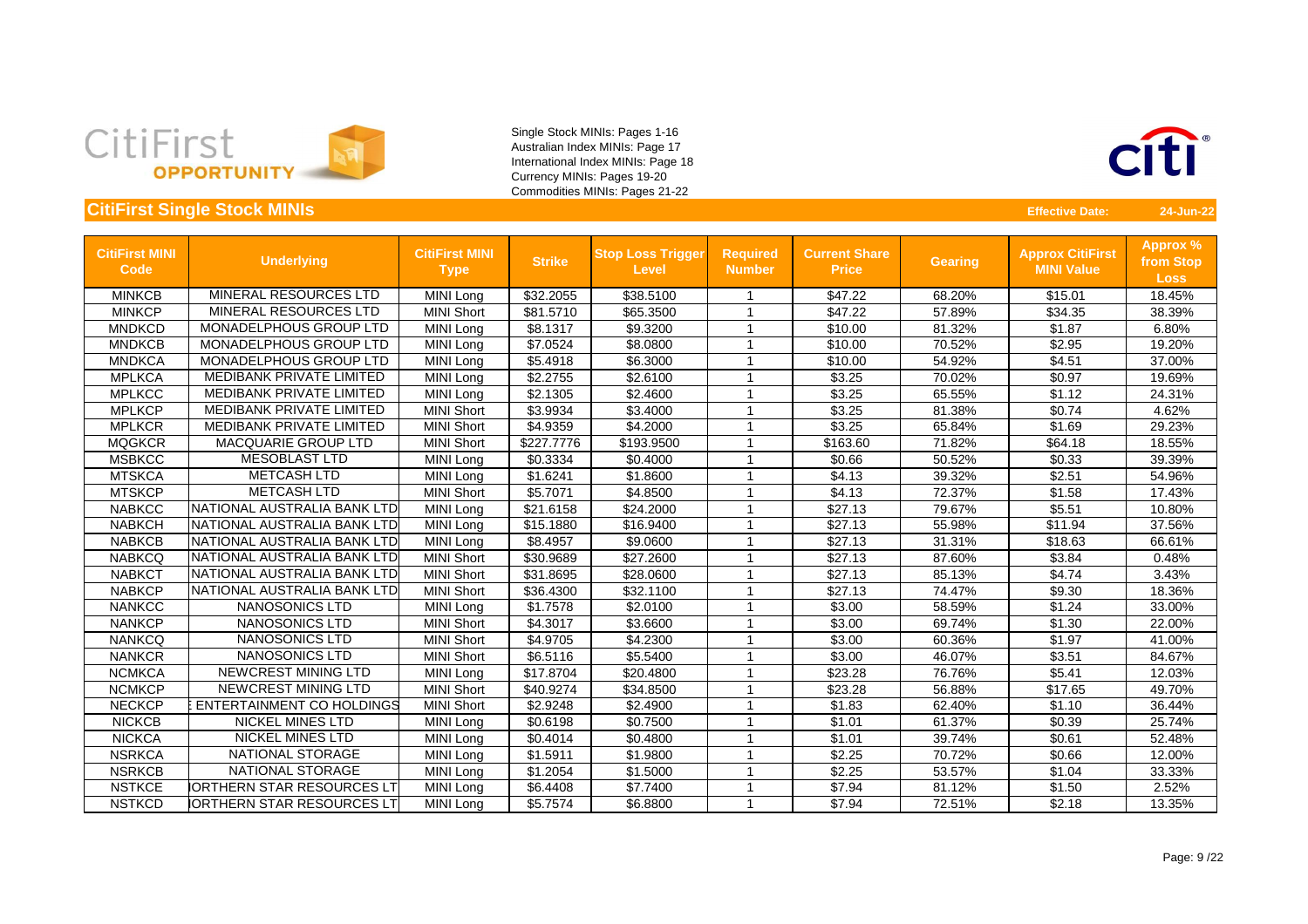



| <b>CitiFirst MINI</b><br>Code | <b>Underlying</b>                 | <b>CitiFirst MINI</b><br><b>Type</b> | <b>Strike</b> | <b>Stop Loss Trigger</b><br><b>Level</b> | <b>Required</b><br><b>Number</b> | <b>Current Share</b><br><b>Price</b> | <b>Gearing</b> | <b>Approx CitiFirst</b><br><b>MINI Value</b> | <b>Approx %</b><br>from Stop<br><b>Loss</b> |
|-------------------------------|-----------------------------------|--------------------------------------|---------------|------------------------------------------|----------------------------------|--------------------------------------|----------------|----------------------------------------------|---------------------------------------------|
| <b>NSTKCG</b>                 | <b>IORTHERN STAR RESOURCES LT</b> | <b>MINI Long</b>                     | \$5.2174      | \$6.2600                                 |                                  | \$7.94                               | 65.71%         | \$2.72                                       | 21.16%                                      |
| <b>NSTKCB</b>                 | <b>IORTHERN STAR RESOURCES LT</b> | MINI Long                            | \$3.8338      | \$4.4000                                 | -1                               | \$7.94                               | 48.28%         | \$4.11                                       | 44.58%                                      |
| <b>NSTKCP</b>                 | <b>IORTHERN STAR RESOURCES LT</b> | <b>MINI Short</b>                    | \$10.9250     | \$8.7400                                 | 1                                | \$7.94                               | 72.68%         | \$2.99                                       | 10.08%                                      |
| <b>NSTKCR</b>                 | <b>IORTHERN STAR RESOURCES LT</b> | <b>MINI Short</b>                    | \$12.4225     | \$9.9500                                 | 1                                | \$7.94                               | 63.92%         | \$4.48                                       | 25.31%                                      |
| <b>NSTKCS</b>                 | <b>IORTHERN STAR RESOURCES LT</b> | <b>MINI Short</b>                    | \$15.8319     | \$12.6900                                | 1                                | \$7.94                               | 50.15%         | \$7.89                                       | 59.82%                                      |
| <b>NUFKCD</b>                 | <b>NUFARM LTD</b>                 | MINI Long                            | \$3.5240      | \$4.0400                                 | 1                                | \$5.07                               | 69.51%         | \$1.55                                       | 20.32%                                      |
| <b>NUFKCB</b>                 | <b>NUFARM LTD</b>                 | MINI Long                            | \$3.0588      | \$3.5000                                 | 1                                | \$5.07                               | 60.33%         | \$2.01                                       | 30.97%                                      |
| <b>NWLKCC</b>                 | NETWEALTH GROUP LTD               | MINI Long                            | \$9.0096      | \$10.7800                                | 1                                | \$11.38                              | 79.17%         | \$2.37                                       | 5.27%                                       |
| <b>NWLKCE</b>                 | NETWEALTH GROUP LTD               | MINI Long                            | \$8.2673      | \$9.9100                                 | -1                               | \$11.38                              | 72.65%         | \$3.11                                       | 12.92%                                      |
| <b>NWLKCD</b>                 | NETWEALTH GROUP LTD               | <b>MINI Long</b>                     | \$6.9812      | \$8.3600                                 | -1                               | \$11.38                              | 61.35%         | \$4.40                                       | 26.54%                                      |
| <b>NWLKCF</b>                 | NETWEALTH GROUP LTD               | <b>MINI Long</b>                     | \$5.7408      | \$6.8800                                 |                                  | \$11.38                              | 50.45%         | \$5.64                                       | 39.54%                                      |
| <b>NXTKCD</b>                 | NEXTDC LTD                        | MINI Long                            | \$6.2444      | \$7.7800                                 | 1                                | \$10.50                              | 59.47%         | \$4.26                                       | 25.90%                                      |
| <b>NXTKCB</b>                 | <b>NEXTDC LTD</b>                 | MINI Long                            | \$6.1076      | \$7.6100                                 | 1                                | \$10.50                              | 58.17%         | \$4.39                                       | 27.52%                                      |
| <b>NXTKCA</b>                 | NEXTDC LTD                        | MINI Long                            | \$5.4133      | \$6.4700                                 | 1                                | \$10.50                              | 51.56%         | \$5.09                                       | 38.38%                                      |
| <b>NXTKCE</b>                 | <b>NEXTDC LTD</b>                 | <b>MINI Long</b>                     | \$4.4417      | \$5.5500                                 | $\overline{1}$                   | \$10.50                              | 42.30%         | \$6.06                                       | 47.14%                                      |
| <b>NXTKCQ</b>                 | NEXTDC LTD                        | <b>MINI Short</b>                    | \$17.0960     | \$12.8400                                | -1                               | \$10.50                              | 61.42%         | \$6.60                                       | 22.29%                                      |
| <b>NXTKCP</b>                 | <b>NEXTDC LTD</b>                 | <b>MINI Short</b>                    | \$18.1553     | \$13.6400                                | -1                               | \$10.50                              | 57.83%         | \$7.66                                       | 29.90%                                      |
| <b>NXTKCR</b>                 | NEXTDC LTD                        | <b>MINI Short</b>                    | \$20.1868     | \$15.1700                                |                                  | \$10.50                              | 52.01%         | \$9.69                                       | 44.48%                                      |
| <b>ORAKCB</b>                 | <b>ORORALTD</b>                   | MINI Long                            | \$2.7018      | \$3.1000                                 | -1                               | \$3.66                               | 73.82%         | \$0.96                                       | 15.30%                                      |
| <b>ORAKCA</b>                 | <b>ORORALTD</b>                   | MINI Long                            | \$2.4991      | \$2.8600                                 | -1                               | \$3.66                               | 68.28%         | \$1.16                                       | 21.86%                                      |
| <b>ORAKCP</b>                 | <b>ORORALTD</b>                   | <b>MINI Short</b>                    | \$5.3512      | \$4.5600                                 | -1                               | \$3.66                               | 68.40%         | \$1.69                                       | 24.59%                                      |
| <b>ORGKCB</b>                 | <b>ORIGIN ENERGY LTD</b>          | MINI Long                            | \$4.0447      | \$4.6400                                 | $\overline{1}$                   | \$5.55                               | 72.88%         | \$1.51                                       | 16.40%                                      |
| <b>ORGKCE</b>                 | <b>ORIGIN ENERGY LTD</b>          | MINI Long                            | \$3.3663      | \$3.6900                                 | 1                                | \$5.55                               | 60.65%         | \$2.18                                       | 33.51%                                      |
| <b>ORGKCQ</b>                 | <b>ORIGIN ENERGY LTD</b>          | <b>MINI Short</b>                    | \$7.6102      | \$6.4700                                 | 1                                | \$5.55                               | 72.93%         | \$2.06                                       | 16.58%                                      |
| <b>ORGKCS</b>                 | <b>ORIGIN ENERGY LTD</b>          | <b>MINI Short</b>                    | \$7.8779      | \$6.7000                                 | $\overline{1}$                   | \$5.55                               | 70.45%         | \$2.33                                       | 20.72%                                      |
| <b>ORIKCB</b>                 | <b>ORICA LTD</b>                  | MINI Long                            | \$12.6728     | \$14.5100                                | -1                               | \$15.77                              | 80.36%         | \$3.10                                       | 7.99%                                       |
| <b>ORIKCE</b>                 | <b>ORICA LTD</b>                  | <b>MINI Long</b>                     | \$11.1573     | \$12.7800                                | -1                               | \$15.77                              | 70.75%         | \$4.61                                       | 18.96%                                      |
| <b>ORIKCC</b>                 | <b>ORICA LTD</b>                  | MINI Long                            | \$10.5384     | \$12.0800                                |                                  | \$15.77                              | 66.83%         | \$5.23                                       | 23.40%                                      |
| <b>ORIKCP</b>                 | <b>ORICA LTD</b>                  | <b>MINI Short</b>                    | \$20.2508     | \$17.2400                                | -1                               | \$15.77                              | 77.87%         | \$4.48                                       | 9.32%                                       |
| <b>OZLKCA</b>                 | <b>OZ MINERALS LTD</b>            | <b>MINI Long</b>                     | \$16.1437     | \$18.5000                                |                                  | \$19.60                              | 82.37%         | \$3.46                                       | 5.61%                                       |
| <b>OZLKCC</b>                 | <b>OZ MINERALS LTD</b>            | MINI Long                            | \$13.0933     | \$15.0000                                | 1                                | \$19.60                              | 66.80%         | \$6.51                                       | 23.47%                                      |
| <b>OZLKCQ</b>                 | <b>OZ MINERALS LTD</b>            | <b>MINI Short</b>                    | \$27.3241     | \$23.2300                                | $\overline{1}$                   | \$19.60                              | 71.73%         | \$7.72                                       | 18.52%                                      |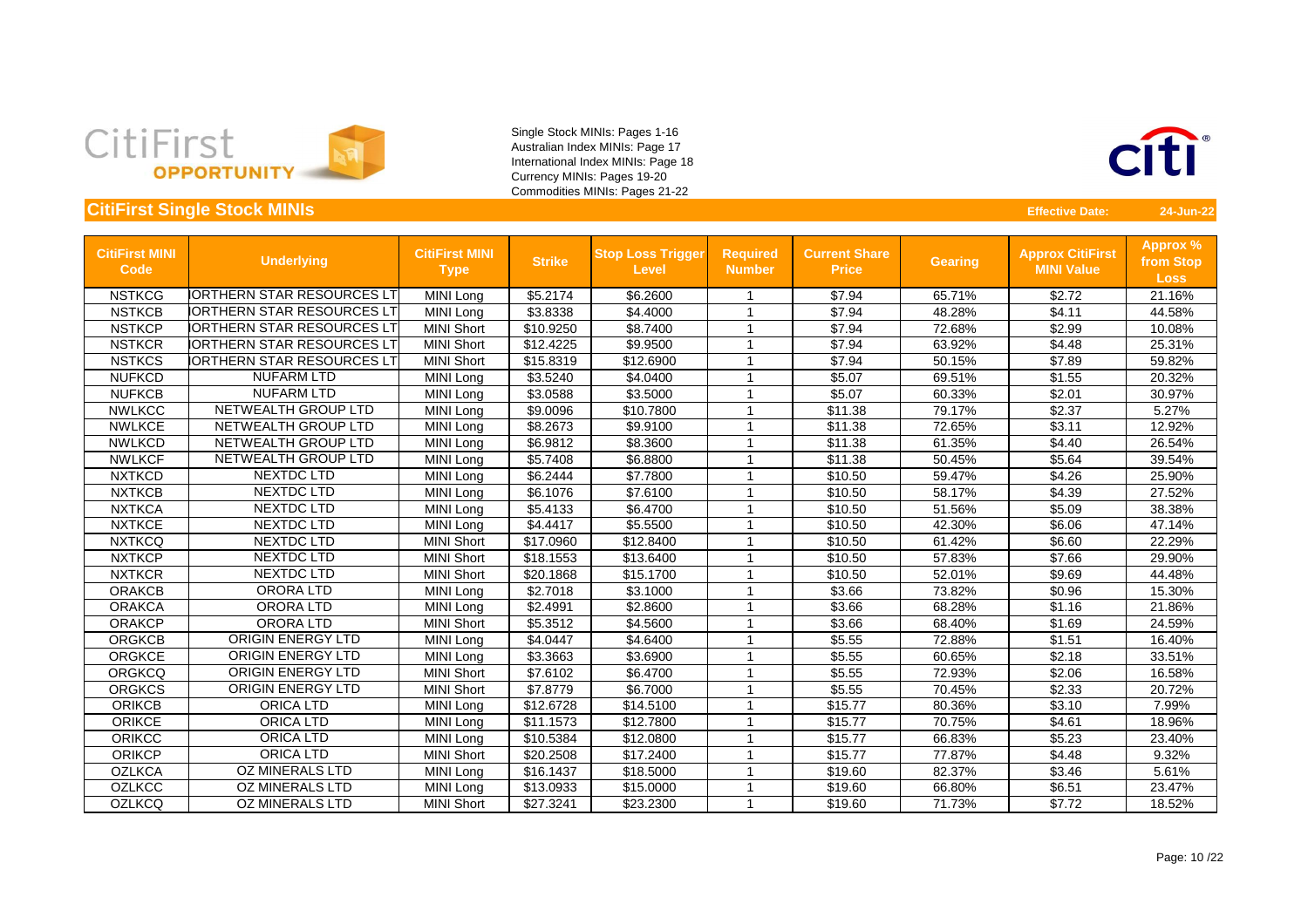



| <b>CitiFirst MINI</b><br><b>Code</b> | <b>Underlying</b>         | <b>CitiFirst MINI</b><br><b>Type</b> | <b>Strike</b> | <b>Stop Loss Trigger</b><br><b>Level</b> | <b>Required</b><br><b>Number</b> | <b>Current Share</b><br><b>Price</b> | <b>Gearing</b> | <b>Approx CitiFirst</b><br><b>MINI Value</b> | Approx %<br>from Stop<br><b>Loss</b> |
|--------------------------------------|---------------------------|--------------------------------------|---------------|------------------------------------------|----------------------------------|--------------------------------------|----------------|----------------------------------------------|--------------------------------------|
| <b>OZLKCP</b>                        | <b>OZ MINERALS LTD</b>    | <b>MINI Short</b>                    | \$34.1049     | \$29.0400                                |                                  | \$19.60                              | 57.47%         | \$14.50                                      | 48.16%                               |
| <b>OZLKCR</b>                        | <b>OZ MINERALS LTD</b>    | <b>MINI Short</b>                    | \$35.4017     | \$30.1300                                | -1                               | \$19.60                              | 55.36%         | \$15.80                                      | 53.72%                               |
| <b>PBHKCE</b>                        | POINTSBET HOLDINGS LTD    | MINI Long                            | \$1.6358      | \$1.8800                                 |                                  | \$2.44                               | 67.04%         | \$0.80                                       | 22.95%                               |
| <b>PDLKCB</b>                        | PENDAL GROUP LTD          | MINI Long                            | \$3.5328      | \$4.0700                                 |                                  | \$4.26                               | 82.93%         | \$0.73                                       | 4.46%                                |
| <b>PDLKCQ</b>                        | PENDAL GROUP LTD          | <b>MINI Short</b>                    | \$5.4338      | \$4.6200                                 |                                  | \$4.26                               | 78.40%         | \$1.17                                       | 8.45%                                |
| <b>PDLKCP</b>                        | <b>PENDAL GROUP LTD</b>   | <b>MINI Short</b>                    | \$5.9706      | \$5.0800                                 |                                  | \$4.26                               | 71.35%         | \$1.71                                       | 19.25%                               |
| <b>PLSKCB</b>                        | PILBARA MINERALS LTD      | <b>MINI Long</b>                     | \$1.1278      | \$1.3600                                 | $\overline{ }$                   | \$2.05                               | 55.01%         | \$0.92                                       | 33.66%                               |
| <b>PMVKCP</b>                        | PREMIER INVESTMENTS LTD   | <b>MINI Short</b>                    | \$31.8950     | \$27.0900                                |                                  | \$19.76                              | 61.95%         | \$12.14                                      | 37.10%                               |
| <b>PNVKCE</b>                        | POLYNOVO LTD              | MINI Long                            | \$0.8060      | \$0.9900                                 |                                  | \$1.16                               | 69.48%         | \$0.35                                       | 14.66%                               |
| <b>PNVKCC</b>                        | POLYNOVO LTD              | MINI Long                            | \$0.5487      | \$0.6700                                 |                                  | \$1.16                               | 47.30%         | \$0.61                                       | 42.24%                               |
| <b>PNVKCF</b>                        | POLYNOVO LTD              | MINI Long                            | \$0.3251      | \$0.4000                                 | -1                               | \$1.16                               | 28.03%         | \$0.83                                       | 65.52%                               |
| <b>PPTKCA</b>                        | PERPETUAL LTD             | MINI Long                            | \$20.0630     | \$23.9900                                | -1                               | \$28.92                              | 69.37%         | \$8.86                                       | 17.05%                               |
| <b>PPTKCP</b>                        | PERPETUAL LTD             | <b>MINI Short</b>                    | \$42.9465     | \$34.4200                                | $\overline{ }$                   | \$28.92                              | 67.34%         | \$14.03                                      | 19.02%                               |
| <b>PRUKCB</b>                        | PERSEUS MINING LTD        | MINI Long                            | \$1.1073      | \$1.3100                                 | $\overline{ }$                   | \$1.71                               | 64.75%         | \$0.60                                       | 23.39%                               |
| <b>PRUKCA</b>                        | PERSEUS MINING LTD        | MINI Long                            | \$0.9542      | \$1.1300                                 |                                  | \$1.71                               | 55.80%         | \$0.76                                       | 33.92%                               |
| <b>PTMKCA</b>                        | PLATINUM ASSET MANAGEMENT | MINI Long                            | \$1.3041      | \$1.6300                                 |                                  | \$1.69                               | 77.17%         | \$0.39                                       | 3.55%                                |
| <b>PTMKCD</b>                        | PLATINUM ASSET MANAGEMENT | MINI Long                            | \$1.0163      | \$1.2700                                 |                                  | \$1.69                               | 60.14%         | \$0.67                                       | 24.85%                               |
| <b>PTMKCP</b>                        | PLATINUM ASSET MANAGEMENT | <b>MINI Short</b>                    | \$3.0388      | \$2.2800                                 |                                  | \$1.69                               | 55.61%         | \$1.35                                       | 34.91%                               |
| <b>QANKCA</b>                        | <b>QANTAS AIRWAYS LTD</b> | MINI Long                            | \$3.6433      | \$4.1900                                 |                                  | \$4.52                               | 80.60%         | \$0.88                                       | 7.30%                                |
| QANKCC                               | <b>QANTAS AIRWAYS LTD</b> | MINI Long                            | \$2.9503      | \$3.3800                                 |                                  | \$4.52                               | 65.27%         | \$1.57                                       | 25.22%                               |
| QANKCB                               | <b>QANTAS AIRWAYS LTD</b> | MINI Long                            | \$2.0353      | \$2.3300                                 |                                  | \$4.52                               | 45.03%         | \$2.48                                       | 48.45%                               |
| QANKCP                               | <b>QANTAS AIRWAYS LTD</b> | <b>MINI Short</b>                    | \$7.0447      | \$5.9800                                 | $\overline{\phantom{a}}$         | \$4.52                               | 64.16%         | \$2.52                                       | 32.30%                               |
| QANKCS                               | <b>QANTAS AIRWAYS LTD</b> | <b>MINI Short</b>                    | \$7.5816      | \$6.4600                                 |                                  | \$4.52                               | 59.62%         | \$3.06                                       | 42.92%                               |
| QBEKCE                               | QBE INSURANCE GROUP LTD   | <b>MINI Long</b>                     | \$8.8052      | \$10.0900                                | 1                                | \$12.04                              | 73.13%         | \$3.23                                       | 16.20%                               |
| QBEKCP                               | QBE INSURANCE GROUP LTD   | <b>MINI Short</b>                    | \$15.3180     | \$13.0300                                | $\overline{ }$                   | \$12.04                              | 78.60%         | \$3.28                                       | 8.22%                                |
| <b>QUBKCA</b>                        | <b>QUBE HOLDINGS LTD</b>  | MINI Long                            | \$2.1534      | \$2.4600                                 |                                  | \$2.74                               | 78.59%         | \$0.59                                       | 10.22%                               |
| <b>QUBKCC</b>                        | <b>QUBE HOLDINGS LTD</b>  | <b>MINI Long</b>                     | \$1.6862      | \$1.9300                                 |                                  | \$2.74                               | 61.54%         | \$1.05                                       | 29.56%                               |
| <b>QUBKCB</b>                        | <b>QUBE HOLDINGS LTD</b>  | MINI Long                            | \$1.1327      | \$1.3000                                 |                                  | \$2.74                               | 41.34%         | \$1.61                                       | 52.55%                               |
| <b>REAKCQ</b>                        | <b>REA GROUP LTD</b>      | <b>MINI Short</b>                    | \$125.2728    | \$106.5400                               |                                  | \$105.42                             | 84.15%         | \$19.85                                      | 1.06%                                |
| <b>REAKCT</b>                        | <b>REA GROUP LTD</b>      | <b>MINI Short</b>                    | \$127.6316    | \$108.5400                               |                                  | \$105.42                             | 82.60%         | \$22.21                                      | 2.96%                                |
| <b>REAKCP</b>                        | <b>REA GROUP LTD</b>      | <b>MINI Short</b>                    | \$145.3727    | \$123.7800                               | -1                               | \$105.42                             | 72.52%         | \$39.95                                      | 17.42%                               |
| <b>REAKCU</b>                        | <b>REA GROUP LTD</b>      | <b>MINI Short</b>                    | \$173.5091    | \$147.7400                               |                                  | \$105.42                             | 60.76%         | \$68.09                                      | 40.14%                               |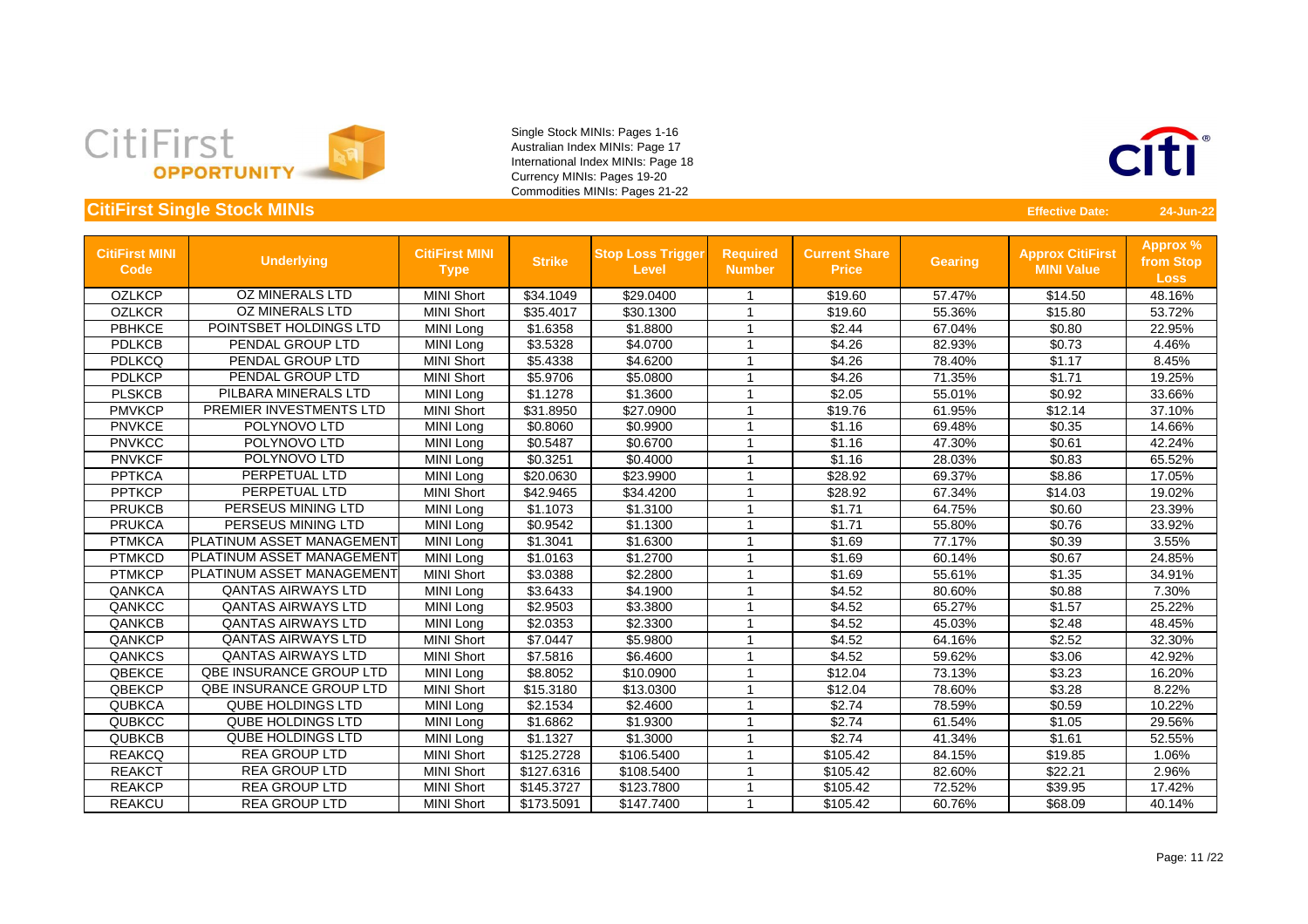



| <b>CitiFirst MINI</b><br><b>Code</b> | <b>Underlying</b>             | <b>CitiFirst MINI</b><br><b>Type</b> | <b>Strike</b> | <b>Stop Loss Trigger</b><br><b>Level</b> | <b>Required</b><br><b>Number</b> | <b>Current Share</b><br><b>Price</b> | <b>Gearing</b> | <b>Approx CitiFirst</b><br><b>MINI Value</b> | <b>Approx %</b><br>from Stop<br><b>Loss</b> |
|--------------------------------------|-------------------------------|--------------------------------------|---------------|------------------------------------------|----------------------------------|--------------------------------------|----------------|----------------------------------------------|---------------------------------------------|
| <b>REGKCA</b>                        | <b>REGIS HEALTHCARE LTD</b>   | MINI Long                            | \$1.3594      | \$1.6300                                 |                                  | \$1.85                               | 73.48%         | \$0.49                                       | 11.89%                                      |
| <b>REHKCA</b>                        | <b>REECE LTD</b>              | MINI Long                            | \$9.2924      | \$10.6500                                |                                  | \$13.78                              | 67.43%         | \$4.49                                       | 22.71%                                      |
| <b>RHCKCA</b>                        | RAMSAY HEALTH CARE LTD        | <b>MINI Long</b>                     | \$47.2821     | \$54.1800                                | -1                               | \$71.13                              | 66.47%         | \$23.85                                      | 23.83%                                      |
| <b>RHCKCG</b>                        | <b>RAMSAY HEALTH CARE LTD</b> | MINI Long                            | \$42.6410     | \$48.8600                                | -1                               | \$71.13                              | 59.95%         | \$28.49                                      | 31.31%                                      |
| <b>RHCKCB</b>                        | RAMSAY HEALTH CARE LTD        | MINI Long                            | \$37.5650     | \$43.0600                                | -1                               | \$71.13                              | 52.81%         | \$33.57                                      | 39.46%                                      |
| <b>RHCKCP</b>                        | <b>RAMSAY HEALTH CARE LTD</b> | <b>MINI Short</b>                    | \$122.8819    | \$104.6300                               |                                  | \$71.13                              | 57.88%         | \$51.75                                      | 47.10%                                      |
| <b>RIOKCD</b>                        | <b>RIO TINTO LTD</b>          | MINI Long                            | \$88.2113     | \$100.1900                               | -1                               | \$102.63                             | 85.95%         | \$14.42                                      | 2.38%                                       |
| <b>RIOKCF</b>                        | <b>RIO TINTO LTD</b>          | MINI Long                            | \$84.2267     | \$95.6700                                |                                  | \$102.63                             | 82.07%         | \$18.40                                      | 6.78%                                       |
| <b>RIOKCE</b>                        | <b>RIO TINTO LTD</b>          | <b>MINI Long</b>                     | \$68.9219     | \$78.5400                                | -1                               | \$102.63                             | 67.16%         | \$33.71                                      | 23.47%                                      |
| <b>RIOKCH</b>                        | RIO TINTO LTD                 | MINI Long                            | \$67.1767     | \$76.5400                                |                                  | \$102.63                             | 65.46%         | \$35.45                                      | 25.42%                                      |
| <b>RIOKCP</b>                        | RIO TINTO LTD                 | <b>MINI Short</b>                    | \$121.6489    | \$104.6400                               |                                  | \$102.63                             | 84.37%         | \$19.02                                      | 1.96%                                       |
| <b>RIOKCQ</b>                        | RIO TINTO LTD                 | <b>MINI Short</b>                    | \$147.9746    | \$125.9900                               |                                  | \$102.63                             | 69.36%         | \$45.34                                      | 22.76%                                      |
| <b>RMSKCB</b>                        | RAMELIUS RESOURCES LTD        | MINI Long                            | \$0.6943      | \$0.8300                                 | - 1                              | \$1.00                               | 69.78%         | \$0.30                                       | 16.58%                                      |
| <b>RRLKCA</b>                        | <b>REGIS RESOURCES LTD</b>    | MINI Long                            | \$1.1491      | \$1.4300                                 | -1                               | \$1.52                               | 75.60%         | \$0.37                                       | 5.92%                                       |
| <b>RRLKCC</b>                        | <b>REGIS RESOURCES LTD</b>    | MINI Long                            | \$0.8119      | \$1.0100                                 |                                  | \$1.52                               | 53.41%         | \$0.71                                       | 33.55%                                      |
| <b>RRLKCQ</b>                        | <b>REGIS RESOURCES LTD</b>    | <b>MINI Short</b>                    | \$2.8432      | \$2.1400                                 | -1                               | \$1.52                               | 53.46%         | \$1.32                                       | 40.79%                                      |
| <b>RRLKCS</b>                        | <b>REGIS RESOURCES LTD</b>    | <b>MINI Short</b>                    | \$3.9551      | \$2.9700                                 | -1                               | \$1.52                               | 38.43%         | \$2.44                                       | 95.39%                                      |
| <b>RSGKCP</b>                        | <b>RESOLUTE MINING LTD</b>    | <b>MINI Short</b>                    | \$0.7240      | \$0.5400                                 | 1                                | \$0.23                               | 31.08%         | \$0.50                                       | 140.00%                                     |
| <b>RWCKCA</b>                        | RELIANCE WORLDWIDE CORP LTI   | MINI Long                            | \$2.9441      | \$3.3900                                 |                                  | \$3.87                               | 76.07%         | \$0.93                                       | 12.40%                                      |
| S32KCE                               | <b>SOUTH32 LIMITED</b>        | MINI Long                            | \$3.0406      | \$3.4800                                 |                                  | \$4.05                               | 75.08%         | \$1.01                                       | 14.07%                                      |
| S32KCP                               | <b>SOUTH32 LIMITED</b>        | <b>MINI Short</b>                    | \$5.6086      | \$4.7700                                 |                                  | \$4.05                               | 72.21%         | \$1.56                                       | 17.78%                                      |
| S32KCQ                               | <b>SOUTH32 LIMITED</b>        | <b>MINI Short</b>                    | \$6.7573      | \$5.7500                                 | -1                               | \$4.05                               | 59.94%         | \$2.71                                       | 41.98%                                      |
| <b>SCGKCA</b>                        | <b>SCENTRE GROUP</b>          | MINI Long                            | \$2.0569      | \$2.3600                                 | -1                               | \$2.64                               | 77.91%         | \$0.58                                       | 10.61%                                      |
| <b>SCGKCD</b>                        | <b>SCENTRE GROUP</b>          | MINI Long                            | \$1.7017      | \$1.9500                                 | -1                               | \$2.64                               | 64.46%         | \$0.94                                       | 26.14%                                      |
| <b>SCGKCB</b>                        | <b>SCENTRE GROUP</b>          | MINI Long                            | \$0.8522      | \$0.9400                                 |                                  | \$2.64                               | 32.28%         | \$1.79                                       | 64.39%                                      |
| <b>SCGKCC</b>                        | <b>SCENTRE GROUP</b>          | MINI Long                            | \$0.4318      | \$0.4900                                 |                                  | \$2.64                               | 16.36%         | \$2.21                                       | 81.44%                                      |
| <b>SCGKCP</b>                        | <b>SCENTRE GROUP</b>          | <b>MINI Short</b>                    | \$3.6933      | \$3.1400                                 | 1                                | \$2.64                               | 71.48%         | \$1.05                                       | 18.94%                                      |
| <b>SCGKCQ</b>                        | <b>SCENTRE GROUP</b>          | <b>MINI Short</b>                    | \$4.0780      | \$3.4700                                 | -1                               | \$2.64                               | 64.74%         | \$1.44                                       | 31.44%                                      |
| <b>SEKKCP</b>                        | <b>SEEK LTD</b>               | <b>MINI Short</b>                    | \$26.1730     | \$22.2600                                | -1                               | \$20.25                              | 77.37%         | \$5.92                                       | 9.93%                                       |
| <b>SEKKCQ</b>                        | <b>SEEK LTD</b>               | <b>MINI Short</b>                    | \$33.4829     | \$28.5100                                | -1                               | \$20.25                              | 60.48%         | \$13.23                                      | 40.79%                                      |
| <b>SGPKCA</b>                        | <b>STOCKLAND</b>              | MINI Long                            | \$2.7881      | \$3.1900                                 |                                  | \$3.77                               | 73.95%         | \$0.98                                       | 15.38%                                      |
| <b>SGPKCQ</b>                        | <b>STOCKLAND</b>              | <b>MINI Short</b>                    | \$4.6445      | \$3.9500                                 |                                  | \$3.77                               | 81.17%         | \$0.87                                       | 4.77%                                       |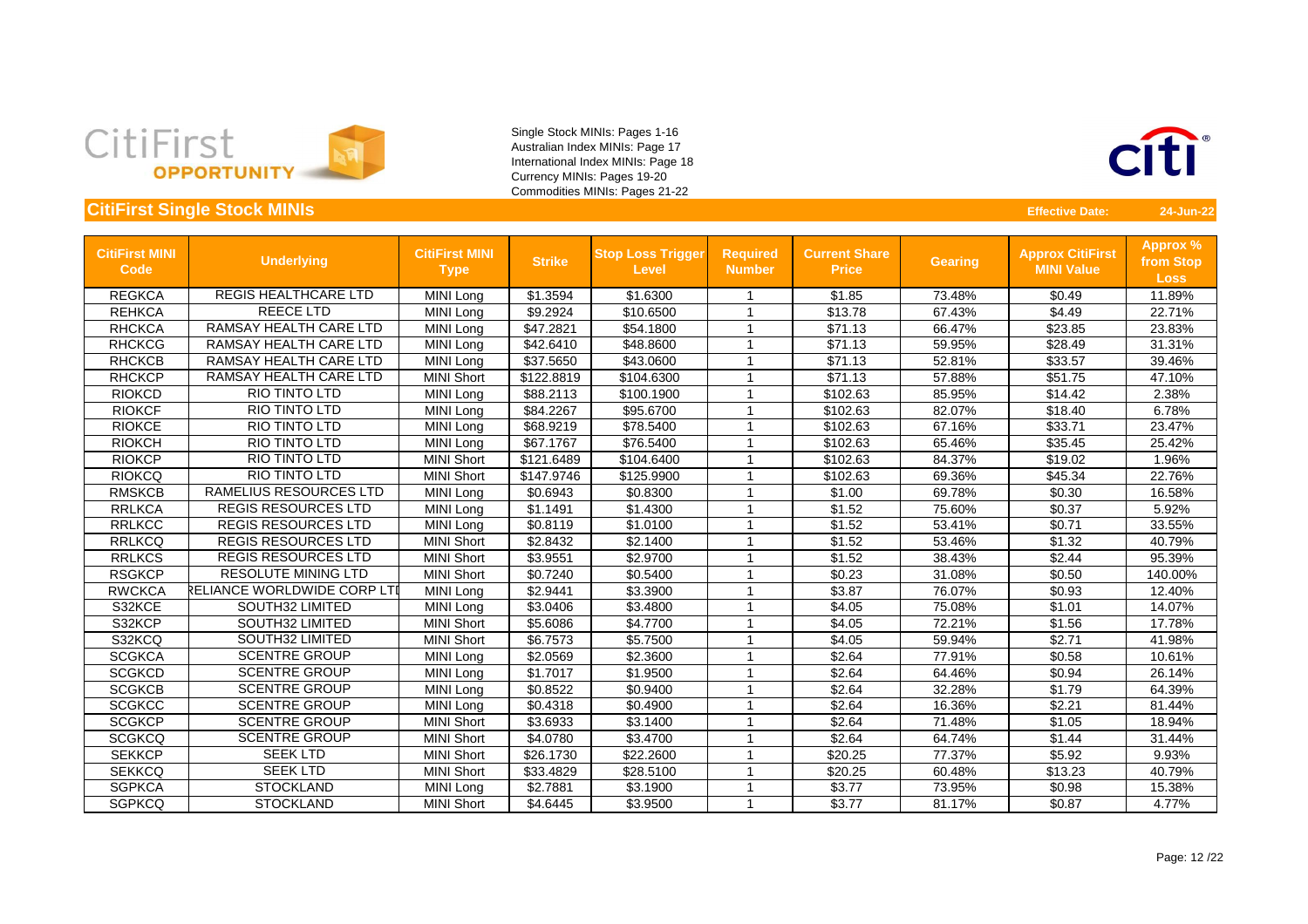



| <b>CitiFirst MINI</b><br><b>Code</b> | <b>Underlying</b>                | <b>CitiFirst MINI</b><br><b>Type</b> | <b>Strike</b> | <b>Stop Loss Trigger</b><br><b>Level</b> | <b>Required</b><br><b>Number</b> | <b>Current Share</b><br><b>Price</b> | <b>Gearing</b> | <b>Approx CitiFirst</b><br><b>MINI Value</b> | <b>Approx %</b><br>from Stop<br><b>Loss</b> |
|--------------------------------------|----------------------------------|--------------------------------------|---------------|------------------------------------------|----------------------------------|--------------------------------------|----------------|----------------------------------------------|---------------------------------------------|
| <b>SGRKCA</b>                        | TAR ENTERTAINMENT GROUP LT       | MINI Long                            | \$1.8925      | \$2.1700                                 |                                  | \$2.60                               | 72.79%         | \$0.71                                       | 16.54%                                      |
| <b>SGRKCP</b>                        | TAR ENTERTAINMENT GROUP LT       | <b>MINI Short</b>                    | \$4.1459      | \$3.5300                                 | -1                               | \$2.60                               | 62.71%         | \$1.55                                       | 35.77%                                      |
| <b>SGRKCQ</b>                        | TAR ENTERTAINMENT GROUP LT       | <b>MINI Short</b>                    | \$4.3652      | \$3.7200                                 | 1                                | \$2.60                               | 59.56%         | \$1.77                                       | 43.08%                                      |
| <b>SHLKCB</b>                        | SONIC HEALTHCARE LTD             | MINI Long                            | \$25.5952     | \$29.3400                                |                                  | \$33.00                              | 77.56%         | \$7.40                                       | 11.09%                                      |
| <b>SHLKCC</b>                        | SONIC HEALTHCARE LTD             | MINI Long                            | \$17.1716     | \$18.8200                                | 1                                | \$33.00                              | 52.04%         | \$15.83                                      | 42.97%                                      |
| <b>SHLKCS</b>                        | SONIC HEALTHCARE LTD             | <b>MINI Short</b>                    | \$42.3763     | \$36.0400                                |                                  | \$33.00                              | 77.87%         | \$9.38                                       | 9.21%                                       |
| <b>SHLKCP</b>                        | <b>SONIC HEALTHCARE LTD</b>      | <b>MINI Short</b>                    | \$47.1230     | \$40.1200                                | $\overline{\phantom{a}}$         | \$33.00                              | 70.03%         | \$14.12                                      | 21.58%                                      |
| <b>SHLKCR</b>                        | SONIC HEALTHCARE LTD             | <b>MINI Short</b>                    | \$48.8654     | \$41.6100                                |                                  | \$33.00                              | 67.53%         | \$15.87                                      | 26.09%                                      |
| <b>SHVKCA</b>                        | <b>SELECT HARVESTS LTD</b>       | MINI Long                            | \$3.8663      | \$4.4400                                 |                                  | \$5.28                               | 73.23%         | \$1.41                                       | 15.91%                                      |
| <b>SHVKCC</b>                        | <b>SELECT HARVESTS LTD</b>       | MINI Long                            | \$3.5185      | \$4.0400                                 |                                  | \$5.28                               | 66.64%         | \$1.76                                       | 23.48%                                      |
| <b>SIGKCB</b>                        | <b>SIGMA HEALTHCARE LTD</b>      | MINI Long                            | \$0.3245      | \$0.3900                                 | -1                               | \$0.51                               | 63.63%         | \$0.19                                       | 23.53%                                      |
| <b>SIQKCB</b>                        | <b>SMARTGROUP CORP LTD</b>       | MINI Long                            | \$4.7744      | \$5.4700                                 | -1                               | \$5.92                               | 80.65%         | \$1.15                                       | 7.60%                                       |
| <b>SIQKCD</b>                        | <b>SMARTGROUP CORP LTD</b>       | MINI Long                            | \$4.1162      | \$4.7300                                 | 1                                | \$5.92                               | 69.53%         | \$1.80                                       | 20.10%                                      |
| <b>SIQKCA</b>                        | <b>SMARTGROUP CORP LTD</b>       | MINI Long                            | \$3.3743      | \$3.8700                                 | -1                               | \$5.92                               | 57.00%         | \$2.55                                       | 34.63%                                      |
| <b>SIQKCC</b>                        | SMARTGROUP CORP LTD              | MINI Long                            | \$2.5839      | \$2.9700                                 | 1                                | \$5.92                               | 43.65%         | \$3.34                                       | 49.83%                                      |
| <b>SLRKCE</b>                        | <b>SILVER LAKE RESOURCES LTD</b> | MINI Long                            | \$1.0322      | \$1.2900                                 |                                  | \$1.36                               | 75.90%         | \$0.33                                       | 5.15%                                       |
| <b>SLRKCA</b>                        | <b>SILVER LAKE RESOURCES LTD</b> | MINI Long                            | \$0.6767      | \$0.8400                                 |                                  | \$1.36                               | 49.76%         | \$0.68                                       | 38.24%                                      |
| <b>SPKKCA</b>                        | SPARK NEW ZEALAND LTD            | MINI Long                            | \$3.2991      | \$3.7800                                 |                                  | \$4.34                               | 76.02%         | \$1.04                                       | 12.90%                                      |
| <b>SPKKCB</b>                        | SPARK NEW ZEALAND LTD            | <b>MINI Long</b>                     | \$1.7496      | \$1.9200                                 |                                  | \$4.34                               | 40.31%         | \$2.59                                       | 55.76%                                      |
| <b>STOKCB</b>                        | <b>SANTOS LTD</b>                | MINI Long                            | \$6.1838      | \$7.0900                                 | 1                                | \$7.35                               | 84.13%         | \$1.17                                       | 3.54%                                       |
| <b>STOKCA</b>                        | <b>SANTOS LTD</b>                | MINI Long                            | \$4.4090      | \$5.0500                                 | -1                               | \$7.35                               | 59.99%         | \$2.94                                       | 31.29%                                      |
| <b>STOKCC</b>                        | <b>SANTOS LTD</b>                | MINI Long                            | \$3.7698      | \$4.3200                                 | 1                                | \$7.35                               | 51.29%         | \$3.58                                       | 41.22%                                      |
| <b>STOKCQ</b>                        | <b>SANTOS LTD</b>                | <b>MINI Short</b>                    | \$10.6677     | \$9.0800                                 | 1                                | \$7.35                               | 68.90%         | \$3.32                                       | 23.54%                                      |
| <b>SULKCA</b>                        | <b>SUPER RETAIL GROUP LTD</b>    | MINI Long                            | \$5.5028      | \$6.5800                                 | 1                                | \$8.31                               | 66.22%         | \$2.81                                       | 20.82%                                      |
| <b>SULKCQ</b>                        | <b>SUPER RETAIL GROUP LTD</b>    | <b>MINI Short</b>                    | \$11.6573     | \$9.3300                                 |                                  | \$8.31                               | 71.29%         | \$3.35                                       | 12.27%                                      |
| <b>SULKCP</b>                        | SUPER RETAIL GROUP LTD           | <b>MINI Short</b>                    | \$14.7741     | \$11.8400                                |                                  | \$8.31                               | 56.25%         | \$6.46                                       | 42.48%                                      |
| <b>SUNKCD</b>                        | <b>SUNCORP GROUP LTD</b>         | MINI Long                            | \$8.7076      | \$9.9800                                 |                                  | \$10.81                              | 80.55%         | \$2.10                                       | 7.68%                                       |
| <b>SUNKCC</b>                        | SUNCORP GROUP LTD                | MINI Long                            | \$8.0861      | \$9.2700                                 |                                  | \$10.81                              | 74.80%         | \$2.72                                       | 14.25%                                      |
| <b>SUNKCA</b>                        | SUNCORP GROUP LTD                | MINI Long                            | \$6.7254      | \$7.7200                                 | -1                               | \$10.81                              | 62.21%         | \$4.08                                       | 28.58%                                      |
| <b>SUNKCR</b>                        | SUNCORP GROUP LTD                | <b>MINI Short</b>                    | \$15.4454     | \$13.1500                                | -1                               | \$10.81                              | 69.99%         | \$4.64                                       | 21.65%                                      |
| <b>SWMKCP</b>                        | SEVEN WEST MEDIA LTD             | <b>MINI Short</b>                    | \$1.9052      | \$1.3400                                 |                                  | \$0.37                               | 19.16%         | \$1.54                                       | 267.12%                                     |
| <b>TAHKCB</b>                        | <b>TABCORP HOLDINGS LTD</b>      | MINI Long                            | \$0.7943      | \$0.9100                                 |                                  | \$1.04                               | 76.74%         | \$0.24                                       | 12.08%                                      |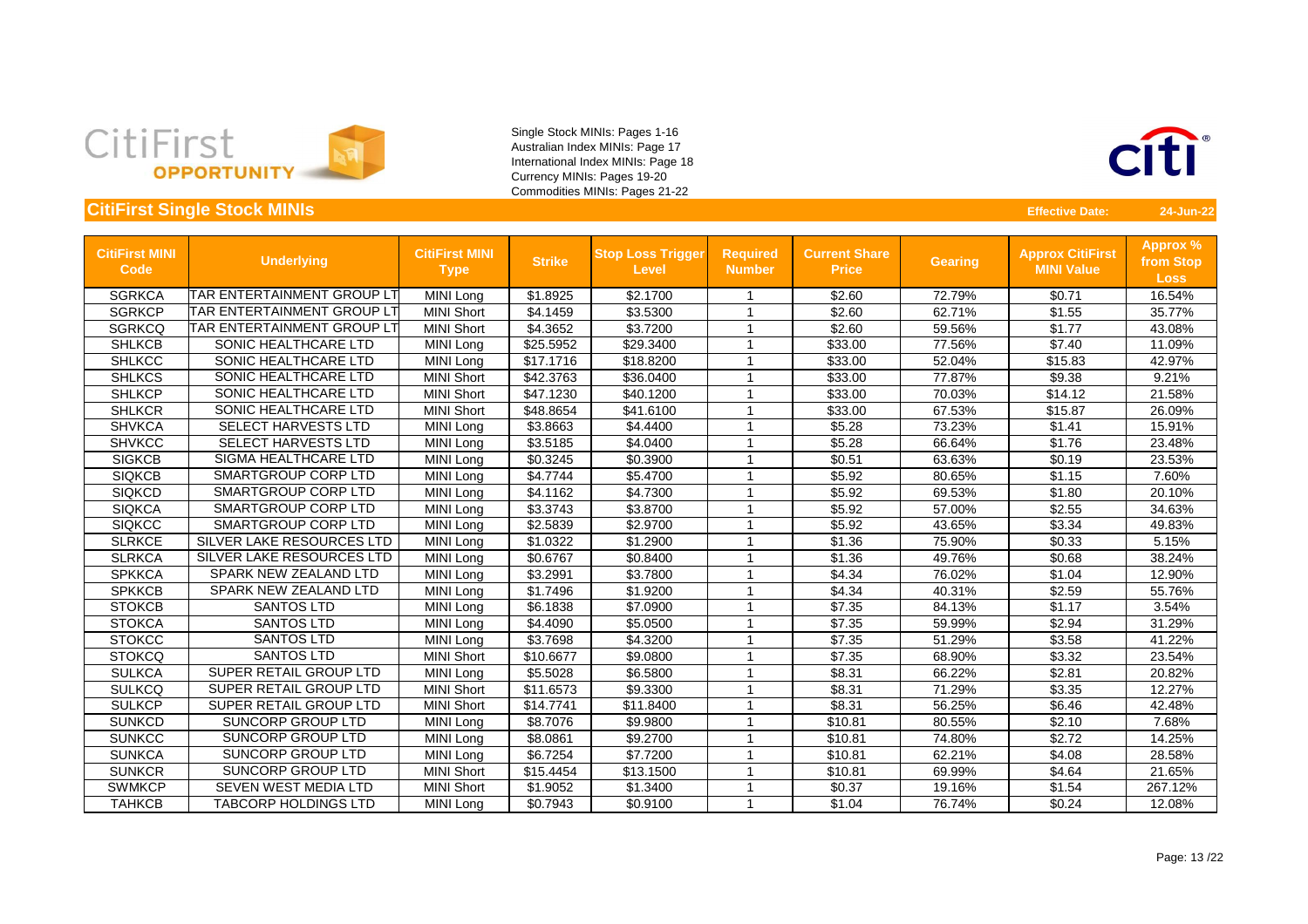



| <b>CitiFirst MINI</b><br><b>Code</b> | <b>Underlying</b>                | <b>CitiFirst MINI</b><br><b>Type</b> | <b>Strike</b> | <b>Stop Loss Trigger</b><br><b>Level</b> | <b>Required</b><br><b>Number</b> | <b>Current Share</b><br><b>Price</b> | <b>Gearing</b> | <b>Approx CitiFirst</b><br><b>MINI Value</b> | <b>Approx %</b><br>from Stop<br><b>Loss</b> |
|--------------------------------------|----------------------------------|--------------------------------------|---------------|------------------------------------------|----------------------------------|--------------------------------------|----------------|----------------------------------------------|---------------------------------------------|
| <b>TAHKCQ</b>                        | <b>TABCORP HOLDINGS LTD</b>      | <b>MINI Short</b>                    | \$1.7960      | \$1.5300                                 |                                  | \$1.04                               | 57.63%         | \$0.76                                       | 47.83%                                      |
| <b>TCLKCF</b>                        | <b>TRANSURBAN GROUP</b>          | MINI Long                            | \$11.1069     | \$12.7600                                | -1                               | \$14.10                              | 78.77%         | \$2.99                                       | 9.50%                                       |
| <b>TCLKCC</b>                        | <b>TRANSURBAN GROUP</b>          | MINI Long                            | \$9.8137      | \$11.2400                                |                                  | \$14.10                              | 69.60%         | \$4.29                                       | 20.28%                                      |
| <b>TCLKCE</b>                        | <b>TRANSURBAN GROUP</b>          | MINI Long                            | \$9.0400      | \$10.3800                                | -1                               | \$14.10                              | 64.11%         | \$5.06                                       | 26.38%                                      |
| <b>TCLKCD</b>                        | <b>TRANSURBAN GROUP</b>          | MINI Long                            | \$6.9682      | \$7.9800                                 |                                  | \$14.10                              | 49.42%         | \$7.13                                       | 43.40%                                      |
| <b>TCLKCP</b>                        | <b>TRANSURBAN GROUP</b>          | <b>MINI Short</b>                    | \$19.2849     | \$16.4200                                |                                  | \$14.10                              | 73.11%         | \$5.18                                       | 16.45%                                      |
| <b>TCLKCQ</b>                        | <b>TRANSURBAN GROUP</b>          | <b>MINI Short</b>                    | \$20.0510     | \$17.0700                                | -1                               | \$14.10                              | 70.32%         | \$5.95                                       | 21.06%                                      |
| <b>TLSKCJ</b>                        | <b>TELSTRA CORP LTD</b>          | MINI Long                            | \$2.8826      | \$3.2700                                 | -1                               | \$3.83                               | 75.26%         | \$0.95                                       | 14.62%                                      |
| <b>TLSKCI</b>                        | <b>TELSTRA CORP LTD</b>          | MINI Long                            | \$2.7580      | \$3.1300                                 | -1                               | \$3.83                               | 72.01%         | \$1.07                                       | 18.28%                                      |
| <b>TLSKCL</b>                        | <b>TELSTRA CORP LTD</b>          | MINI Long                            | \$2.4565      | \$2.7900                                 |                                  | \$3.83                               | 64.14%         | \$1.37                                       | 27.15%                                      |
| <b>TLSKCM</b>                        | <b>TELSTRA CORP LTD</b>          | MINI Long                            | \$1.8085      | \$2.0500                                 |                                  | \$3.83                               | 47.22%         | \$2.02                                       | 46.48%                                      |
| <b>TLSKCK</b>                        | <b>TELSTRA CORP LTD</b>          | <b>MINI Long</b>                     | \$1.5319      | \$1.7400                                 |                                  | \$3.83                               | 40.00%         | \$2.30                                       | 54.57%                                      |
| <b>TLSKCP</b>                        | <b>TELSTRA CORP LTD</b>          | <b>MINI Short</b>                    | \$4.6967      | \$4.0500                                 | -1                               | \$3.83                               | 81.55%         | \$0.87                                       | 5.74%                                       |
| <b>TLSKCR</b>                        | <b>TELSTRA CORP LTD</b>          | <b>MINI Short</b>                    | \$5.4334      | \$4.6800                                 | -1                               | \$3.83                               | 70.49%         | \$1.60                                       | 22.19%                                      |
| <b>TLSKCS</b>                        | <b>TELSTRA CORP LTD</b>          | <b>MINI Short</b>                    | \$5.6610      | \$4.8800                                 | -1                               | \$3.83                               | 67.66%         | \$1.83                                       | 27.42%                                      |
| <b>TLSKCQ</b>                        | <b>TELSTRA CORP LTD</b>          | <b>MINI Short</b>                    | \$5.9360      | \$5.1100                                 | -1                               | \$3.83                               | 64.52%         | \$2.11                                       | 33.42%                                      |
| <b>TNEKCA</b>                        | <b>TECHNOLOGY ONE LTD</b>        | MINI Long                            | \$7.3319      | \$8.4100                                 | -1                               | \$10.36                              | 70.77%         | \$3.03                                       | 18.82%                                      |
| <b>TNEKCS</b>                        | <b>TECHNOLOGY ONE LTD</b>        | <b>MINI Short</b>                    | \$13.5483     | \$11.5300                                | -1                               | \$10.36                              | 76.47%         | \$3.19                                       | 11.29%                                      |
| <b>TNEKCP</b>                        | <b>TECHNOLOGY ONE LTD</b>        | <b>MINI Short</b>                    | \$14.6373     | \$12.4600                                |                                  | \$10.36                              | 70.78%         | \$4.28                                       | 20.27%                                      |
| <b>TNEKCQ</b>                        | <b>TECHNOLOGY ONE LTD</b>        | <b>MINI Short</b>                    | \$15.6923     | \$13.3600                                | -1                               | \$10.36                              | 66.02%         | \$5.33                                       | 28.96%                                      |
| <b>TPGKCA</b>                        | <b>TPG TELECOM LTD</b>           | MINI Long                            | \$3.4918      | \$4.0000                                 | -1                               | \$5.86                               | 59.59%         | \$2.37                                       | 31.74%                                      |
| <b>TPGKCP</b>                        | TPG TELECOM LTD                  | <b>MINI Short</b>                    | \$7.4843      | \$6.3800                                 | -1                               | \$5.86                               | 78.30%         | \$1.62                                       | 8.87%                                       |
| <b>TPGKCQ</b>                        | <b>TPG TELECOM LTD</b>           | <b>MINI Short</b>                    | \$8.3759      | \$7.1300                                 | -1                               | \$5.86                               | 69.96%         | \$2.52                                       | 21.67%                                      |
| <b>TPGKCR</b>                        | <b>TPG TELECOM LTD</b>           | <b>MINI Short</b>                    | \$9.5182      | \$8.1000                                 |                                  | \$5.86                               | 61.57%         | \$3.66                                       | 38.23%                                      |
| <b>TWEKCE</b>                        | <b>TREASURY WINE ESTATES LTD</b> | MINI Long                            | \$8.2840      | \$9.4900                                 | -1                               | $\overline{$}11.08$                  | 74.77%         | \$2.80                                       | 14.35%                                      |
| <b>TWEKCB</b>                        | TREASURY WINE ESTATES LTD        | <b>MINI Long</b>                     | \$7.1201      | \$8.1800                                 |                                  | \$11.08                              | 64.26%         | \$3.96                                       | 26.17%                                      |
| <b>TWEKCP</b>                        | TREASURY WINE ESTATES LTD        | <b>MINI Short</b>                    | \$15.5593     | \$13.2500                                | -1                               | \$11.08                              | 71.21%         | \$4.48                                       | 19.58%                                      |
| <b>TWEKCR</b>                        | TREASURY WINE ESTATES LTD        | <b>MINI Short</b>                    | \$16.6703     | \$14.1900                                | -1                               | \$11.08                              | 66.47%         | \$5.59                                       | 28.07%                                      |
| <b>TYRKCB</b>                        | <b>TYRO PAYMENTS LTD</b>         | MINI Long                            | \$0.5080      | \$0.6000                                 | -1                               | \$0.78                               | 65.13%         | \$0.27                                       | 23.08%                                      |
| <b>VCXKCB</b>                        | <b>VICINITY CENTRES</b>          | MINI Long                            | \$1.3572      | \$1.5500                                 | -1                               | \$1.84                               | 73.76%         | \$0.48                                       | 15.76%                                      |
| <b>VCXKCA</b>                        | <b>VICINITY CENTRES</b>          | <b>MINI Long</b>                     | \$1.2264      | \$1.4100                                 | -1                               | \$1.84                               | 66.65%         | \$0.61                                       | 23.37%                                      |
| <b>VCXKCC</b>                        | <b>VICINITY CENTRES</b>          | MINI Long                            | \$0.8180      | \$0.9400                                 | -1                               | \$1.84                               | 44.46%         | \$1.02                                       | 48.91%                                      |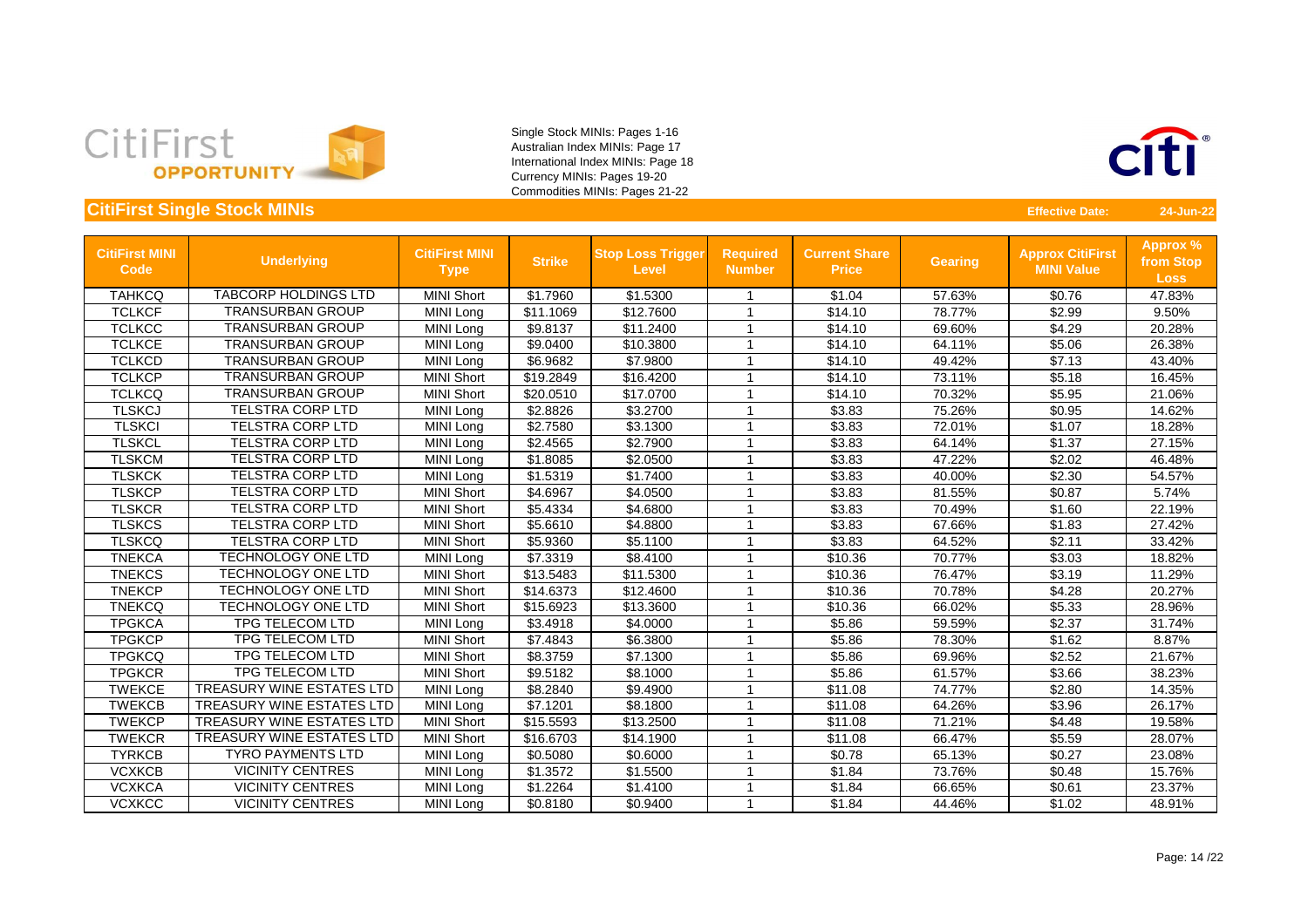



| <b>CitiFirst MINI</b><br>Code | <b>Underlying</b>                | <b>CitiFirst MINI</b><br><b>Type</b> | <b>Strike</b> | <b>Stop Loss Trigger</b><br><b>Level</b> | <b>Required</b><br><b>Number</b> | <b>Current Share</b><br><b>Price</b> | <b>Gearing</b> | <b>Approx CitiFirst</b><br><b>MINI Value</b> | Approx %<br>from Stop<br><b>Loss</b> |
|-------------------------------|----------------------------------|--------------------------------------|---------------|------------------------------------------|----------------------------------|--------------------------------------|----------------|----------------------------------------------|--------------------------------------|
| <b>VEAKCA</b>                 | <b>VIVA ENERGY GROUP LTD</b>     | MINI Long                            | \$1.7808      | \$2.0400                                 | -1                               | \$2.82                               | 63.15%         | \$1.04                                       | 27.66%                               |
| <b>VEAKCC</b>                 | <b>VIVA ENERGY GROUP LTD</b>     | MINI Long                            | \$1.2506      | \$1.4300                                 | 1                                | \$2.82                               | 44.35%         | \$1.57                                       | 49.29%                               |
| <b>VEAKCB</b>                 | <b>VIVA ENERGY GROUP LTD</b>     | MINI Long                            | \$0.9015      | \$1.0400                                 | 1                                | \$2.82                               | 31.97%         | \$1.92                                       | 63.12%                               |
| <b>VUKKCB</b>                 | <b>VIRGIN MONEY UK PLC - CDI</b> | MINI Long                            | \$0.4472      | \$0.4900                                 | 1                                | \$2.27                               | 19.70%         | \$1.82                                       | 78.41%                               |
| <b>VUKKCP</b>                 | <b>VIRGIN MONEY UK PLC - CDI</b> | <b>MINI Short</b>                    | \$3.1790      | \$2.7100                                 | -1                               | \$2.27                               | 71.41%         | \$0.91                                       | 19.38%                               |
| <b>WAMKCC</b>                 | <b>WAM CAPITAL LTD</b>           | <b>MINI Long</b>                     | \$1.2699      | \$1.4800                                 | 1                                | \$1.72                               | 73.83%         | \$0.45                                       | 13.95%                               |
| <b>WAMKCA</b>                 | <b>WAM CAPITAL LTD</b>           | <b>MINI Long</b>                     | \$1.0127      | \$1.1700                                 | 1                                | \$1.72                               | 58.88%         | \$0.71                                       | 31.98%                               |
| <b>WBCKCE</b>                 | <b>WESTPAC BANKING CORP</b>      | MINI Long                            | \$12.6962     | \$14.1700                                | 1                                | \$19.62                              | 64.71%         | \$6.92                                       | 27.78%                               |
| <b>WBCKCC</b>                 | <b>WESTPAC BANKING CORP</b>      | <b>MINI Long</b>                     | \$11.0516     | \$12.3300                                |                                  | \$19.62                              | 56.33%         | \$8.57                                       | 37.16%                               |
| <b>WBCKCF</b>                 | <b>WESTPAC BANKING CORP</b>      | MINI Long                            | \$9.8110      | \$10.4600                                | -1                               | \$19.62                              | 50.01%         | \$9.81                                       | 46.69%                               |
| <b>WBCKCG</b>                 | <b>WESTPAC BANKING CORP</b>      | MINI Long                            | \$9.1812      | \$9.7800                                 | $\overline{1}$                   | \$19.62                              | 46.80%         | \$10.44                                      | 50.15%                               |
| <b>WBCKCR</b>                 | <b>WESTPAC BANKING CORP</b>      | <b>MINI Short</b>                    | \$23.2824     | \$20.5000                                | $\overline{1}$                   | \$19.62                              | 84.27%         | \$3.66                                       | 4.49%                                |
| <b>WBCKCZ</b>                 | <b>WESTPAC BANKING CORP</b>      | <b>MINI Short</b>                    | \$27.2461     | \$24.0000                                | $\overline{1}$                   | \$19.62                              | 72.01%         | \$7.63                                       | 22.32%                               |
| <b>WDSKCC</b>                 | <b>WOODSIDE ENERGY GROUP LTD</b> | MINI Long                            | \$24.7615     | \$28.3700                                | 1                                | \$31.14                              | 79.52%         | \$6.38                                       | 8.90%                                |
| <b>WDSKCD</b>                 | <b>WOODSIDE ENERGY GROUP LTD</b> | <b>MINI Long</b>                     | \$22.8734     | \$26.2100                                | -1                               | \$31.14                              | 73.45%         | \$8.27                                       | 15.83%                               |
| <b>WDSKCE</b>                 | <b>WOODSIDE ENERGY GROUP LTD</b> | <b>MINI Long</b>                     | \$17.9922     | \$20.6200                                | 1                                | \$31.14                              | 57.78%         | \$13.15                                      | 33.78%                               |
| <b>WDSKCB</b>                 | <b>WOODSIDE ENERGY GROUP LTD</b> | MINI Long                            | \$17.1891     | \$19.7000                                | -1                               | \$31.14                              | 55.20%         | \$13.95                                      | 36.74%                               |
| <b>WDSKCA</b>                 | <b>WOODSIDE ENERGY GROUP LTD</b> | <b>MINI Long</b>                     | \$14.7509     | \$16.9000                                | $\overline{1}$                   | \$31.14                              | 47.37%         | \$16.39                                      | 45.73%                               |
| <b>WEBKCA</b>                 | <b>WEBJET LTD</b>                | MINI Long                            | \$3.7599      | \$4.3100                                 | -1                               | \$5.22                               | 72.03%         | \$1.46                                       | 17.43%                               |
| <b>WEBKCB</b>                 | <b>WEBJET LTD</b>                | MINI Long                            | \$3.2712      | \$3.7400                                 | -1                               | \$5.22                               | 62.67%         | \$1.95                                       | 28.35%                               |
| <b>WEBKCP</b>                 | <b>WEBJET LTD</b>                | <b>MINI Short</b>                    | \$7.4251      | \$6.3200                                 | 1                                | \$5.22                               | 70.30%         | \$2.21                                       | 21.07%                               |
| <b>WEBKCQ</b>                 | <b>WEBJET LTD</b>                | <b>MINI Short</b>                    | \$9.0291      | \$7.6900                                 | -1                               | \$5.22                               | 57.81%         | \$3.81                                       | 47.32%                               |
| <b>WESKCE</b>                 | <b>WESFARMERS LTD</b>            | MINI Long                            | \$33.9147     | \$38.8600                                | 1                                | \$43.03                              | 78.82%         | \$9.12                                       | 9.69%                                |
| <b>WESKCQ</b>                 | <b>WESFARMERS LTD</b>            | <b>MINI Short</b>                    | \$55.2397     | \$46.9800                                | -1                               | \$43.03                              | 77.90%         | \$12.21                                      | 9.18%                                |
| <b>WESKCT</b>                 | <b>WESFARMERS LTD</b>            | <b>MINI Short</b>                    | \$69.5391     | \$59.2100                                | $\overline{1}$                   | \$43.03                              | 61.88%         | \$26.51                                      | 37.60%                               |
| <b>WESKCP</b>                 | <b>WESFARMERS LTD</b>            | <b>MINI Short</b>                    | \$78.0332     | \$66.3300                                |                                  | \$43.03                              | 55.14%         | \$35.00                                      | 54.15%                               |
| <b>WHCKCE</b>                 | <b>WHITEHAVEN COAL LTD</b>       | <b>MINI Long</b>                     | \$3.0691      | \$3.8200                                 |                                  | \$4.61                               | 66.57%         | \$1.54                                       | 17.14%                               |
| <b>WHCKCB</b>                 | <b>WHITEHAVEN COAL LTD</b>       | MINI Long                            | \$2.8195      | \$3.5100                                 |                                  | \$4.61                               | 61.16%         | \$1.79                                       | 23.86%                               |
| <b>WHCKCD</b>                 | <b>WHITEHAVEN COAL LTD</b>       | MINI Long                            | \$1.3615      | \$1.7100                                 | -1                               | \$4.61                               | 29.53%         | \$3.25                                       | 62.91%                               |
| <b>WHCKCC</b>                 | <b>WHITEHAVEN COAL LTD</b>       | <b>MINI Long</b>                     | \$1.2025      | \$1.5000                                 | $\overline{1}$                   | \$4.61                               | 26.08%         | \$3.41                                       | 67.46%                               |
| <b>WHCKCA</b>                 | <b>WHITEHAVEN COAL LTD</b>       | <b>MINI Long</b>                     | \$0.5232      | \$0.6500                                 | 1                                | \$4.61                               | 11.35%         | \$4.09                                       | 85.90%                               |
| <b>WHCKCR</b>                 | <b>WHITEHAVEN COAL LTD</b>       | <b>MINI Short</b>                    | \$7.3168      | \$5.5000                                 | 1                                | \$4.61                               | 63.01%         | \$2.71                                       | 19.31%                               |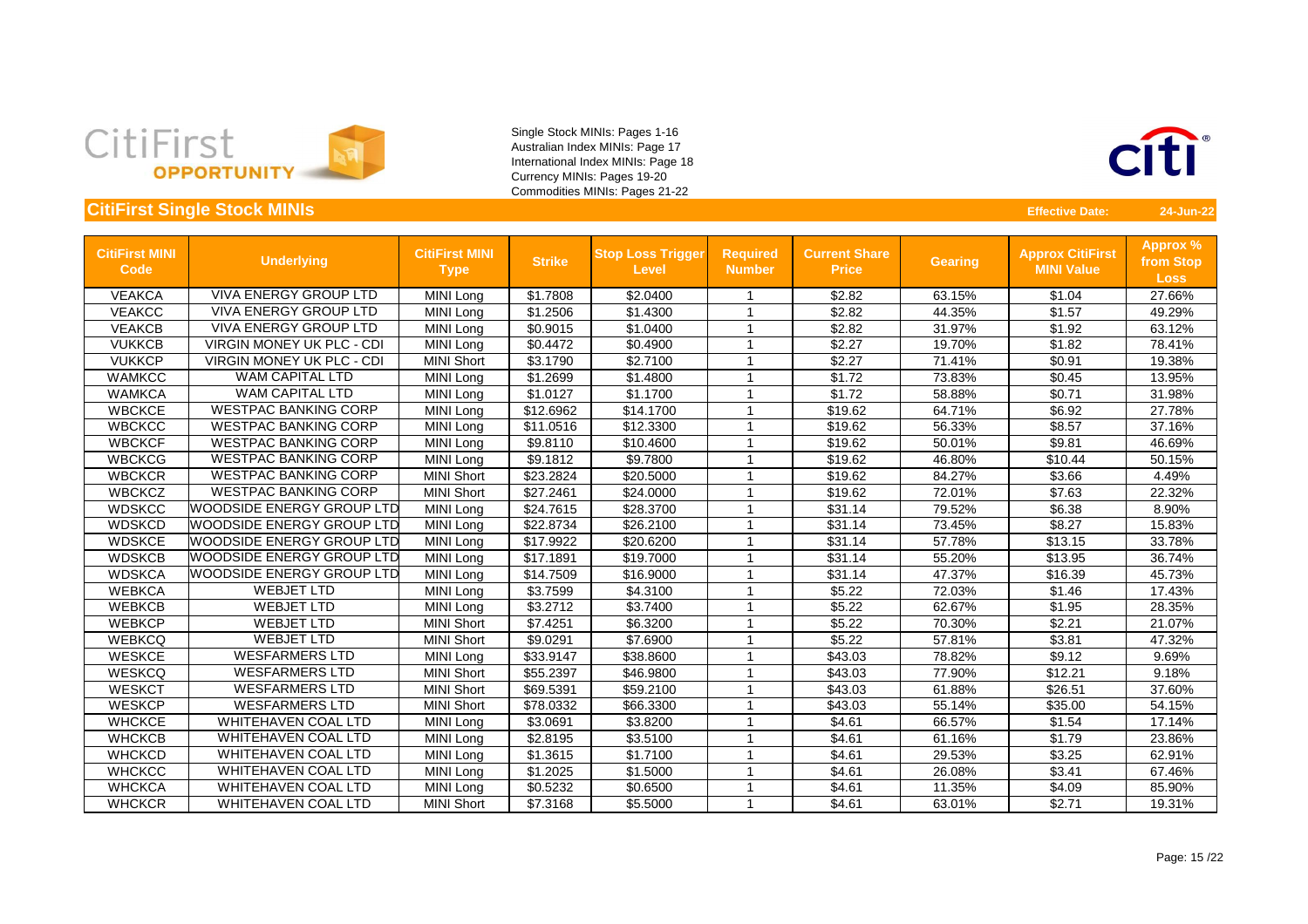



#### **CitiFirst Single Stock MINIs** 24-Jun-22

| <b>CitiFirst MINI</b><br>Code | Underlying                 | <b>CitiFirst MINI</b><br><b>Type</b> | <b>Strike</b> | <b>Stop Loss Trigger</b><br><b>Level</b> | <b>Required</b><br><b>Number</b> | <b>Current Share</b><br><b>Price</b> | <b>Gearing</b> | <b>Approx CitiFirst</b><br><b>MINI Value</b> | Approx %<br>from Stop<br><b>Loss</b> |
|-------------------------------|----------------------------|--------------------------------------|---------------|------------------------------------------|----------------------------------|--------------------------------------|----------------|----------------------------------------------|--------------------------------------|
| <b>WHCKCQ</b>                 | <b>WHITEHAVEN COAL LTD</b> | <b>MINI Short</b>                    | \$8.4204      | \$6.3300                                 |                                  | \$4.61                               | 54.75%         | \$3.81                                       | 37.31%                               |
| <b>WHCKCS</b>                 | <b>WHITEHAVEN COAL LTD</b> | <b>MINI Short</b>                    | \$8.7752      | \$6.5900                                 |                                  | \$4.61                               | 52.53%         | \$4.17                                       | 42.95%                               |
| <b>WORKCA</b>                 | <b>WORLEYPARSONS LTD</b>   | MINI Long                            | \$10.0672     | \$11.5400                                |                                  | \$13.59                              | 74.08%         | \$3.52                                       | 15.08%                               |
| <b>WORKCC</b>                 | <b>WORLEYPARSONS LTD</b>   | MINI Long                            | \$9.1796      | \$10.5200                                |                                  | \$13.59                              | 67.55%         | \$4.41                                       | 22.59%                               |
| <b>WORKCE</b>                 | <b>WORLEYPARSONS LTD</b>   | MINI Long                            | \$7.9479      | \$9.1000                                 |                                  | \$13.59                              | 58.48%         | \$5.64                                       | 33.04%                               |
| <b>WORKCR</b>                 | <b>WORLEYPARSONS LTD</b>   | <b>MINI Short</b>                    | \$22.8492     | \$19.4600                                |                                  | \$13.59                              | 59.48%         | \$9.26                                       | 43.19%                               |
| <b>WORKCS</b>                 | <b>WORLEYPARSONS LTD</b>   | <b>MINI Short</b>                    | \$24.3185     | \$20.7100                                |                                  | \$13.59                              | 55.88%         | \$10.73                                      | 52.39%                               |
| <b>WOWKCA</b>                 | <b>WOOLWORTHS LTD</b>      | MINI Long                            | \$28.9514     | \$32.7200                                |                                  | \$35.01                              | 82.69%         | \$6.06                                       | 6.54%                                |
| <b>WOWKCB</b>                 | <b>WOOLWORTHS LTD</b>      | MINI Long                            | \$26.7993     | \$30.1700                                |                                  | \$35.01                              | 76.55%         | \$8.21                                       | 13.82%                               |
| <b>WOWKCC</b>                 | <b>WOOLWORTHS LTD</b>      | MINI Long                            | \$26.0707     | \$29.3700                                |                                  | \$35.01                              | 74.47%         | \$8.94                                       | 16.11%                               |
| <b>WOWKCF</b>                 | <b>WOOLWORTHS LTD</b>      | MINI Long                            | \$24.3680     | \$27.5000                                |                                  | \$35.01                              | 69.60%         | \$10.64                                      | 21.45%                               |
| <b>WOWKCP</b>                 | <b>WOOLWORTHS LTD</b>      | <b>MINI Short</b>                    | \$42.5164     | \$36.2000                                |                                  | \$35.01                              | 82.34%         | \$7.51                                       | 3.40%                                |
| <b>WOWKCS</b>                 | <b>WOOLWORTHS LTD</b>      | <b>MINI Short</b>                    | \$45.0348     | \$38.3000                                |                                  | \$35.01                              | 77.74%         | \$10.02                                      | 9.40%                                |
| <b>WOWKCR</b>                 | <b>WOOLWORTHS LTD</b>      | <b>MINI Short</b>                    | \$48.0854     | \$40.8700                                |                                  | \$35.01                              | 72.81%         | \$13.08                                      | 16.74%                               |
| <b>WTCKCA</b>                 | <b>WISETECH GLOBAL LTD</b> | MINI Long                            | \$25.9589     | \$31.0300                                |                                  | \$35.98                              | 72.15%         | \$10.02                                      | 13.76%                               |
| <b>XROKCE</b>                 | <b>XERO LTD</b>            | MINI Long                            | \$60.4031     | \$72.2200                                |                                  | \$76.42                              | 79.04%         | \$16.02                                      | 5.50%                                |
| <b>XROKCF</b>                 | <b>XERO LTD</b>            | MINI Long                            | \$40.2253     | \$48.1100                                |                                  | \$76.42                              | 52.64%         | \$36.19                                      | 37.05%                               |
| <b>XROKCA</b>                 | <b>XEROLTD</b>             | MINI Long                            | \$37.6619     | \$45.0300                                |                                  | \$76.42                              | 49.28%         | \$38.76                                      | 41.08%                               |
| <b>XROKCD</b>                 | <b>XEROLTD</b>             | MINI Long                            | \$26.5802     | \$31.7800                                |                                  | \$76.42                              | 34.78%         | \$49.84                                      | 58.41%                               |
| <b>XROKCR</b>                 | <b>XEROLTD</b>             | <b>MINI Short</b>                    | \$138.4041    | \$110.9100                               |                                  | \$76.42                              | 55.22%         | \$61.98                                      | 45.13%                               |
| <b>XROKCS</b>                 | <b>XEROLTD</b>             | <b>MINI Short</b>                    | \$151.0558    | \$120.8700                               |                                  | \$76.42                              | 50.59%         | \$74.64                                      | 58.17%                               |
| <b>XROKCQ</b>                 | <b>XEROLTD</b>             | <b>MINI Short</b>                    | \$167.3885    | \$134.1400                               |                                  | \$76.42                              | 45.65%         | \$90.97                                      | 75.53%                               |
| <b>XROKCP</b>                 | <b>XERO LTD</b>            | <b>MINI Short</b>                    | \$197.1991    | \$158.0300                               |                                  | \$76.42                              | 38.75%         | \$120.78                                     | 106.79%                              |

The standard variable interest rate\* for MINI Longs is 5.95% p.a.; MINI Shorts is -2.55% p.a.. \*These rates are subject to conditions in the stock loan market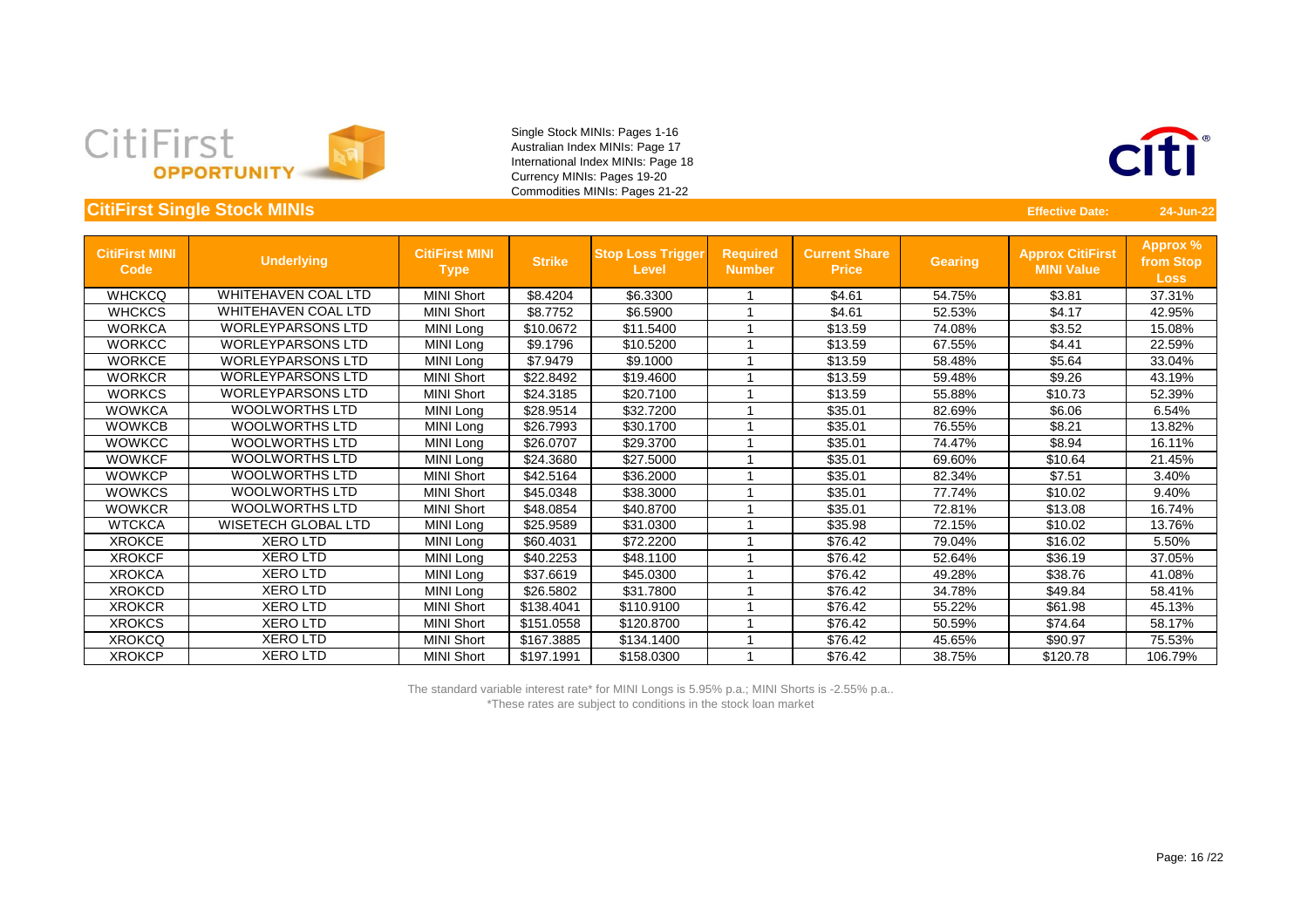# CitiFirst

Single Stock MINIs: Pages 1-16 Australian Index MINIs: Page 17 International Index MINIs: Page 18 Currency MINIs: Pages 19-20 Commodities MINIs: Pages 21-22

| <b>CitiFirst Australian Index MINIs</b> |                                         |                                      |               |                                          |                                   |                                      |                | <b>Effective Date:</b>                       | 24-Jun-22                            |
|-----------------------------------------|-----------------------------------------|--------------------------------------|---------------|------------------------------------------|-----------------------------------|--------------------------------------|----------------|----------------------------------------------|--------------------------------------|
| <b>CitiFirst MINI Code</b>              | <b>Underlying</b>                       | <b>CitiFirst MINI</b><br><b>Type</b> | <b>Strike</b> | <b>Stop Loss Trigger</b><br><b>Level</b> | <b>Index</b><br><b>Multiplier</b> | <b>Current Index</b><br><b>Level</b> | <b>Gearing</b> | <b>Approx CitiFirst</b><br><b>MINI Value</b> | Approx %<br>from Stop<br><b>Loss</b> |
| <b>XJOLCG</b>                           | S&P ASX 200 Futures Contract (Sep-2022) | <b>GSL MINI Long</b>                 | 6179.2155     | 6179                                     | 0.01                              | 6422                                 | 96.22%         | \$3.63                                       | 3.78%                                |
| <b>XJOMCD</b>                           | S&P ASX 200 Futures Contract (Sep-2022) | MINI Long                            | 5780.0602     | 6116                                     | 0.01                              | 6422                                 | 90.00%         | \$6.42                                       | 4.76%                                |
| <b>XJOKCK</b>                           | S&P ASX 200 Futures Contract (Sep-2022) | MINI Long                            | 4961.2255     | 5250                                     | 0.01                              | 6422                                 | 77.25%         | \$14.61                                      | 18.25%                               |
| <b>XJOMCB</b>                           | S&P ASX 200 Futures Contract (Sep-2022) | MINI Long                            | 4301.6725     | 4554                                     | 0.01                              | 6422                                 | 66.98%         | \$21.20                                      | 29.09%                               |
| <b>XJOKCS</b>                           | S&P ASX 200 Futures Contract (Sep-2022) | <b>MINI Short</b>                    | 7085.2220     | 6667                                     | 0.01                              | 6422                                 | 90.64%         | \$6.63                                       | 3.82%                                |
| <b>XJOMCR</b>                           | S&P ASX 200 Futures Contract (Sep-2022) | <b>MINI Short</b>                    | 7751.9967     | 7302                                     | 0.01                              | 6422                                 | 82.84%         | \$13.30                                      | 13.70%                               |
| <b>XJOMCU</b>                           | S&P ASX 200 Futures Contract (Sep-2022) | <b>MINI Short</b>                    | 7836.3211     | 7381                                     | 0.01                              | 6422                                 | 81.95%         | \$14.14                                      | 14.93%                               |
| <b>XJOKCZ</b>                           | S&P ASX 200 Futures Contract (Sep-2022) | <b>MINI Short</b>                    | 8012.2832     | 7547                                     | 0.01                              | 6422                                 | 80.15%         | \$15.90                                      | 17.52%                               |
| <b>XJOMCV</b>                           | S&P ASX 200 Futures Contract (Sep-2022) | <b>MINI Short</b>                    | 8513.5457     | 8020                                     | 0.01                              | 6422                                 | 75.43%         | \$20.92                                      | 24.88%                               |
| <b>XJOMCS</b>                           | S&P ASX 200 Futures Contract (Sep-2022) | <b>MINI Short</b>                    | 8787.4253     | 8278                                     | 0.01                              | 6422                                 | 73.08%         | \$23.65                                      | 28.90%                               |

The standard variable interest rate for MINI Longs and Shorts is 4.75% p.a.

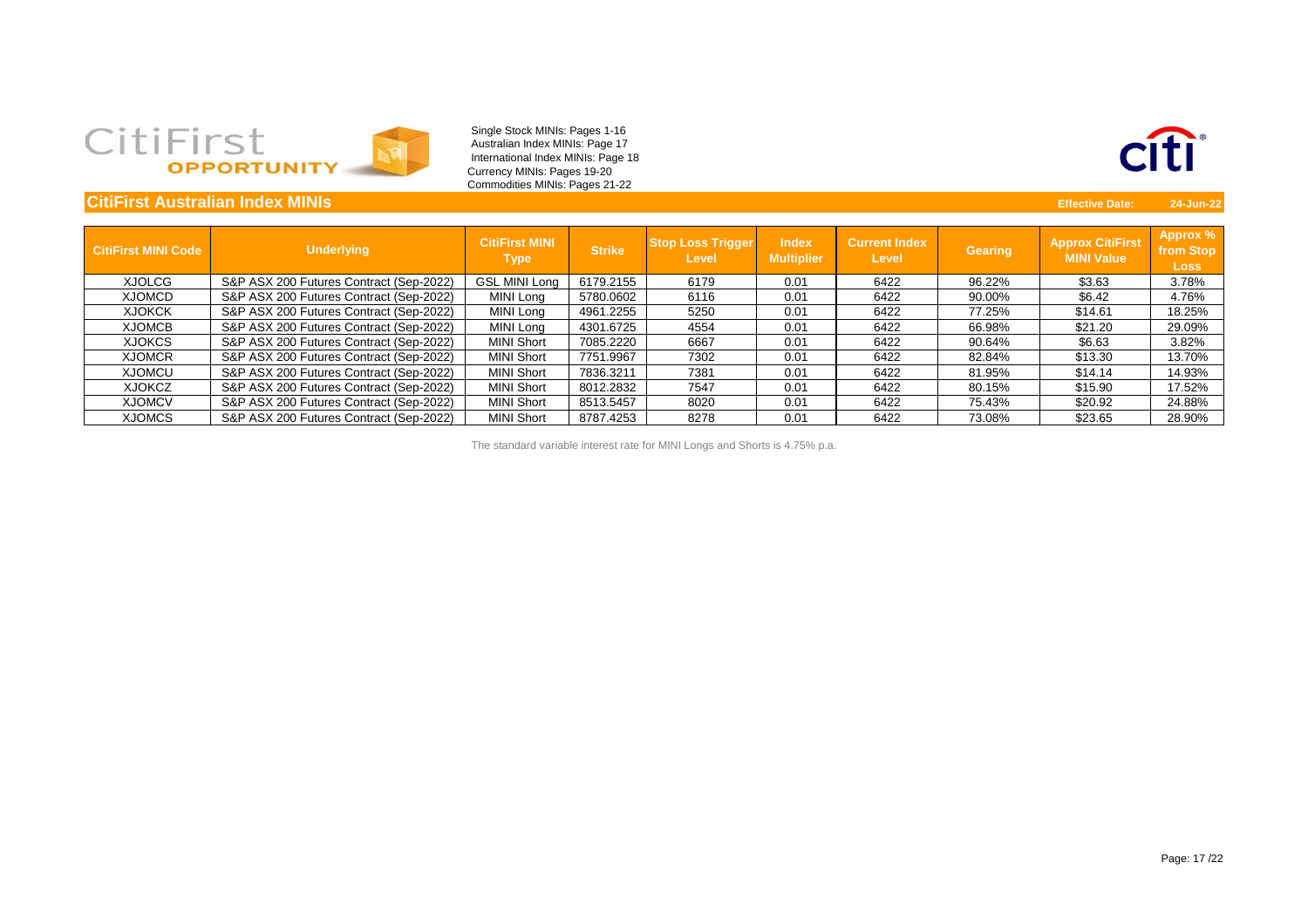

|                                      | <b>CitiFirst International Index MINIs</b> |                                      |                                      |               |                                                    |                   |                               |                        |                | <b>Effective Date:</b>                       | 24-Jun-22                                   |
|--------------------------------------|--------------------------------------------|--------------------------------------|--------------------------------------|---------------|----------------------------------------------------|-------------------|-------------------------------|------------------------|----------------|----------------------------------------------|---------------------------------------------|
| <b>CitiFirst MINI</b><br><b>Code</b> | <b>Underlying Index</b>                    | <b>Underlying</b><br><b>Currency</b> | <b>CitiFirst MINI</b><br><b>Type</b> | <b>Strike</b> | <b>Stop Loss</b><br><b>Trigger</b><br><b>Level</b> | <b>Multiplier</b> | Current<br><b>Index Level</b> | <b>Current FX Rate</b> | <b>Gearing</b> | <b>Approx CitiFirst</b><br><b>MINI Value</b> | <b>Approx %</b><br>from Stop<br><b>Loss</b> |
| <b>DJXKCG</b>                        | DJIA eMINI Futures (Sep-2022)              | <b>USD</b>                           | MINI Long                            | 28971.4760    | 30131                                              | 0.01              | 30422.00                      | 0.6896                 | 95.23%         | \$21.03                                      | 0.97%                                       |
| <b>DJXKCS</b>                        | DJIA eMINI Futures (Sep-2022)              | <b>USD</b>                           | <b>MINI Short</b>                    | 33232.0486    | 31936                                              | 0.01              | 30422.00                      | 0.6896                 | 91.54%         | \$40.75                                      | 4.74%                                       |
| <b>DJXKCV</b>                        | DJIA eMINI Futures (Sep-2022)              | <b>USD</b>                           | <b>MINI Short</b>                    | 34896.7086    | 33536                                              | 0.01              | 30422.00                      | 0.6896                 | 87.18%         | \$64.89                                      | 9.29%                                       |
| <b>DJXKCX</b>                        | DJIA eMINI Futures (Sep-2022)              | <b>USD</b>                           | <b>MINI Short</b>                    | 35328.4788    | 33933                                              | 0.01              | 30422.00                      | 0.6896                 | 86.11%         | \$71.15                                      | 10.35%                                      |
| <b>DJXKCW</b>                        | DJIA eMINI Futures (Sep-2022)              | <b>USD</b>                           | <b>MINI Short</b>                    | 35729.3093    | 34336                                              | 0.01              | 30422.00                      | 0.6896                 | 85.15%         | \$76.96                                      | 11.40%                                      |
| <b>DJXKCY</b>                        | DJIA eMINI Futures (Sep-2022)              | <b>USD</b>                           | <b>MINI Short</b>                    | 36562.0509    | 35136                                              | 0.01              | 30422.00                      | 0.6896                 | 83.21%         | \$89.04                                      | 13.42%                                      |
| <b>NDXMCR</b>                        | Nasdaq-100 e-MINI Futures (Sep-2022)       | <b>USD</b>                           | <b>MINI Short</b>                    | 12814.2442    | 12186                                              | 0.01              | 11552.50                      | 0.6896                 | 90.15%         | \$18.30                                      | 5.20%                                       |
| <b>NDXMCQ</b>                        | Nasdaq-100 e-MINI Futures (Sep-2022)       | <b>USD</b>                           | <b>MINI Short</b>                    | 13402.4446    | 12732                                              | 0.01              | 11552.50                      | 0.6896                 | 86.20%         | \$26.83                                      | 9.26%                                       |
| <b>NDXMCP</b>                        | Nasdaq-100 e-MINI Futures (Sep-2022)       | <b>USD</b>                           | <b>MINI Short</b>                    | 16122.3622    | 15364                                              | 0.01              | 11552.50                      | 0.6896                 | 71.66%         | \$66.27                                      | 24.81%                                      |
| <b>NDXKCR</b>                        | Nasdaq-100 e-MINI Futures (Sep-2022)       | <b>USD</b>                           | <b>MINI Short</b>                    | 17463.9420    | 16642                                              | 0.01              | 11552.50                      | 0.6896                 | 66.15%         | \$85.72                                      | 30.58%                                      |
| <b>NDXKCV</b>                        | Nasdaq-100 e-MINI Futures (Sep-2022)       | <b>USD</b>                           | <b>MINI Short</b>                    | 17762.0734    | 16926                                              | 0.01              | 11552.50                      | 0.6896                 | 65.04%         | \$90.05                                      | 31.75%                                      |
| NI2KCF                               | Nikkei 225 Futures Index (Sep-2022)        | <b>JPY</b>                           | MINI Long                            | 24003.2330    | 25132                                              | 0.10              | 26115.00                      | 93.6600                | 91.91%         | \$2.25                                       | 3.91%                                       |
| NI2KCG                               | Nikkei 225 Futures Index (Sep-2022)        | <b>JPY</b>                           | MINI Long                            | 23311.6929    | 24407                                              | 0.10              | 26115.00                      | 93.6600                | 89.27%         | \$2.99                                       | 7.00%                                       |
| NI2KCC                               | Nikkei 225 Futures Index (Sep-2022)        | <b>JPY</b>                           | MINI Long                            | 22771.3218    | 23841                                              | 0.10              | 26115.00                      | 93.6600                | 87.20%         | \$3.57                                       | 9.54%                                       |
| NI2KCD                               | Nikkei 225 Futures Index (Sep-2022)        | <b>JPY</b>                           | MINI Long                            | 22349.1799    | 23400                                              | 0.10              | 26115.00                      | 93.6600                | 85.58%         | \$4.02                                       | 11.60%                                      |
| NI2KCE                               | Nikkei 225 Futures Index (Sep-2022)        | <b>JPY</b>                           | <b>MINI Long</b>                     | 21234.9666    | 22247                                              | 0.10              | 26115.00                      | 93.6600                | 81.31%         | \$5.21                                       | 17.39%                                      |
| NI2KCB                               | Nikkei 225 Futures Index (Sep-2022)        | <b>JPY</b>                           | MINI Long                            | 18524.7048    | 19446                                              | 0.10              | 26115.00                      | 93.6600                | 70.94%         | \$8.10                                       | 34.29%                                      |
| NI2KCH                               | Nikkei 225 Futures Index (Sep-2022)        | <b>JPY</b>                           | <b>MINI Long</b>                     | 18132.7223    | 18985                                              | 0.10              | 26115.00                      | 93.6600                | 69.43%         | \$8.52                                       | 37.56%                                      |
| NI2KCQ                               | Nikkei 225 Futures Index (Sep-2022)        | <b>JPY</b>                           | <b>MINI Short</b>                    | 29294.7955    | 27859                                              | 0.10              | 26115.00                      | 93.6600                | 89.15%         | \$3.40                                       | 6.26%                                       |
| NI2KCR                               | Nikkei 225 Futures Index (Sep-2022)        | <b>JPY</b>                           | <b>MINI Short</b>                    | 31938.5099    | 30429                                              | 0.10              | 26115.00                      | 93.6600                | 81.77%         | \$6.22                                       | 14.18%                                      |
| NI2KCP                               | Nikkei 225 Futures Index (Sep-2022)        | <b>JPY</b>                           | <b>MINI Short</b>                    | 34764.3609    | 33034                                              | 0.10              | 26115.00                      | 93.6600                | 75.12%         | \$9.23                                       | 20.95%                                      |
| <b>SPFKCD</b>                        | S&P500 eMINI Futures (Sep-2022)            | <b>USD</b>                           | MINI Long                            | 3467.4276     | 3595                                               | 0.01              | 3756.50                       | 0.6896                 | 92.30%         | \$4.19                                       | 4.49%                                       |
| <b>SPFKCH</b>                        | S&P500 eMINI Futures (Sep-2022)            | <b>USD</b>                           | MINI Long                            | 3378.4331     | 3503                                               | 0.01              | 3756.50                       | 0.6896                 | 89.94%         | \$5.48                                       | 7.24%                                       |
| <b>SPFKCM</b>                        | S&P500 eMINI Futures (Sep-2022)            | <b>USD</b>                           | MINI Long                            | 3029.1801     | 3149                                               | 0.01              | 3756.50                       | 0.6896                 | 80.64%         | \$10.55                                      | 19.29%                                      |
| <b>SPFKCW</b>                        | S&P500 eMINI Futures (Sep-2022)            | <b>USD</b>                           | <b>MINI Short</b>                    | 3947.1730     | 3793                                               | 0.01              | 3756.50                       | 0.6896                 | 95.17%         | \$2.76                                       | 0.96%                                       |
| <b>SPFKCX</b>                        | S&P500 eMINI Futures (Sep-2022)            | <b>USD</b>                           | <b>MINI Short</b>                    | 4752.3703     | 4572                                               | 0.01              | 3756.50                       | 0.6896                 | 79.04%         | \$14.44                                      | 17.84%                                      |

The standard variable interest rate for Index MINI Longs and Shorts is 4.75% p.a.

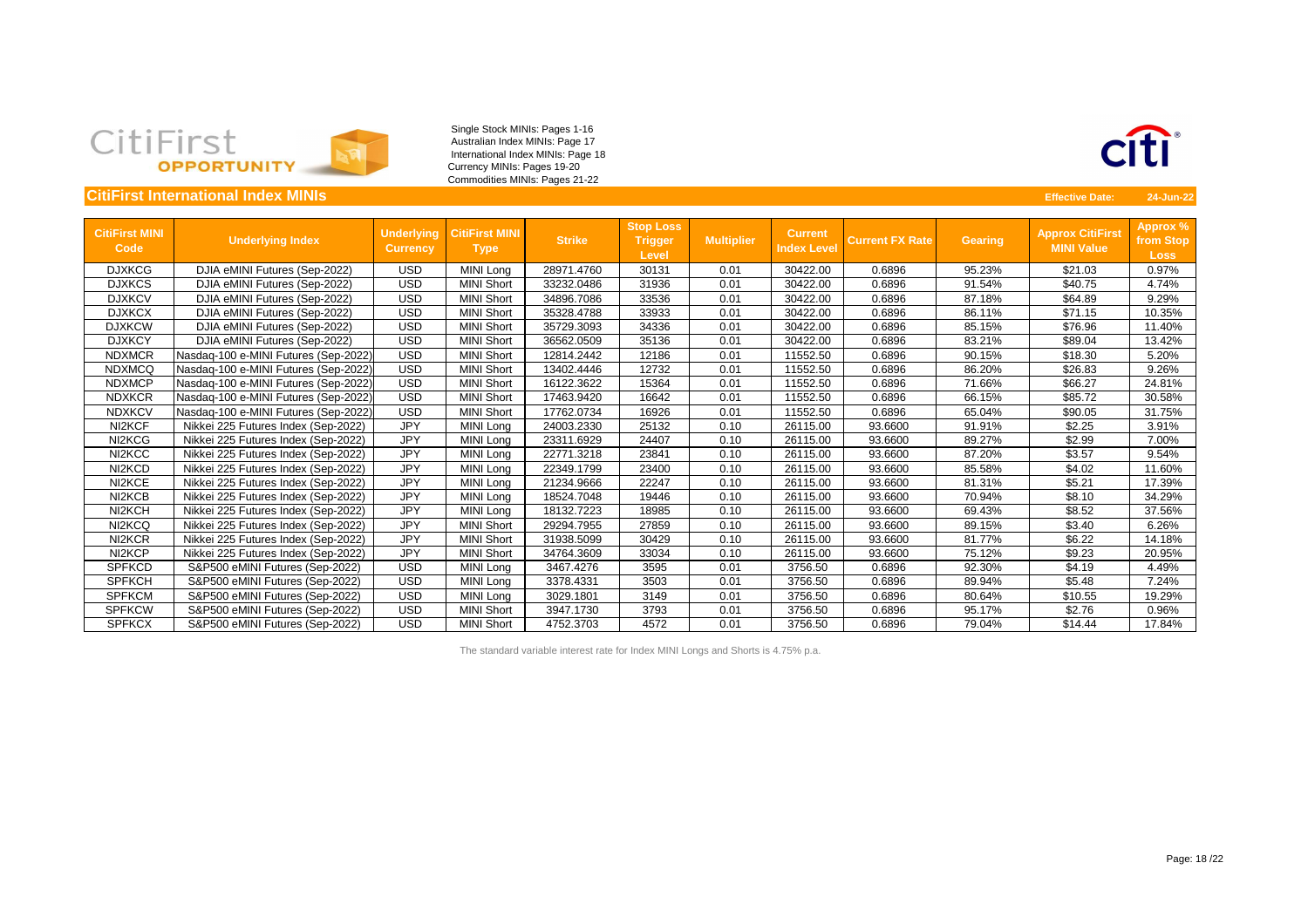

#### **CitiFirst Currency MINIs Effective Date: 24-Jun-22**

| <b>CitiFirst MINI</b><br><b>Code</b> | <b>Underlying Currency</b><br><b>Contract</b> | <b>Underlying</b><br><b>Currency</b> | <b>CitiFirst MINI</b><br><b>Type</b> | <b>Strike</b> | <b>Stop Loss</b><br><b>Trigger Level</b> | <b>Multiplier</b> | <b>Current FX Rate</b> | <b>Gearing</b> | <b>Approx CitiFirst</b><br><b>MINI Value</b> | <b>Approx %</b><br>from Stop<br><b>Loss</b> |
|--------------------------------------|-----------------------------------------------|--------------------------------------|--------------------------------------|---------------|------------------------------------------|-------------------|------------------------|----------------|----------------------------------------------|---------------------------------------------|
| <b>FXEKCD</b>                        | <b>AUD/EUR</b>                                | <b>EUR</b>                           | MINI Long                            | 0.6107        | 0.6300                                   | 100               | 0.6528                 | 93.55%         | \$6.45                                       | 3.62%                                       |
| <b>FXEKCE</b>                        | <b>AUD/EUR</b>                                | <b>EUR</b>                           | MINI Long                            | 0.5840        | 0.6000                                   | 100               | 0.6528                 | 89.46%         | \$10.54                                      | 8.80%                                       |
| <b>FXEKCC</b>                        | <b>AUD/EUR</b>                                | <b>EUR</b>                           | MINI Long                            | 0.5611        | 0.5800                                   | 100               | 0.6528                 | 85.95%         | \$14.05                                      | 12.55%                                      |
| <b>FXEKCP</b>                        | <b>AUD/EUR</b>                                | <b>EUR</b>                           | <b>MINI Short</b>                    | 0.6762        | 0.6600                                   | 100               | 0.6528                 | 96.54%         | \$3.58                                       | 1.09%                                       |
| <b>FXEKCQ</b>                        | <b>AUD/EUR</b>                                | <b>EUR</b>                           | <b>MINI Short</b>                    | 0.6967        | 0.6800                                   | 100               | 0.6528                 | 93.70%         | \$6.72                                       | 4.00%                                       |
| <b>FXEKCS</b>                        | <b>AUD/EUR</b>                                | <b>EUR</b>                           | <b>MINI Short</b>                    | 0.7497        | 0.7300                                   | 100               | 0.6528                 | 87.07%         | \$14.84                                      | 10.58%                                      |
| <b>FXPKCC</b>                        | AUD/GBP                                       | <b>GBP</b>                           | MINI Long                            | 0.5236        | 0.5400                                   | 100               | 0.5632                 | 92.97%         | \$7.03                                       | 4.30%                                       |
| <b>FXPKCD</b>                        | AUD/GBP                                       | <b>GBP</b>                           | MINI Long                            | 0.5146        | 0.5300                                   | 100               | 0.5632                 | 91.37%         | \$8.63                                       | 6.26%                                       |
| <b>FXPKCE</b>                        | <b>AUD/GBP</b>                                | <b>GBP</b>                           | MINI Long                            | 0.4829        | 0.5000                                   | 100               | 0.5632                 | 85.74%         | \$14.26                                      | 12.64%                                      |
| <b>FXPKCA</b>                        | <b>AUD/GBP</b>                                | <b>GBP</b>                           | MINI Long                            | 0.4653        | 0.4800                                   | 100               | 0.5632                 | 82.62%         | \$17.38                                      | 17.33%                                      |
| <b>FXPKCP</b>                        | <b>AUD/GBP</b>                                | <b>GBP</b>                           | <b>MINI Short</b>                    | 0.5864        | 0.5700                                   | 100               | 0.5632                 | 96.04%         | \$4.12                                       | 1.19%                                       |
| <b>FXPKCS</b>                        | AUD/GBP                                       | <b>GBP</b>                           | <b>MINI Short</b>                    | 0.6417        | 0.6250                                   | 100               | 0.5632                 | 87.77%         | \$13.94                                      | 9.89%                                       |
| <b>FXPKCQ</b>                        | <b>AUD/GBP</b>                                | <b>GBP</b>                           | <b>MINI Short</b>                    | 0.6517        | 0.6350                                   | 100               | 0.5632                 | 86.42%         | \$15.71                                      | 11.31%                                      |
| <b>FXPKCR</b>                        | <b>AUD/GBP</b>                                | <b>GBP</b>                           | <b>MINI Short</b>                    | 0.6748        | 0.6600                                   | 100               | 0.5632                 | 83.46%         | \$19.82                                      | 14.67%                                      |
| <b>FXYKCA</b>                        | AUD/JPY                                       | <b>JPY</b>                           | MINI Long                            | 90.2417       | 93.0000                                  | 100               | 93.6600                | 96.35%         | \$3.65                                       | 0.71%                                       |
| <b>FXYKCC</b>                        | <b>AUD/JPY</b>                                | <b>JPY</b>                           | MINI Long                            | 86.2982       | 89.0000                                  | 100               | 93.6600                | 92.14%         | \$7.86                                       | 5.24%                                       |
| <b>FXYKCD</b>                        | AUD/JPY                                       | <b>JPY</b>                           | MINI Long                            | 82.5678       | 85.0000                                  | 100               | 93.6600                | 88.16%         | \$11.84                                      | 10.19%                                      |
| <b>FXYKCE</b>                        | AUD/JPY                                       | <b>JPY</b>                           | MINI Long                            | 78.7437       | 81.0000                                  | 100               | 93.6600                | 84.07%         | \$15.93                                      | 15.63%                                      |
| <b>FXYKCP</b>                        | AUD/JPY                                       | <b>JPY</b>                           | <b>MINI Short</b>                    | 98.1490       | 96.0000                                  | 100               | 93.6600                | 95.43%         | \$4.79                                       | 2.44%                                       |
| <b>FXYKCT</b>                        | AUD/JPY                                       | <b>JPY</b>                           | <b>MINI Short</b>                    | 99.6428       | 98.0000                                  | 100               | 93.6600                | 94.00%         | \$6.39                                       | 4.43%                                       |
| <b>FXYKCS</b>                        | AUD/JPY                                       | <b>JPY</b>                           | <b>MINI Short</b>                    | 105.9187      | 104.5000                                 | 100               | 93.6600                | 88.43%         | \$13.09                                      | 10.37%                                      |
| <b>FXZKCB</b>                        | AUD/NZD                                       | <b>NZD</b>                           | MINI Long                            | 1.0631        | 1.0900                                   | 100               | 1.1005                 | 96.60%         | \$3.40                                       | 0.96%                                       |
| <b>FXZKCC</b>                        | <b>AUD/NZD</b>                                | <b>NZD</b>                           | MINI Long                            | 1.0407        | 1.0600                                   | 100               | 1.1005                 | 94.57%         | \$5.43                                       | 3.82%                                       |
| <b>FXZKCD</b>                        | AUD/NZD                                       | <b>NZD</b>                           | MINI Long                            | 1.0387        | 1.0700                                   | 100               | 1.1005                 | 94.38%         | \$5.62                                       | 2.85%                                       |
| <b>FXZKCA</b>                        | <b>AUD/NZD</b>                                | <b>NZD</b>                           | MINI Long                            | 0.9955        | 1.0200                                   | 100               | 1.1005                 | 90.46%         | \$9.54                                       | 7.89%                                       |
| <b>FXZKCS</b>                        | AUD/NZD                                       | <b>NZD</b>                           | <b>MINI Short</b>                    | 1.1482        | 1.1300                                   | 100               | 1.1005                 | 95.85%         | \$4.33                                       | 2.61%                                       |
| <b>FXZKCQ</b>                        | AUD/NZD                                       | <b>NZD</b>                           | <b>MINI Short</b>                    | 1.1727        | 1.1500                                   | 100               | 1.1005                 | 93.84%         | \$6.56                                       | 4.30%                                       |
| <b>FXZKCP</b>                        | AUD/NZD                                       | <b>NZD</b>                           | <b>MINI Short</b>                    | 1.1922        | 1.1700                                   | 100               | 1.1005                 | 92.31%         | \$8.33                                       | 5.94%                                       |
| <b>FXUKCF</b>                        | AUD/USD                                       | <b>USD</b>                           | MINI Long                            | 0.6590        | 0.6750                                   | 100               | 0.6896                 | 95.56%         | \$4.44                                       | 2.16%                                       |
| <b>FXUKCG</b>                        | AUD/USD                                       | <b>USD</b>                           | MINI Long                            | 0.6201        | 0.6350                                   | 100               | 0.6896                 | 89.92%         | \$10.08                                      | 8.60%                                       |
| <b>FXUKCP</b>                        | <b>AUD/USD</b>                                | <b>USD</b>                           | <b>MINI Short</b>                    | 0.7172        | 0.7000                                   | 100               | 0.6896                 | 96.15%         | \$4.00                                       | 1.49%                                       |
| <b>FXUKCS</b>                        | AUD/USD                                       | <b>USD</b>                           | <b>MINI Short</b>                    | 0.7447        | 0.7300                                   | 100               | 0.6896                 | 92.60%         | \$7.99                                       | 5.53%                                       |

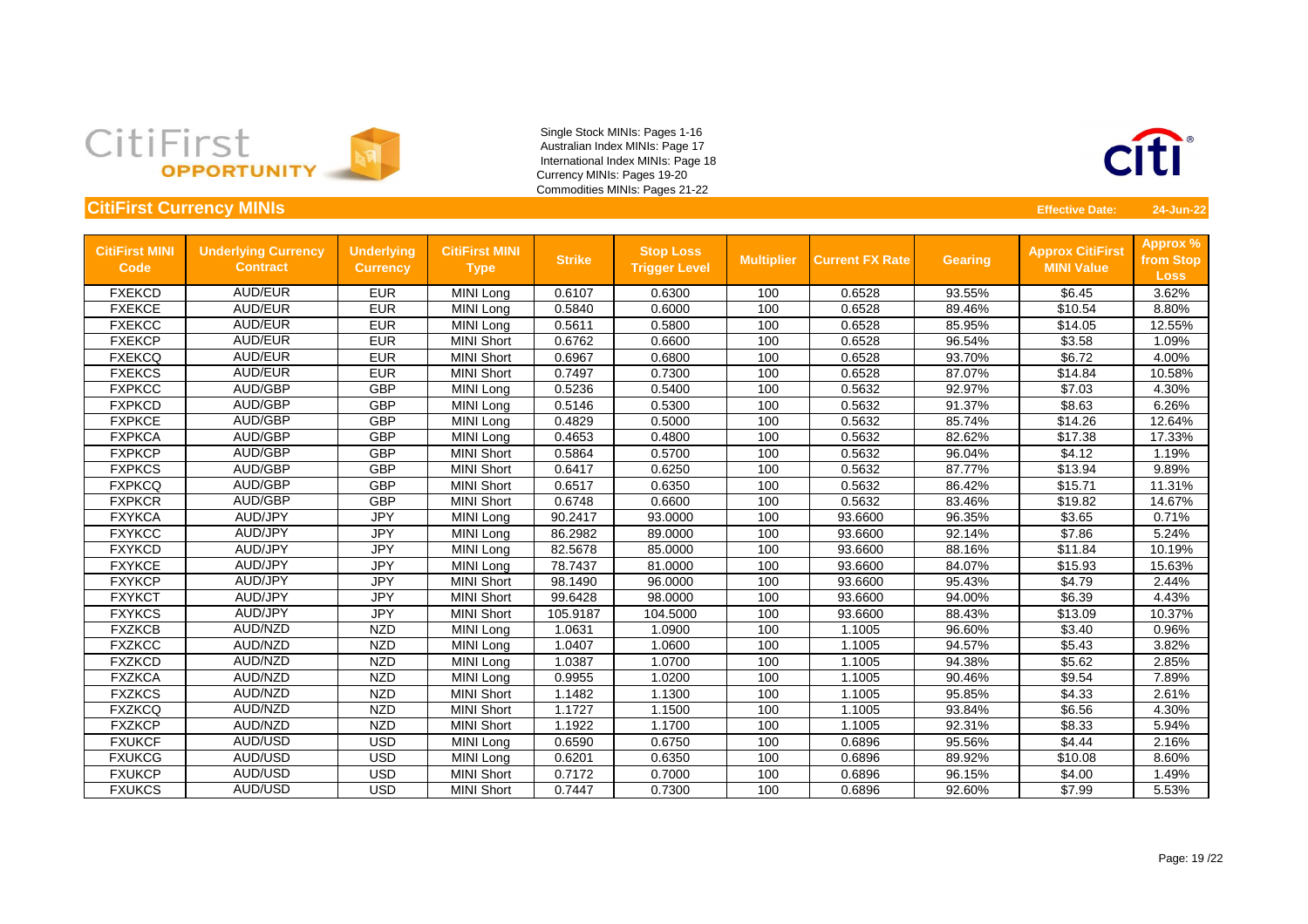

| <b>CitiFirst Currency MINIs</b><br><b>Effective Date:</b> |                                               |                                      |                               |               |                                          |                   |                        |                |                                              |                                           |  |
|-----------------------------------------------------------|-----------------------------------------------|--------------------------------------|-------------------------------|---------------|------------------------------------------|-------------------|------------------------|----------------|----------------------------------------------|-------------------------------------------|--|
|                                                           |                                               |                                      |                               |               |                                          |                   |                        |                |                                              |                                           |  |
| <b>CitiFirst MINI</b><br>Code                             | <b>Underlying Currency</b><br><b>Contract</b> | <b>Underlying</b><br><b>Currency</b> | <b>CitiFirst MINI</b><br>Type | <b>Strike</b> | <b>Stop Loss</b><br><b>Trigger Level</b> | <b>Multiplier</b> | <b>Current FX Rate</b> | <b>Gearing</b> | <b>Approx CitiFirst</b><br><b>MINI Value</b> | <b>Approx</b><br>from Stop<br><b>Loss</b> |  |
| <b>FXUKCZ</b>                                             | <b>AUD/USD</b>                                | <b>USD</b>                           | <b>MINI Short</b>             | 0.8127        | 0.7950                                   | 100               | 0.6896                 | 84.85%         | \$17.85                                      | 13.26%                                    |  |

The standard variable interest rates for currency MINIs (Longs, Shorts) are AUDEUR (2.90% p.a., -4.60% p.a.), AUDGBP (3.15% p.a., -4.35% p.a.), AUDUSD(3.90% p.a., -3.10% p.a.), AUDJPY (2.40% p.a., -5.10% p.a.), AUDNZD (4.40% p.a., -2.60% p.a.)

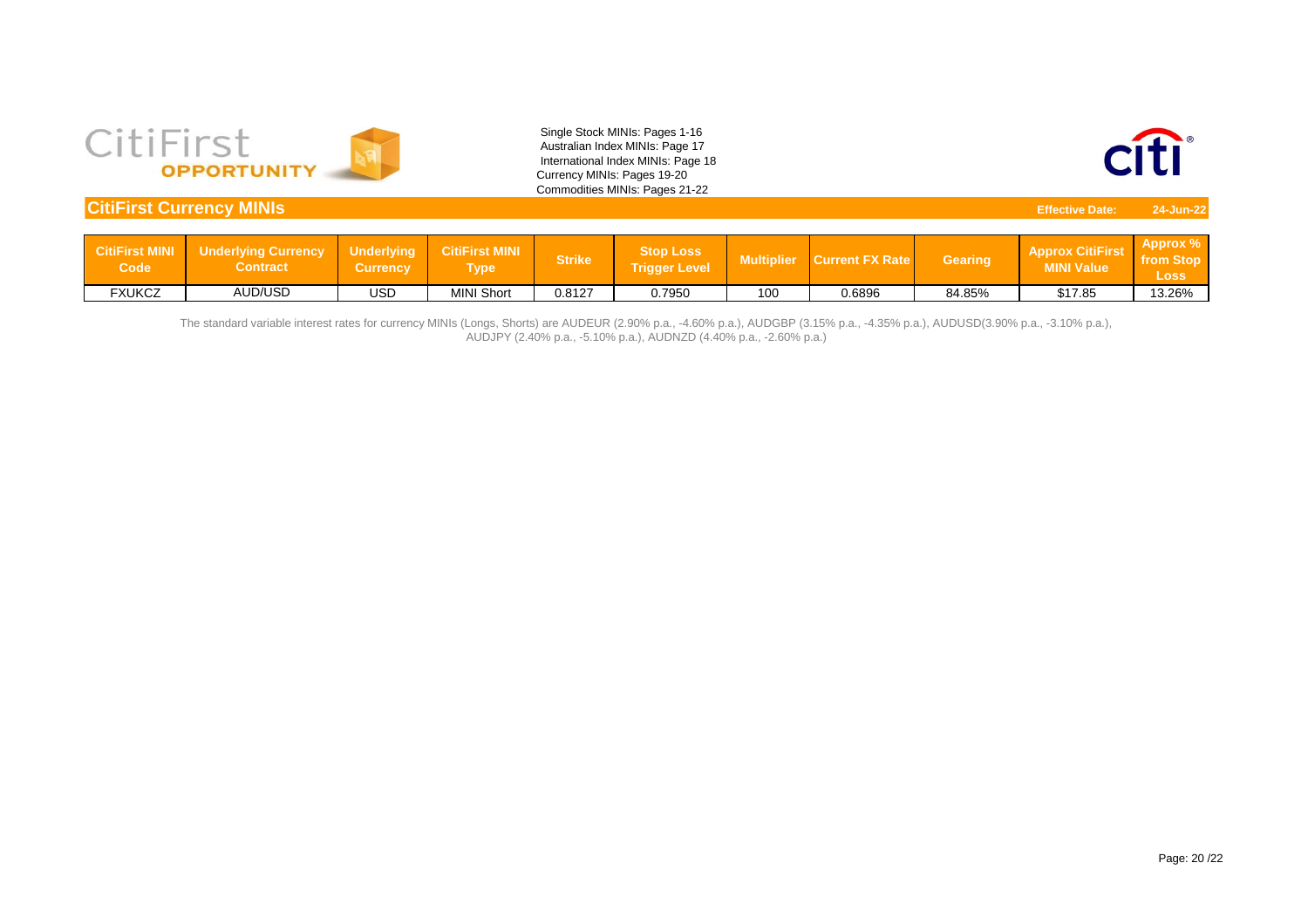

| <b>CitiFirst Commodity MINIs</b> |                             |                                      |                                      |               |                                                    |                   |                                      |                        |                | <b>Effective Date:</b>                       | 24-Jun-22                                   |
|----------------------------------|-----------------------------|--------------------------------------|--------------------------------------|---------------|----------------------------------------------------|-------------------|--------------------------------------|------------------------|----------------|----------------------------------------------|---------------------------------------------|
|                                  |                             |                                      |                                      |               |                                                    |                   |                                      |                        |                |                                              |                                             |
| <b>CitiFirst MINI Code</b>       | <b>Underlying Index</b>     | <b>Underlying</b><br><b>Currency</b> | <b>CitiFirst MINI</b><br><b>Type</b> | <b>Strike</b> | <b>Stop Loss</b><br><b>Trigger</b><br><b>Level</b> | <b>Multiplier</b> | <b>Current</b><br><b>Index Level</b> | <b>Current FX Rate</b> | <b>Gearing</b> | <b>Approx CitiFirst</b><br><b>MINI Value</b> | <b>Approx %</b><br>from Stop<br><b>Loss</b> |
| <b>ZHGKCC</b>                    | COPPER FUTURE (Sep-2022)    | <b>USD</b>                           | MINI Long                            | 3.0524        | 3.36                                               | 1.00              | 3.90                                 | 0.6896                 | 78.29%         | \$1.23                                       | 16.04%                                      |
| <b>ZHGKCA</b>                    | COPPER FUTURE (Sep-2022)    | <b>USD</b>                           | MINI Long                            | 2.6499        | 2.91                                               | 1.00              | 3.90                                 | 0.6896                 | 67.96%         | \$1.81                                       | 33.99%                                      |
| <b>ZHGKCR</b>                    | COPPER FUTURE (Sep-2022)    | <b>USD</b>                           | <b>MINI Short</b>                    | 5.1230        | 4.62                                               | 1.00              | 3.90                                 | 0.6896                 | 76.11%         | \$1.77                                       | 15.61%                                      |
| <b>ZHGKCQ</b>                    | COPPER FUTURE (Sep-2022)    | <b>USD</b>                           | <b>MINI Short</b>                    | 6.0160        | 5.43                                               | 1.00              | 3.90                                 | 0.6896                 | 64.81%         | \$3.07                                       | 28.20%                                      |
| ZGCKCC                           | GOLD 100 OZ FUTR (Aug-2022) | <b>USD</b>                           | MINI Long                            | 1229.7172     | 1348.65                                            | 0.01              | 1836.60                              | 0.6896                 | 66.96%         | \$8.80                                       | 36.18%                                      |
| ZGCKCD                           | GOLD 100 OZ FUTR (Aug-2022) | <b>USD</b>                           | MINI Long                            | 1030.8682     | 1130.57                                            | 0.01              | 1836.60                              | 0.6896                 | 56.13%         | \$11.68                                      | 62.45%                                      |
| <b>ZGCKCQ</b>                    | GOLD 100 OZ FUTR (Aug-2022) | USD                                  | <b>MINI Short</b>                    | 2472.1208     | 2231.58                                            | 0.01              | 1836.60                              | 0.6896                 | 74.29%         | \$9.22                                       | 17.70%                                      |
| <b>ZGCKCR</b>                    | GOLD 100 OZ FUTR (Aug-2022) | <b>USD</b>                           | <b>MINI Short</b>                    | 2573.7144     | 2323.29                                            | 0.01              | 1836.60                              | 0.6896                 | 71.36%         | \$10.69                                      | 20.95%                                      |
| <b>ZGCKCP</b>                    | GOLD 100 OZ FUTR (Aug-2022) | <b>USD</b>                           | <b>MINI Short</b>                    | 2690.2478     | 2428.48                                            | 0.01              | 1836.60                              | 0.6896                 | 68.27%         | \$12.38                                      | 24.37%                                      |
| <b>ZGCKCT</b>                    | GOLD 100 OZ FUTR (Aug-2022) | <b>USD</b>                           | <b>MINI Short</b>                    | 2776.9016     | 2506.70                                            | 0.01              | 1836.60                              | 0.6896                 | 66.14%         | \$13.64                                      | 26.73%                                      |
| <b>ZGCKCS</b>                    | GOLD 100 OZ FUTR (Aug-2022) | <b>USD</b>                           | <b>MINI Short</b>                    | 3152.8084     | 2846.03                                            | 0.01              | 1836.60                              | 0.6896                 | 58.25%         | \$19.09                                      | 35.47%                                      |
| ZSIKCQ                           | SILVER FUTURE (Sep-2022)    | <b>USD</b>                           | <b>MINI Short</b>                    | 32.6472       | 29.47                                              | 0.10              | 21.42                                | 0.6896                 | 65.60%         | \$1.63                                       | 27.33%                                      |
| <b>ZSIKCP</b>                    | SILVER FUTURE (Sep-2022)    | <b>USD</b>                           | <b>MINI Short</b>                    | 35.7467       | 32.27                                              | 0.10              | 21.42                                | 0.6896                 | 59.91%         | \$2.08                                       | 33.64%                                      |
| <b>ZSIKCR</b>                    | SILVER FUTURE (Sep-2022)    | <b>USD</b>                           | <b>MINI Short</b>                    | 37.2719       | 33.65                                              | 0.10              | 21.42                                | 0.6896                 | 57.46%         | \$2.30                                       | 36.36%                                      |
| <b>ZCLKCE</b>                    | WTI CRUDE FUTURE (Dec-2022) | <b>USD</b>                           | MINI Long                            | 70.2231       | 80.51                                              | 0.10              | 96.97                                | 0.6896                 | 72.42%         | \$3.88                                       | 20.44%                                      |
| <b>ZCLKCD</b>                    | WTI CRUDE FUTURE (Dec-2022) | <b>USD</b>                           | MINI Long                            | 60.7552       | 69.65                                              | 0.10              | 96.97                                | 0.6896                 | 62.65%         | \$5.25                                       | 39.22%                                      |
| <b>ZCLKCP</b>                    | WTI CRUDE FUTURE (Dec-2022) | <b>USD</b>                           | <b>MINI Short</b>                    | 141.8218      | 120.90                                             | 0.10              | 96.97                                | 0.6896                 | 68.37%         | \$6.50                                       | 19.79%                                      |
| <b>ZCLKCQ</b>                    | WTI CRUDE FUTURE (Dec-2022) | <b>USD</b>                           | <b>MINI Short</b>                    | 150.7640      | 128.43                                             | 0.10              | 96.97                                | 0.6896                 | 64.32%         | \$7.80                                       | 24.50%                                      |

take into account the investment objectives or financial situation of any particular person. Investors should be aware that there are risks of investing and that prices both rise and fall. Investors should read the Product Document which details all of the risks of investing in CitiFirst MINIs. Investors should also seek their own independent financial advice based on their own circumstances before making a decision. The information is made available by Citigroup Global Markets Australia Pty Limited ("Citigroup Global Markets") ABN 64 003 114 832 and AFSL 240992, Participant of the ASX Group and Cboe Australia. This information does not

those that are identified as being historical) are indicative only and do not represent firm quotes as to either price or size. All opinions and estimates included in this document constitute our judgment as of this date a The terms set forth herein are intended for discussion purposes only and subject to the final expression of the terms of transaction as set forth in a definitive agreement and/or confirmation. Any prices provided herein (o

of the transaction, relevant risk factors, the nature and extent of your risk of loss and the nature of the contractual relationship into which you are entering. You should also carefully evaluate whether the transaction i This material does not purport to identify the nature of the specific market or other risks associated with a particular transaction. Before entering into a derivative transaction, you should ensure that you fully understa for you in light of your experience, objectives, financial resources, and other relevant circumstances and whether you have the operational resources in place to monitor the associated risks and contractual obligations ove

by acceptance of these information, you acknowledge that you have been advised that (a) we are not in the business of providing legal, tax or accounting advice, (b) you understand that there may be legal, tax or accounting associated with the transaction, (c) you should receive legal tax and accounting advice from advisors with appropriate expertise to assess relevant risks, and (d) you should apprise senior management in your organization upon us or our affiliates, the economic risks and merits, as well as the legal, tax and accounting characterizations and consequences of the transaction, and independently determine that you are able to assume these risks. The ultimate decision to proceed with any investments is solely with you. We are not acting as your advisor or agent. Therefore prior to entering into the investment decision you should determine, without reliance as to the legal, tax and accounting advice (and, if acceptable, risks) associated with this transaction and our disclaimers as to these matters.

If you are acting as a financial adviser or agent, you should evaluate these considerations in light of the circumstances applicable to your principal and the scope of your authority. If you believe you need assistance in evaluating and understanding the terms or risks of a particular financial product, you should consult appropriate advisers before entering into the transaction.



The standard variable interest rate for Commodity MINI Longs and Shorts is 4.75% p.a.